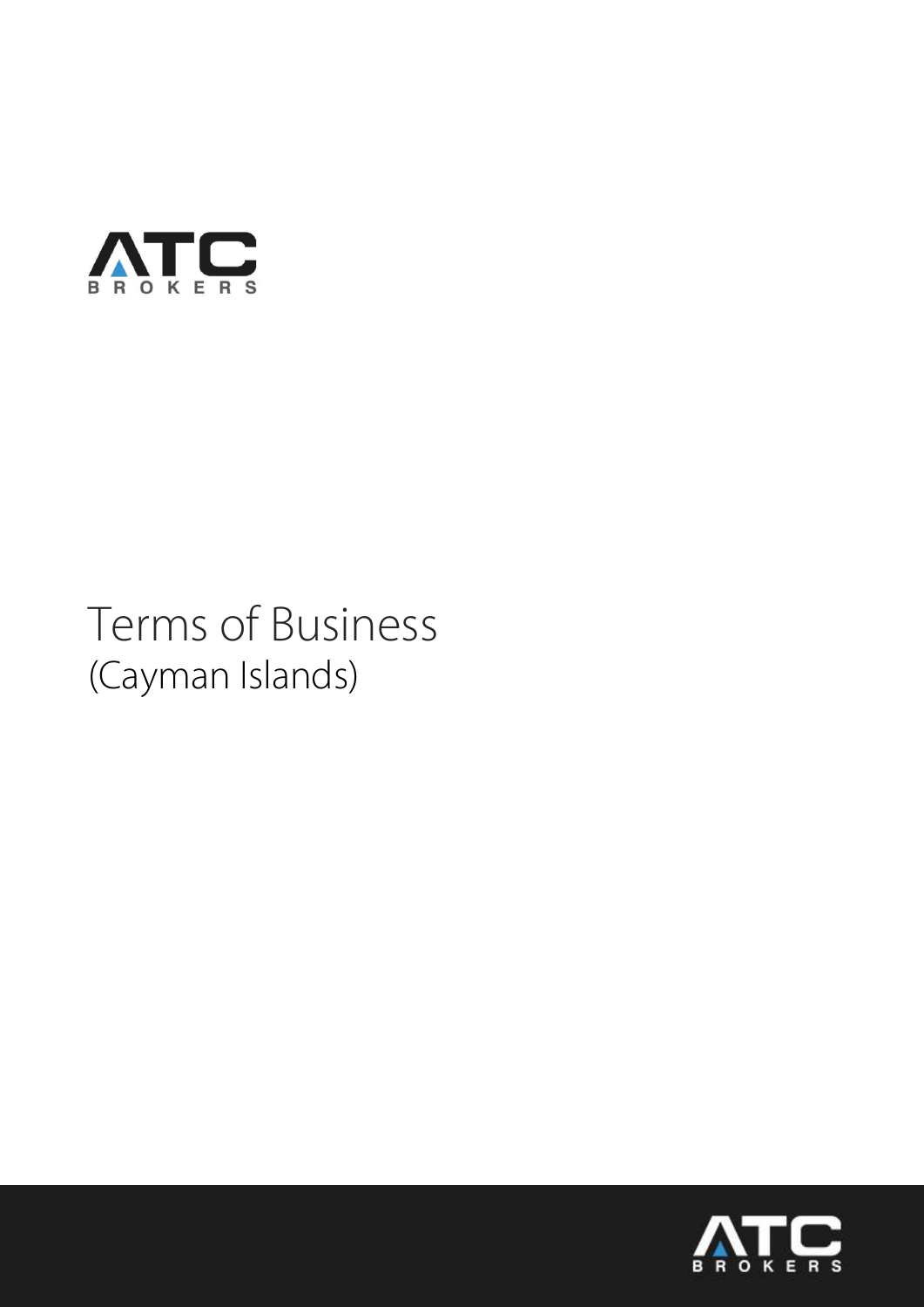### **1 Introduction**

- 1.1 This document referred to as Terms of Business (hereinafter the "**Terms**") is part of a wider agreement between you (the "**Client**") and ATC Brokers Limited (the "**Company**") in relation to the Client's investment activities with the Company.
- 1.2 The Company's agreement with the Client consists of several documents that can be accessed through the Company's website or upon request, and specifically comprises:
- (a) these Terms (including the Schedules);
- (b) the Rate Schedule;
- (c) any application or form that the Client submits to open, maintain or close an Account; and

any specific terms and conditions relating to the Company's websites, which will be displayed on the relevant website, which are together referred to as the Agreement. This Agreement constitutes the entire agreement between the Client and the Company with respect to the subject matter hereof and supersedes all prior or contemporaneous oral or written communications, proposals, agreement or representations with respect to the subject matter.

- 1.3 There are additional documents and information available to the Client upon request, which provide more details about the Company and its services, but which do not form part of the Agreement. These include:
- (a) the Company's "Risk Disclosure Notice", which summarises the key risks involved in investing with the Company;
- (b) the Company's "Order Execution Policy", which explains how the Company quotes prices and deals with Orders and Transactions;
- (c) the Company's "Conflict of Interest Policy", which explains how the Company handles conflicts of interests in a manner that treats customers fairly;
- (d) the Company's "Privacy Policy", which explains how the Company deals with personal information that the Client provides to the Company; and
- (e) the Company's "Complaints Policy", which details how the Company deals with customer complaints.
- 1.4 For the Client's benefit and protection, the Client should take sufficient time to read the Terms, as well as any additional documents and information (forming part of the Agreement or otherwise) available on the Company's website or upon request, before the Client opens an Account and places any Order or Transaction with the Company. The Client should contact the Company to ask for further information or seek independent professional advice should the Client not understand the Terms of Business.

#### **2 Definitions and Interpretation**

- 2.1 In these Terms, the following words and phrases shall, unless the context otherwise requires, have the following meanings and may be used in the singular or plural as appropriate:
- (a) "**Access Code**" means any password(s), username, or any other security code issued by the Company to the Client, which would allow the Client to utilise the Company's services;
- (b) "**Account**" means any account that the Company maintains for the Client for dealing in the products or services made available under these Terms and in which the Client's cash is held and to which realised profits and/or losses are debited;
- (c) "**Account Statement**" shall mean a periodic statement of the Transactions and/or charges credited or debited to an Account at a specific point in time;
- (d) "**Agent**" means an individual person or legal entity undertaking a Transaction on behalf of another individual person or legal entity but in his/her own name or in the Client's name;
- (e) "**Agreement**" has the meaning given to it in clause 1.2 of these Terms;
- (f) "**Applicable Regulations**" means CIMA Rules or any other rules of a relevant regulatory authority or any other rules of a relevant Market and all other applicable laws, rules and regulations as in force from time to time;
- (g) "**Associated Company**" means, in respect to the Company, the Company's subsidiaries or holding companies or subsidiaries of such

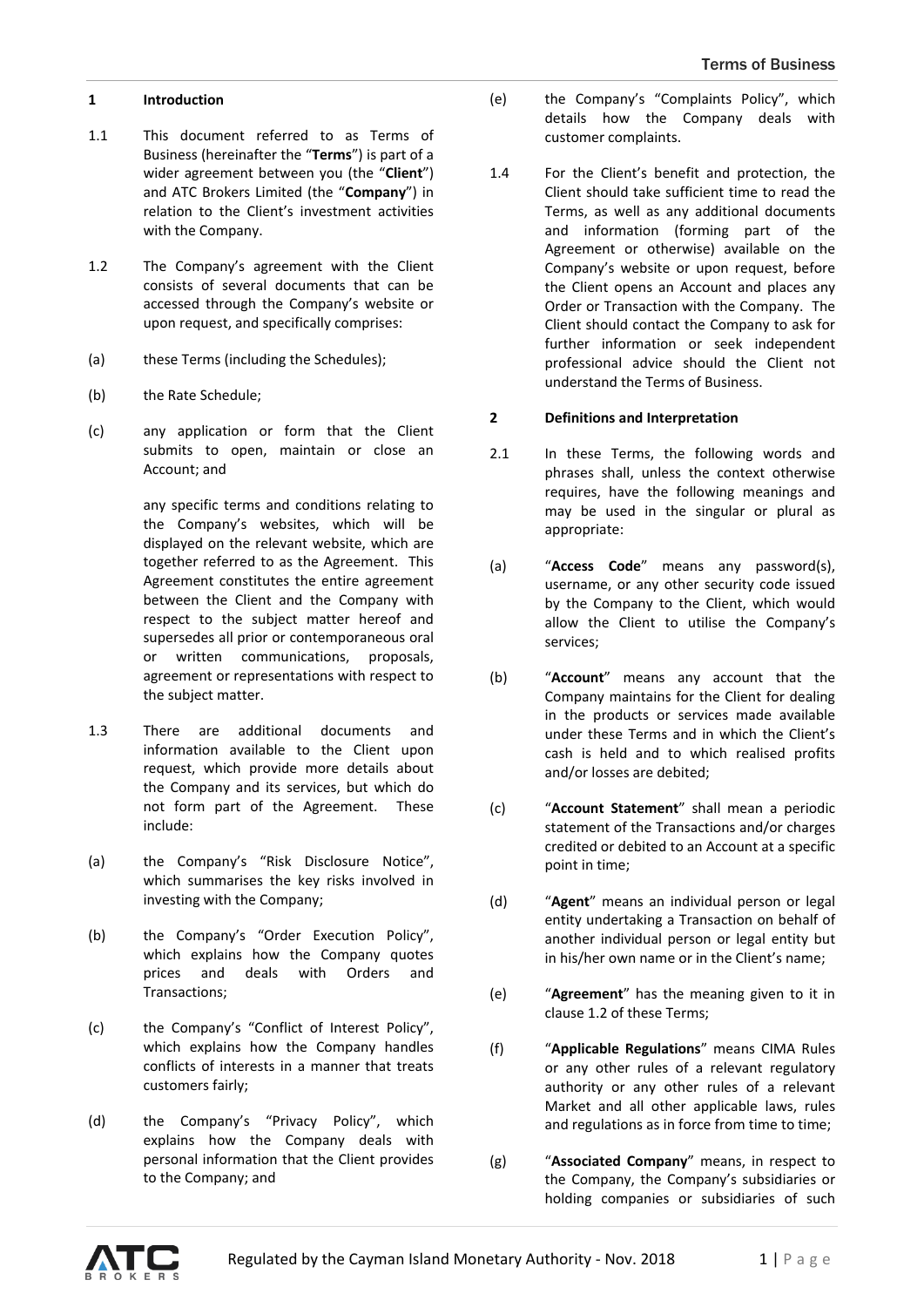holding companies with "subsidiary" and "holding company";

- (h) "**Base Currency**" is the currency in which the Client's Account is denominated and in which the Company will debit and credit the Client's Account;
- (i) "**Business Day**" means any day other than a Saturday or Sunday where the banks are open for general commercial business in Cayman Islands;
- (j) "**CFD**" means a contract for difference within the meaning of Article 85(1) of the Financial Services and Markets Act 2000 (Regulated Activities) Order 2001 of England & Wales;
- (k) "**CIMA**" means the Cayman Islands Monetary Authority in the Cayman Islands or any successor organisation or authority for the time being responsible for the regulation of investment business in the Cayman Islands;
- (l) "**CIMA Rules**" means together the Securities Investment Business Law and the Statements of Guidance, Statements of Principle, Regulatory Policies and Regulatory Procedures;
- (m) "**Client**" means you, the individual person or legal entity who is a party to these Terms and a customer of the Company;
- (n) "**Client Money**" means, in accordance with the Applicable Regulations, money of any currency which in the course of carrying on securities investment business, a licensee holds or owes to a client;
- (o) "**Client Money Rules**" means those CIMA Rules that concern the holding of Client Money, in particular the Statement of Guidance on Client Assets, Money and Safekeeping– Securities Investment Business;
- (p) "**Closing Date**" means the date on which a Transaction is closed by either the Client or the Company in accordance with these Terms;
- (q) "**Closing Notice**" means a notice given to the Client by the Company to close all or part of any Transaction (Margined or otherwise) via the Trading Facility or by telephone;
- (r) "**Closing Price**" means:
	- (i) in the case of a CFD the Contract Investment Price at the time a

Closing Notice is effective as determined by the Company or the Contract Investment Price at the time a CFD is closed out by the Company exercising any of its rights under these Terms; or

- (ii) in the case of a Rolling Spot Forex Contract, the exchange rate at which the Client can buy if the Rolling Spot Forex Contract the Client wishes to close was a sell, and/or the exchange rate at which the Client can sell if the Rolling Spot Forex Contract the Client wishes to close was a buy;
- (s) "**Company**" means ATC Brokers Limited (company number 326602), a private limited company incorporated under the laws of Cayman Islands and having its registered office at Floor 4, Willow House, Cricket Square, Grand Cayman KY1-9010, Cayman Islands;
- (t) "**Complex Product**" means certain derivative products such as, without limitation, Rolling Spot Forex Contracts, and CFDs;
- (u) "**Confirmation**" means a notification from the Company to the Client confirming the Client's entry into a Transaction;
- (v) "**Contract Investment Price**" means the current price of an Underlying Instrument as determined by the Company;
- (w) "**Contract Quantity**" means the total number of contracts or other units of the Underlying Instrument that the Client is notionally buying or selling;
- (x) "**Contract Value**" means the Contract Quantity multiplied by the Company's then current quote for closing the Transaction;
- (y) "**Equity**" means shares compromised in a company's equity share capital;
- (z) "**Event of Default**" means any of the events listed in clause 22.1 of these Terms;
- (aa) "**Exceptional Market Event**" means the suspension, closure, liquidation, imposition of limits, special or unusual terms, excessive movement, volatility or loss of liquidity in any relevant Market or Underlying Instrument, or where the Company reasonably believes that any of the above circumstances are about to occur;

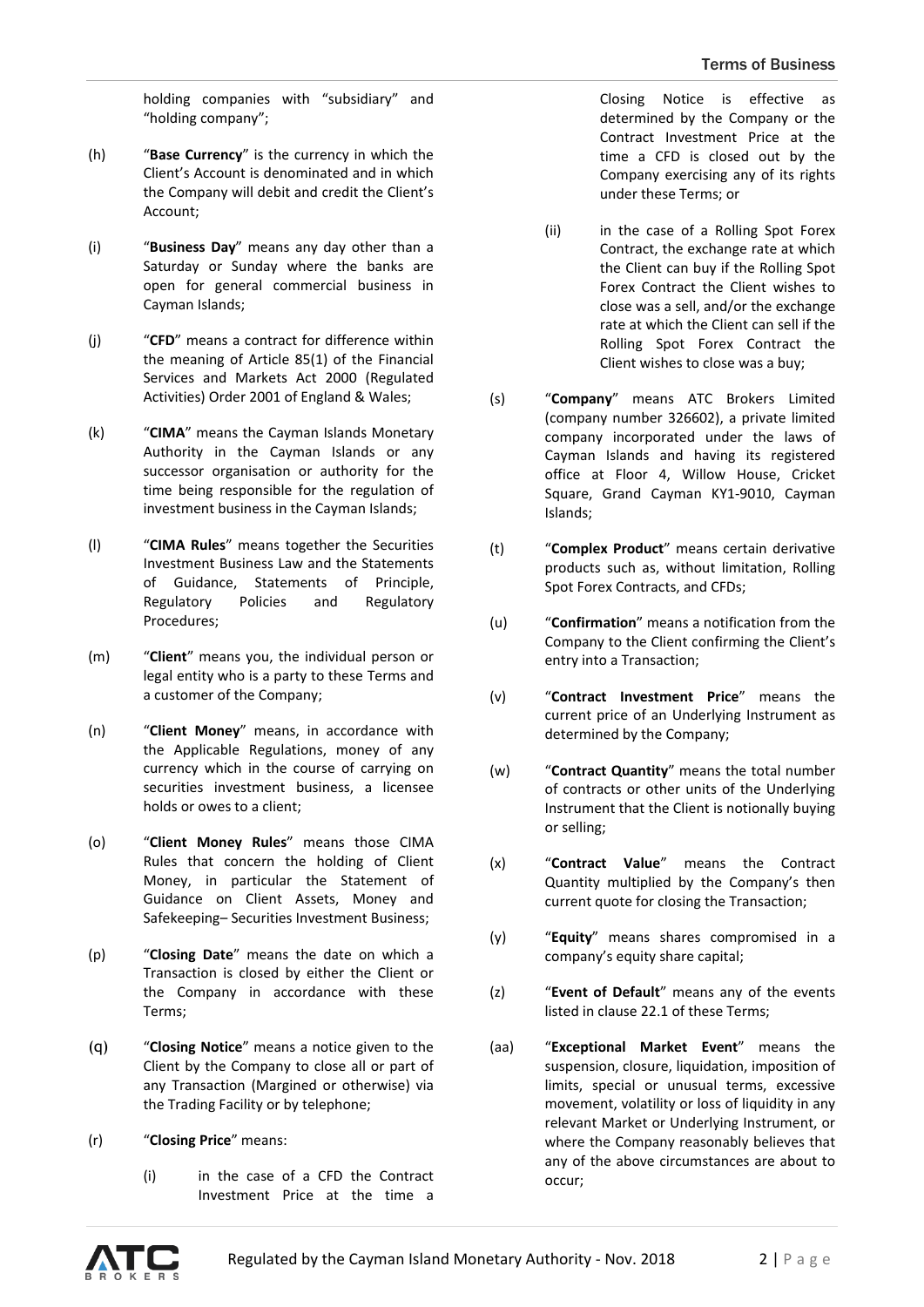- (bb) "**Force Majeure Event**" has the definition given to it in clause 23.1 of these Terms;
- (cc) "**Futures**" means rights under a contract for the disposal of a commodity;
- (dd) "**Hedging Setting**" is an optional feature of the Trading Facility allowing the Client to hedge investment positions, which may be enabled or disabled;
- (ee) "**Insolvency Officer**" has the definition given to it in clause 22.1(i) of these Terms;
- (ff) "**Introducing Broker**" means a person or firm who acts on behalf of the Client to effectuate an introduction of the Client to the Company, and who is not an Agent of the Company;
- (gg) "**Limited Power of Attorney**" means the document, being a simple contract, letter of direction, power of attorney or otherwise, through which the Client appoints an Agent or representative to act and/or give instructions on its behalf in respect of the Agreement;
- (hh) "**Manifest Error**" has the meaning given to it by clause 24.1 of these Terms;
- (ii) "**Margin**" has the meaning given to it in clause 19.1 of these Terms;
- (jj) "**Margin Call Warning**" means a demand for such sums by way of Margin as the Company may reasonably require for the purpose of protecting itself against loss or risk of loss on present, future or contemplated transactions under these Terms;
- (kk) "**Margin Requirement**" means the amount of money and/or assets that the Client is required to deposit and/or hold with the Company as consideration for entering into a Transaction and/or maintaining an Open Position;
- (ll) "**Margined Transaction**" means any Transaction liable to Margin;
- (mm) "**Market**" means any market or multilateral trading facility subject to regulation with established trading rules and trading hours;
- (nn) "**Market Order**" means an Order to enter the Market at the best current price offered by the Company at that time;
- (oo) "**MT Program**" has the meaning given to it in clause 29.1 of these Terms;
- (pp) "**Nominee**" means the Company's nominee, that is ATC Brokers Limited (company number 326602), whose registered office at Floor 4, Willow House, Cricket Square, Grand Cayman KY1-9010, Cayman Islands;
- (qq) "**Non-Hedging Setting**" is enabled when the Client disables the Hedging Setting on its Trading Facility preventing the Client from hedging investment positions;
- (rr) "**Open Position**" means a Transaction which has not been closed in whole or in part under these Terms;
- (ss) "**Order**" means an instruction to purchase or sell a CFD Contract or a Rolling Spot Forex Contract, and/or any other products offered by the Company from time to time, at a price quoted by the Company as appropriate;
- (tt) "**OTC**" is an abbreviation of 'Over the Counter' and means any Transaction concerning a commodity, security, currency or other financial instrument or property, including any option, future, or CFD which is traded off exchange by the Company (whether as market maker or otherwise) rather than on a regulated stock or commodity exchange;
- (uu) "**P&L**" means the total of the Client's profits (whether realised or not) less the Client's losses (whether realised or not);
- (vv) "**PAMM**" is an abbreviation for 'percentage allocation management module', which means that a money manager is able to trade the funds of several customers at the same time under one master account. The master account is only a reflection of the sum of the various customers' accounts. Margin, profits and losses, commissions, and roll-over fees on each position are allocated to each customer's account base of the percentage of the master account that they make up;
- (ww) "**Principal**" means the Individual person or legal entity which is a party to a Transaction;
- (xx) "**Professional Client**" has the meaning given to it in the Statement of Guidance on the Classification of Clients – Securities Investment Business;
- (yy) "**Private Client**" has the meaning given to it in the Statement of Guidance on the Classification of Clients – Securities Investment Business;

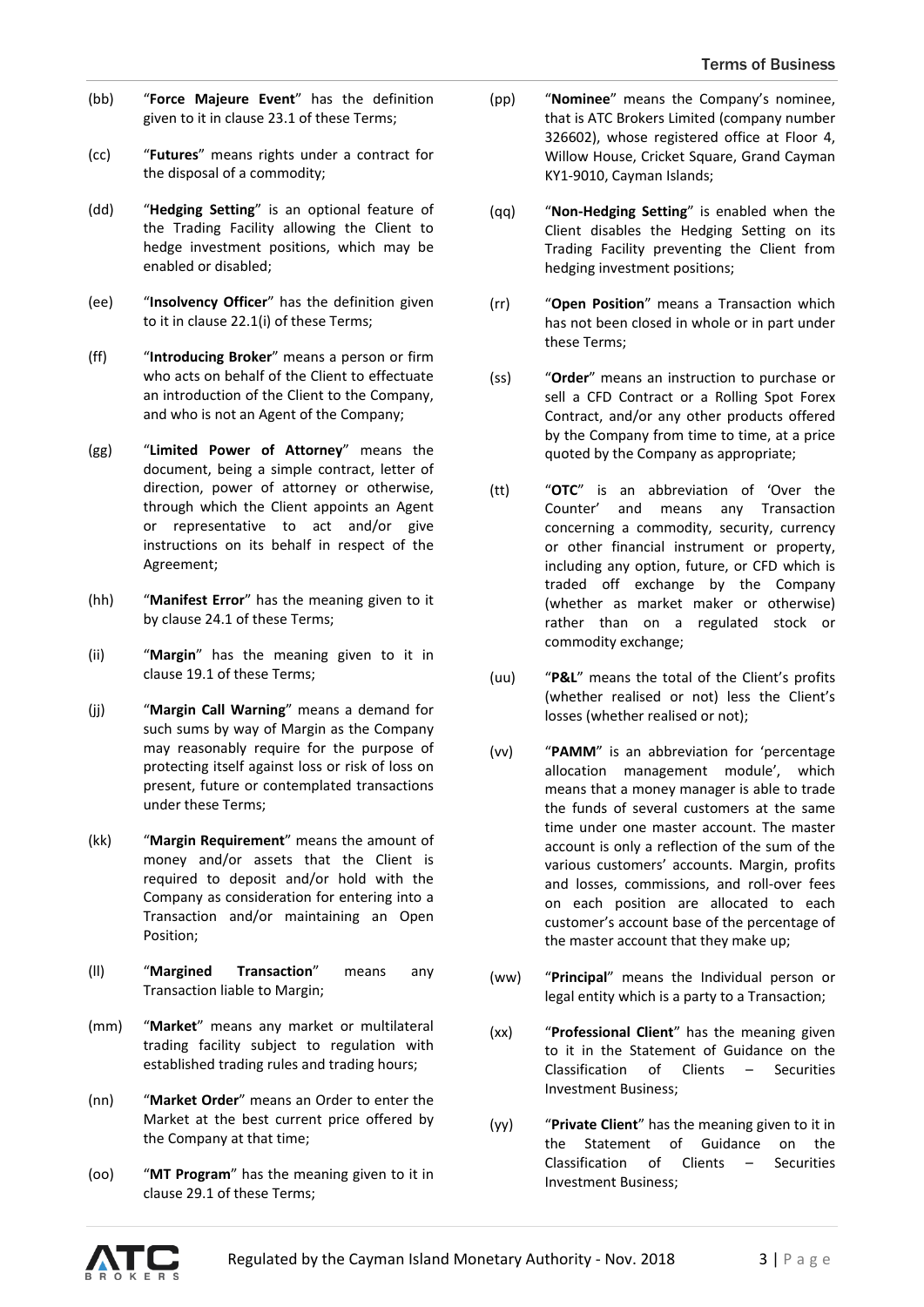- (zz) "**Rate Schedule**" means the details of any interests, costs, fees or any other charges, as varied from time to time, which apply to the Client's Account with the Company. The Rate Schedule is available on the Company's website and may be supplied to the Client on demand;
- (aaa) "**Regulated Market**" means a multilateral trading system that brings together multiple third party buying and selling interests in financial instruments where the instruments traded are admitted to the Market according to its rules and systems;
- (bbb) "**Regulatory Policies**" means the regulatory policies (and each of them) issued by CIMA pursuant to Section 48 of the Monetary Authority Law of the Cayman Islands;
- (ccc) "**Regulatory Procedures**" means the regulatory procedures (and each of them) issued by CIMA pursuant to Section 48 of the Monetary Authority Law of the Cayman Islands;
- (ddd) "**Risk Disclosure Notice**" means a complex products (e.g. Schedule A and B) risk notice and referred to in clauses 1.3(a) and 4;
- (eee) "**Rolling Spot Forex Contract**" means any OTC contract which is a purchase or sale of foreign currency entered into between the Client and the Company, excluding forward contracts;
- (fff) "**Secure Access Website**" means the password protected part of the Company's website (or any website notified to the Client by the Company) through which the Client can view its Account information;
- (ggg) "**Securities**" has the meaning given to it in the Securities Investment Business Law;
- (hhh) "**Securities Investment Business Law**" means the Securities Investment Business Law of the Cayman Islands;
- (iii) "**Service Provider**" means a person or firm who provides a third party service to the Client which is compatible with or enhances the Company's Services, and who is not an agent of the Company;
- (jjj) "**Services**" means the services to be provided to the Client by the Company under these Terms;
- (kkk) "**Statements of Guidance**" means the statements of guidance (and each of them)

issued by CIMA pursuant to Section 34 of the Monetary Authority Law of the Cayman Islands;

- (lll) "**Statements of Principal**" means the statements of principal (and each of them) issued by CIMA pursuant to Section 34 of the Monetary Authority Law of the Cayman Islands;
- (mmm) "**Terms**" means these Terms of Business between the Company and the Client;
- (nnn) "**Trading Agent**" means an Agent or representative authorised by the Client under a Limited Power of Attorney who the Company agrees may act for the Client and or give instructions to the Company on the Client's behalf in respect of these Terms;
- (ooo) "**Trading Facility**" means the password protected online or downloadable electronic facility where the Client can trade with the Company under these Terms;
- (ppp) "**Transaction**" means a contract in a financial instrument or any other contractual arrangement entered into between the Client and the Company including a margined Transaction as defined in these Terms; and
- (qqq) "**Underlying Instrument**" means the CFD or other instrument, asset or factor whose price or value provides the basis for the Company or any third party to determine its price or the executable price for a Market or product.
- 2.2 A reference in these Terms to a "clause" or "Schedule" shall be construed as a reference to, respectively, a clause or Schedule of these Terms, unless the context otherwise requires.
- 2.3 References in these Terms to any law, statute, regulation or enactment shall include references to any modification, amendment, extension, or re-enactment thereof.
- 2.4 In the Terms, references to an individual person shall include bodies corporate, unincorporated associations, partnerships and individuals.
- 2.5 Capitalised words and phrases defined in the CIMA Rules have the same meaning in these Terms unless expressly defined in these Terms.
- 2.6 Headings and notes in the Terms are for reference only and shall not affect the contents and interpretation of the Terms.

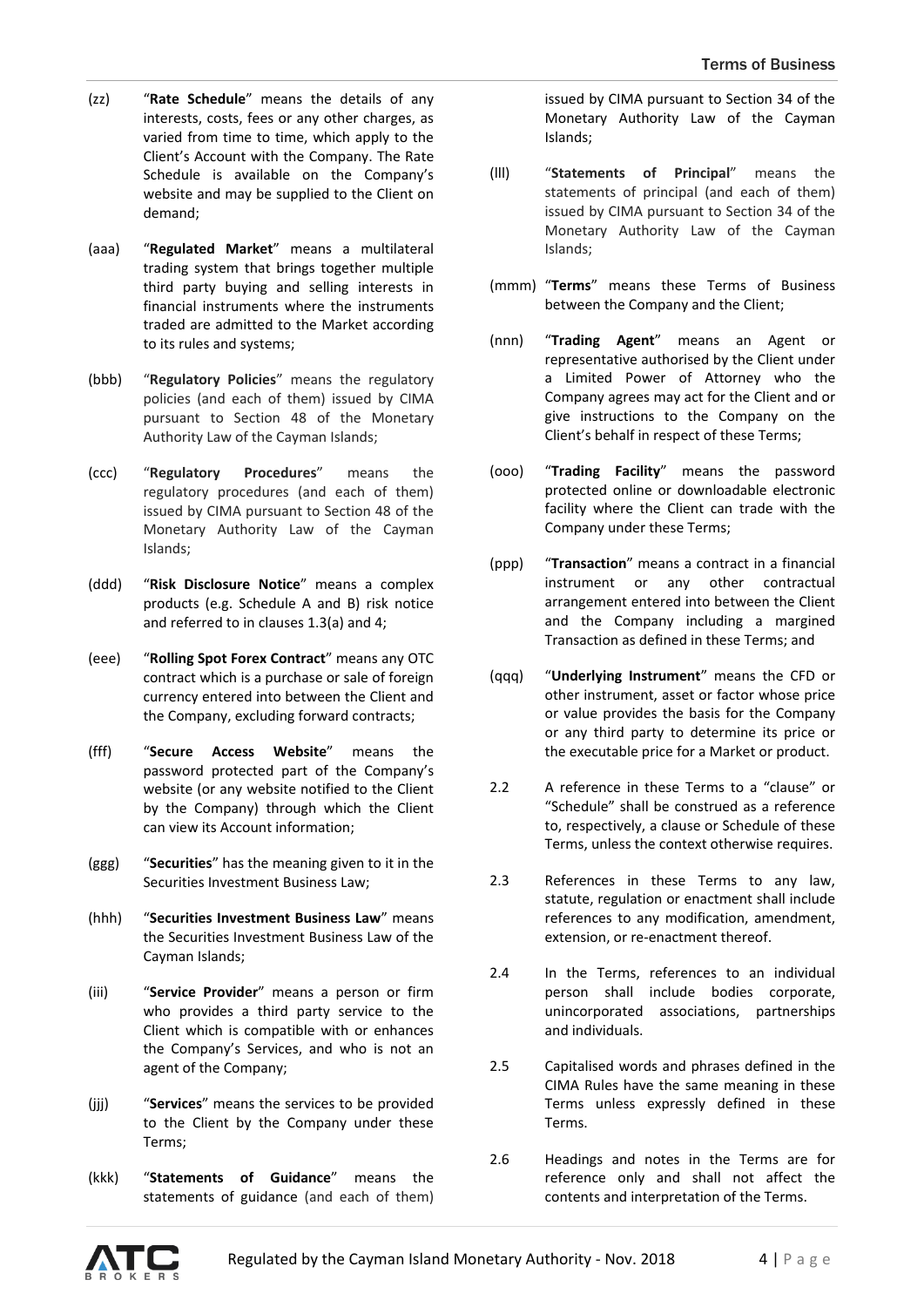# **3 Applicable Regulations and Regulatory Disclosures**

- 3.1 The Company has its registered office at Floor 4, Willow House, Cricket Square, Grand Cayman KY1-9010, Cayman Islands and is authorised and regulated by CIMA. CIMA's address is PO Box 10052, 80 Shedden Road, Elizabethan Square, Grand Cayman KY1-1001, Cayman Islands (www.cima.ky). The Company's CIMA reference number is 1448274.
- 3.2 Nothing in these Terms will exclude or restrict any duty or liability owed by the Company to the Client under the Securities Investment Business Law (as amended) if there is any conflict between these Terms and the requirements imposed on the Company by CIMA Rules.
- 3.3 As noted in clause 1.3(e), the Company maintains a "Complaints Policy" which may be provided to the Client upon request. The Client should notify the Company as soon as reasonably practicable if it wants to raise a complaint or dispute by emailing the Company at [\(compliance@atcbrokers.com\)](mailto:compliance@atcbrokers.com). The Client should keep its own records of any information which might be cited in the Client's complaint, as that will assist the Company in investigating such complaints or dispute. The Company will investigate any complaint or dispute and notify the Client of the investigation. The Company has procedures and guidelines designed to enable it to deal with complaints fairly and quickly; the Client may contact the Company at any time for further information on such procedures and guidelines.

# **4 Risk Acknowledgment**

- 4.1 The Client acknowledges, recognises and understands that trading and investments in leveraged as well as non-leveraged products:
- (a) is highly speculative;
- (b) may involve an extreme degree of risk; and
- (c) is appropriate only for persons who, if they trade on Margin, can assume risk of loss in excess of their Margin deposit.
- 4.2 The Client acknowledges, recognises and understands that:
- (a) because of the low Margin normally required in Margined Transactions, price changes in

the underlying asset may result in significant losses, which may substantially exceed the Client's investment and Margin deposit;

- (b) when the Client directs the Company to enter into a Transaction, any profit or loss arising as a result of a fluctuation in the value of the asset or the underlying asset will be entirely for the Client's account and risk;
- (c) unless it is otherwise specifically agreed beforehand and in writing, the Company shall not conduct any continuous monitoring of the Transactions already entered into by the Client neither individually nor manually. Hence, the Company cannot be held responsible for any Transactions that may develop differently from what the Client might have presupposed; and
- (d) guarantees of profit or freedom from loss are impossible in investment trading. The Client accepts that it has not received such guarantees or similar representations from the Company, from an Introducing Broker, Service Provider or representatives hereof or any other entity with whom the Client deals with relating to its Account.

### **5 Categorisation and Re-Categorisation of Clients**

- 5.1 The Company categorises its clients as either 'Private Clients' or 'Professional Clients' in accordance with CIMA's Statement of Guidance in relation to the Classification of Clients– Securities Investment Business.
- 5.2 Different levels of regulatory protection attach to each category. Private Clients are afforded the highest regulatory protection under the applicable CIMA Rules and the Statement of Guidance in relation to the Classification of Clients– Securities Investment Business. However, if the Client asks to be treated as a Professional Client it should be aware that they would forfeit certain protections offered to Private Clients under those Rules and pursuant to the Statement of Guidance in relation to the Classification of Clients.
- 5.3 The Company shall treat the Client as a 'Private Client' at the time an Account is opened, subject to the following:
- (a) If the Client satisfies the definition of 'Professional Client', the Company may unilaterally recategorise the Client according to the criteria found in the CIMA Rules and in

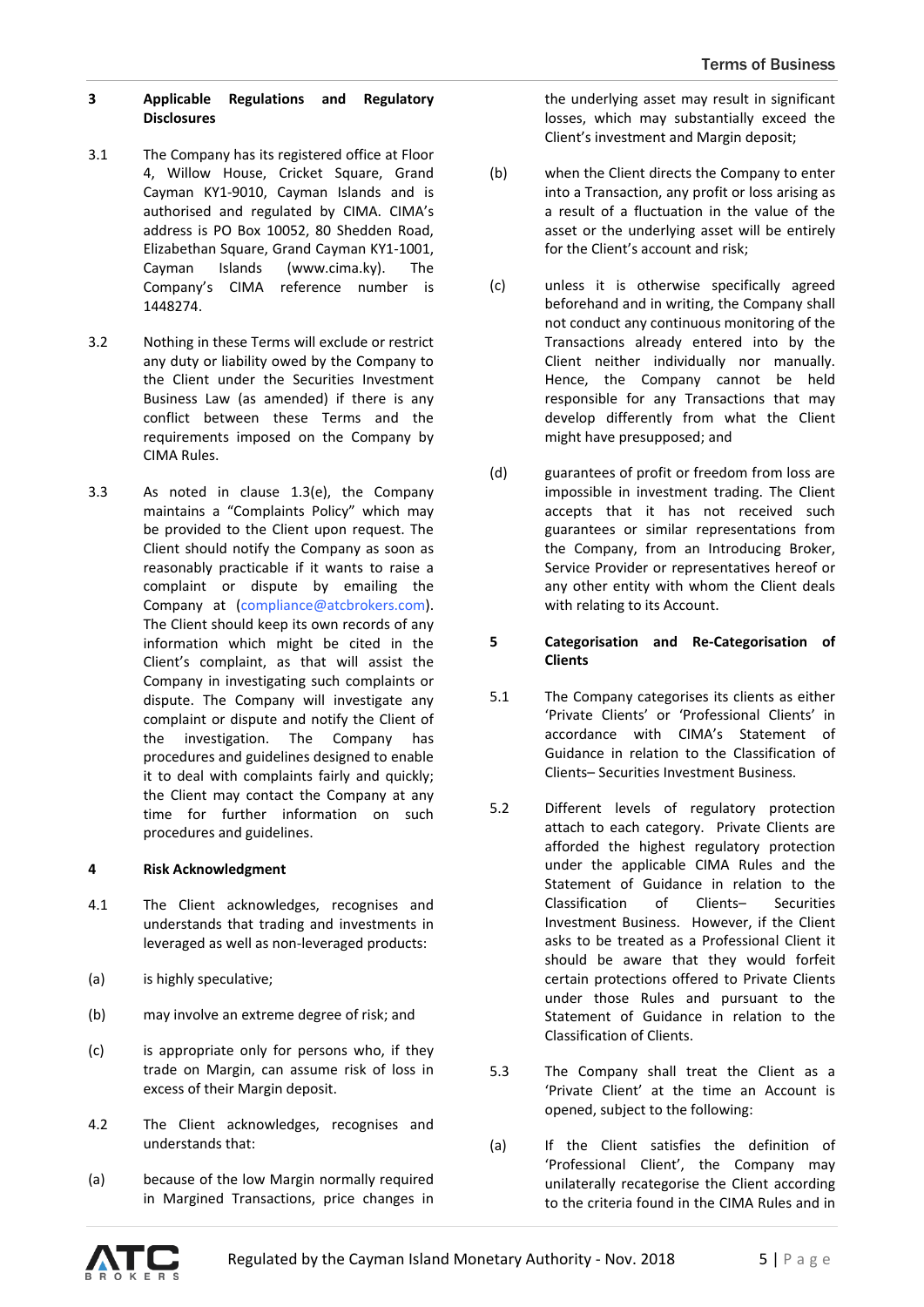accordance with the Statement of Guidance in relation to the Classification of Clients– Securities Investment Business. The Company will provide the Client with notice of its re-categorisation and its effect; and

- (b) the Client may request a different client categorisation from the one the Company has allocated and in so doing, either increase or decrease the level of regulatory protection afforded to the Client. The Company reserves the right to choose whether to provide Services under the requested categorisation following its assessment of the criteria required under the CIMA Rules and in accordance with the Statement of Guidance in relation to the Classification of Clients– Securities Investment Business.
- 5.4 When assessing the Client's categorisation and thereafter dealing with the Client, the Company will rely upon the truth, accuracy and completeness of information provided by the Client in the Application Form regarding the Client's personal circumstances, trading experience and investment sophistication. The Client expressly consents to the Company using and relying on all such information in making its assessment and in dealing with the Client.
- 5.5 The Client is responsible for immediately notifying the Company (in writing) of any changes in such information.
- 5.6 Any client categorised as a Professional Client is responsible for keeping the Company informed about any change that could affect its current categorisation.
- 5.7 From time to time the Company may need to reassess a Client's categorisation if circumstances change or to comply with any legal and/or regulatory requirements.
- 5.8 Re-categorisation will require a new written agreement with the Client.

# **6 Capacity**

- 6.1 In relation to any Transaction, the Company will effect such Transaction as Agent for the Client with respect to Transaction or Service within these Terms or otherwise.
- 6.2 The Client shall, unless otherwise agreed in writing, relative to the Company, enter into Transactions as Principal. If the Client acts as Agent, regardless of whether the Client identifies the Principal to the Company, the

Company shall not be obliged to accept the said Principal as a customer, and consequently the Company shall be entitled to consider the Client as Principal in relation to any Transaction.

# **7 Products and Services**

- 7.1 Subject to the Client fulfilling its obligations under the Terms, the Company may enter into Transactions with the Client in the following investments and instruments:
- (a) spot and forward bullion, currencies, and OTC derivatives;
- (b) CFDs on commodities, indices, currencies and base and precious metals; and
- (c) such other instruments as the Company may from time to time offer.
- 7.2 In relation to clause 7.1, reference should also be made to the Terms set out in Schedules A and B hereto.
- 7.3 The investments and instruments provided by the Company may be:
- (a) Margined Transactions; or
- (b) Transactions in instruments which are traded on recognised or designated investment exchanges; traded on exchanges which are not recognised or designated investment exchanges; not traded on any stock or investment exchange; and/or not immediately and readily realisable.
- 7.4 The Company may, at any time, cease to offer any Services and/or remove products from its then prevailing offering. If the Client has an Open Position under a Service that is being terminated or in a product that is being removed, the Company will provide the Client with reasonable notice in writing, where possible, that it intends to terminate a Service or remove a product. The Company aims to provide the Client with at least ten (10) Business Days' notice in which to close any Open Position that it may hold on such affected product or Service. However, where in the Company's reasonable opinion it is necessary or fair to do so, the Company reserves the right to provide a shorter notice period or no notice at all. Where notice is given, the Client should cancel any Orders and/or close any Open Positions in respect of such affected product or Service before the time specified in the Company's notice. If the

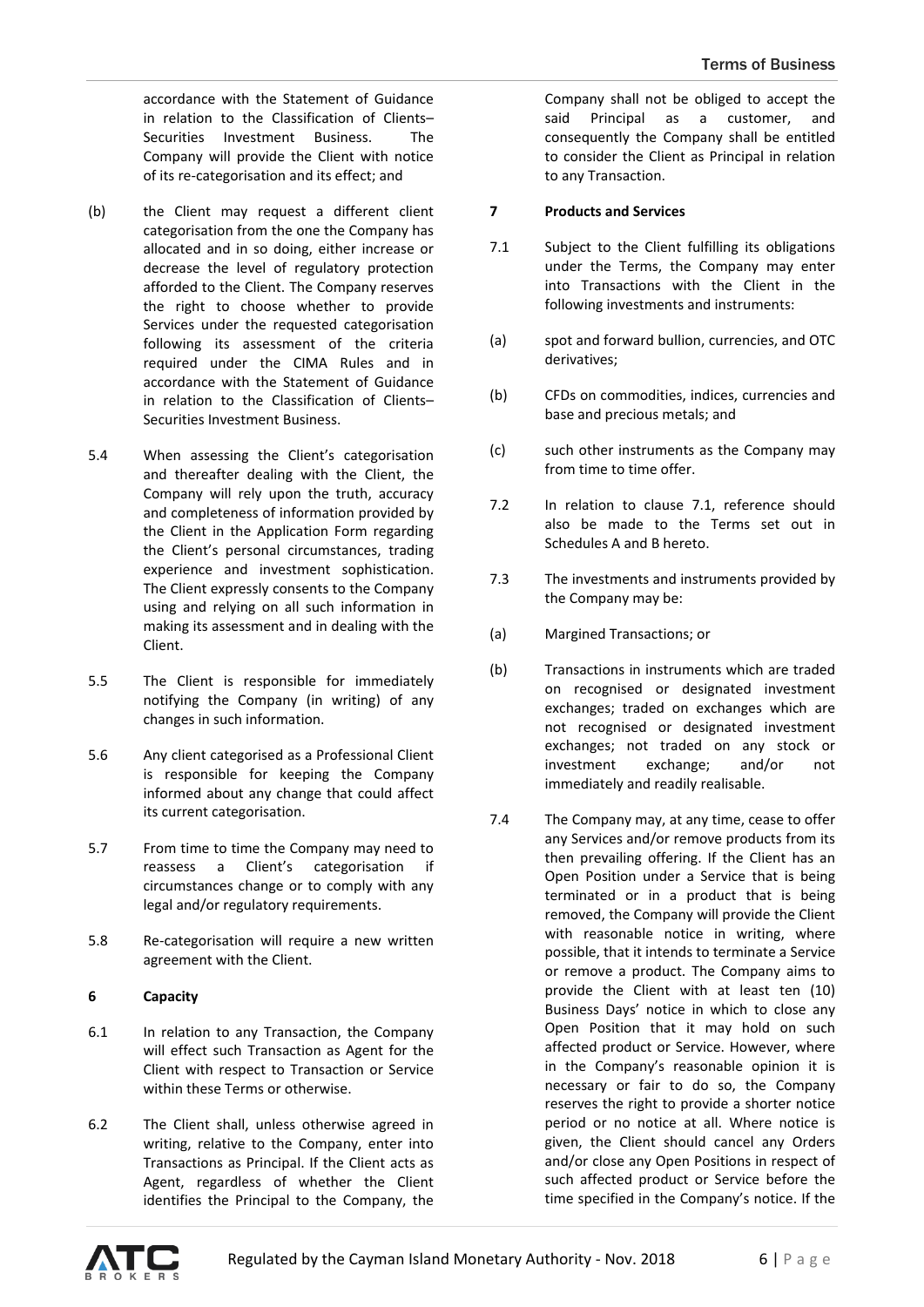Client does not do this, the Company will cancel any Orders and close any Open Positions in respect of the affected Service or product at the time and in the manner specified in the notice.

- 7.5 Dealings with the Client may be carried out by the Company on an execution-only basis.
- 7.6 Where the Company deals with the Client on an execution only basis, the Company will not make personal recommendations or advise on the merits of purchasing, selling, or otherwise dealing in particular investments or executing particular Transactions, their taxation consequences or the composition of any account or any other rights or obligations attaching to such investments or Transactions. The Client should bear in mind that any explanation provided by the Company as to the terms of a Transaction or its performance characteristics does not itself amount to advice on the merits of the investment. Where the Company provides general trading recommendations, independent research, market commentary, guidance on shareholding disclosure or other information to Clients who receive an execution-only service:
- (a) this is incidental to the Company's relationship with the Client and is provided solely to enable the Client to make independent investment decisions;
- (b) the Client acknowledges that where such information is general and not specifically targeted at the Client, the information does not amount to a personal recommendation or advice;
- (c) the Company gives no representation, warranty or guarantee as to the accuracy or completeness of such information or as to the legal, tax or accountancy consequences of any Transaction; and
- (d) where information is in the form of a document (electronic or otherwise) containing a restriction on the person or category of persons for whom that document is intended or to whom it is to be distributed to, the Client agrees that it will not pass such information contrary to such restriction.
- 7.7 The Client acknowledges and agrees that it is the Client's responsibility to closely monitor its Account balance and the status of any Open Position. The Company is under no

obligation to monitor or advise the Client on the status of any Transaction.

7.8 The Company shall provide to the Client, on an annual basis, a letter (which may be sent by post, fax or email in accordance with clause 34) detailing the Company's understanding of the Client's investment objectives and of any restrictions on investments or markets in which the Client may invest in or undertake transactions (as detailed in clause 7.3). Should the client not agree with the details of such letter in terms of investment objectives and/or restrictions, the Client shall inform the Company of same in writing (which may be sent by post, fax or email in accordance with clause 34) within 14 days, failing which the Client will be deemed to have accepted the Company's understanding of matters.

## **8 Access and Use of the Trading Facility and/or Secure Access Website**

- 8.1 In order to use the Trading Facility and/or Secure Access Website, the Client will need to request a username and password ("**Access Code**") from the Company. The Client will need to provide the Access Code each time it wishes to use the Trading Facility and/or Secure Access Website.
- 8.2 In relation to the Access Code, the Client acknowledges and undertakes that:
- (a) the Client will be responsible for the confidentiality and use of its Access Code;
- (b) other than with the Company's prior written consent, the Client will not disclose its Access Code to any third party;
- (c) the Company may rely on all instructions, orders and other communications entered using the Client's Access Code, and the Client will be bound by any transaction entered into or expense incurred on its behalf in reliance on such instructions, orders and other communications; and
- (d) the Client will immediately notify the Company if the Client becomes aware of the loss, theft or disclosure to any third party or of any unauthorised use of its Access Code.
- 8.3 If the Company believes that unauthorised persons are using the Client's Access Code without the Client's knowledge, the Company may, without prior notice, suspend the Client's rights to use the Trading Facility.

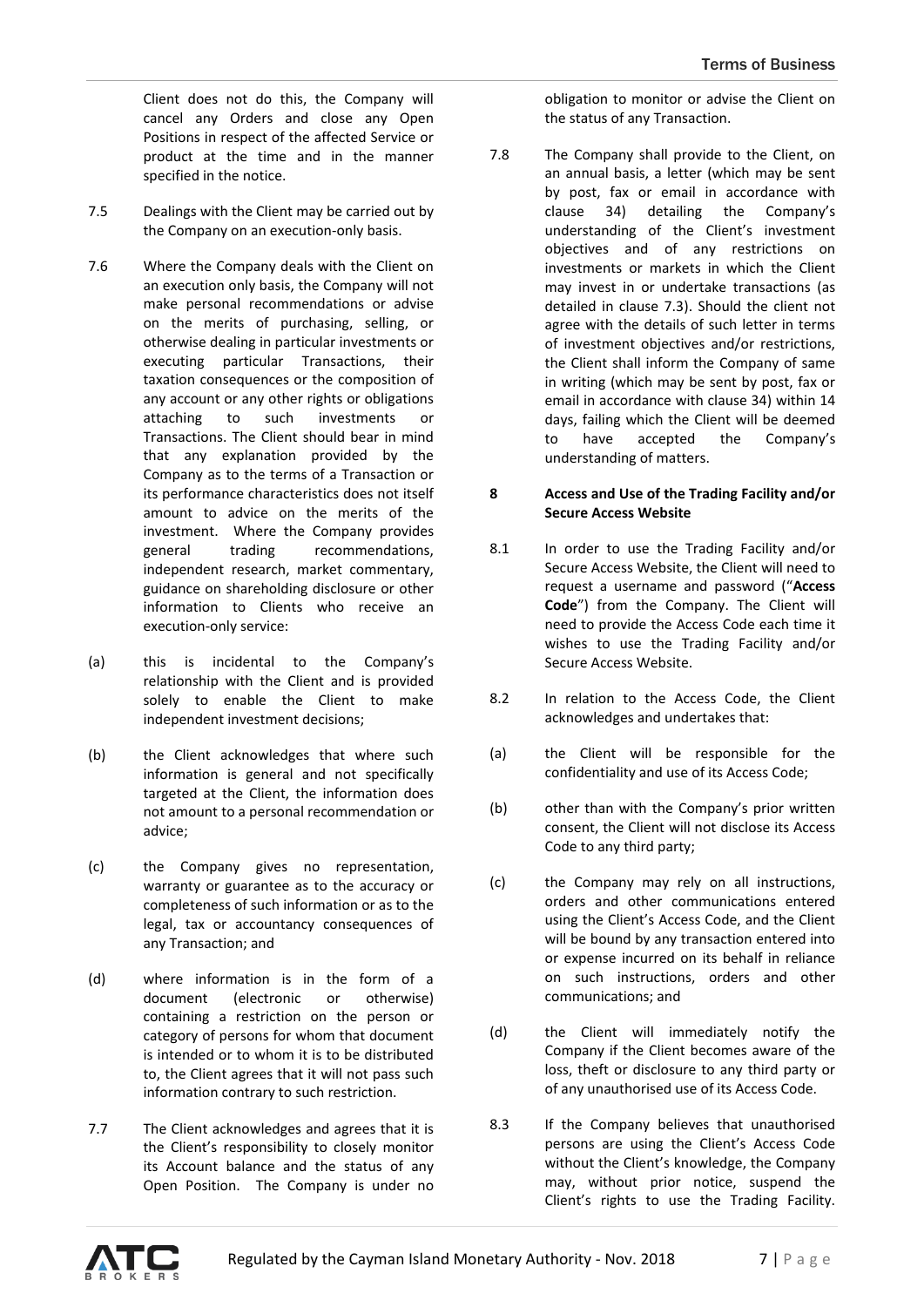Further, if the Company believes that the Client supplied its Access Code to other persons in breach of clause 8.2(b) above, the Company may terminate these Terms forthwith.

8.4 Access to the Trading Facility or Secure Access Website is provided "as is". The Company makes no warranties, express or implied representations or guarantees as to the merchantability and/or fitness for any particular purpose or otherwise with respect to the Trading Facility or Secure Access Website, their content, any documentation or any hardware or software provided. Technical difficulties could be encountered in connection with either the Trading Facility or Secure Access Website. These difficulties could involve, among others, failures, delays, malfunction, software erosion or hardware damage, which could be the result of hardware, software or communication link inadequacies or other causes. Such difficulties could lead to possible economic and/or data loss. In no event will the Company, any Associated Company, or any of their employees be liable for any possible loss (including loss of profit or revenue whether direct or indirect), cost or damage including, without limitation, consequential, unforeseeable, special or indirect damages or expense which might occur as a result of or arising out of using, accessing, installing, maintaining, modifying, de-activating, or attempting to access either the Trading Facility or Secure Access Website or otherwise.

# **9 Dealing Between the Company and the Client**

- 9.1 In accordance with these Terms, the Client may request an indicative quote, provide the Company (or any of its Associated Companies and/or Agents where so permitted by the Company) with oral or electronic instructions (which shall include instructions provided via the internet) or otherwise trade with the Company as follows:
- (a) generally, all requests for indicative quotes, orders for execution of transactions between the Client and the Company and other trade matters must be given to the Company electronically through the Trading Facility or, in some cases, may be made by telephoning (in accordance with all Terms under this section concerning telephone communications) ATC Brokers and/or any

Associated Company who will receive and transmit the Client's order to the Company for execution. ATC Brokers is only responsible for arranging the execution of Orders placed by telephone and acts as an Agent on the Client's behalf. The Company will still act as Principal to the Client's transactions arranged by ATC Brokers and its employees. The charges, remuneration and commission receivable by the Company as set out in the Rate Schedule and the Commission Acknowledgment Form will not differ because of the Client's interactions with ATC Brokers. ATC Brokers will only accept instructions by telephone during specified hours, which will be notified to the Client from time to time. ATC Brokers may impose more restrictive time limits on when instructions may be given. The Client can only give instructions via telephone by talking directly to a representative of ATC Brokers. No messages may be left, and no instructions may be given using an answering machine or facsimile. With respect to dealing via telephone, all Trade Desk telephone calls with ATC Brokers are recorded for the purposes of fraud prevention and quality control. By agreeing to these Terms, the Client consents and agrees to the recording of such telephone conversations by ATC Brokers (copies of such recordings will be available to you on written request (for which we may charge a fee)); and

- (b) where the Client wishes to trade in CFDs, the Client should deal with the Company in accordance with the terms of Schedule B.
- 9.2 As delineated in clause 9.1 above, the Company will provide the Client with quotes via the Trading Facility or over the telephone. Verbal quotes provided by the Company (or any of its Associate Companies or Agents where permitted) are indicative only. Indicative quotes are provided for information purposes only and do not constitute an offer to buy or sell any product or instrument at that price. Where the Client places an Order following an indicative quote, the Company shall consider that the Client is placing an Order at the Company's then offered rate. The Client acknowledges that such rate may differ from the indicative quote provided by the Company.
- 9.3 Any instruction sent via the Trading Facility or by telephone shall only be deemed to have been received and shall only then constitute a valid instruction when such instruction has been recorded by the Company and

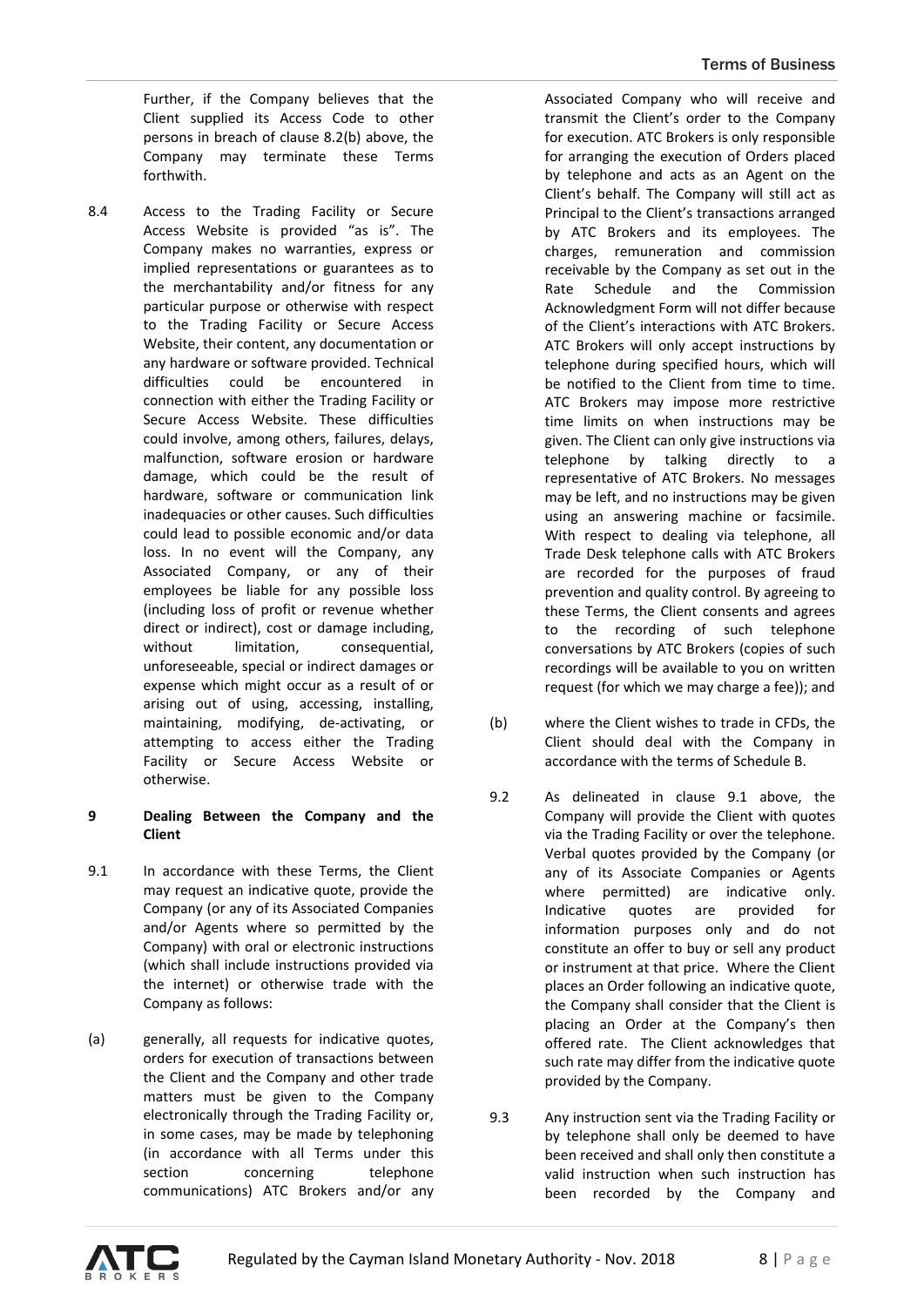confirmed by the Company to the Client orally or through the Trading Facility. An instruction shall not constitute a binding Transaction between the Company and the Client even if accepted by the Company. A binding Transaction between the Client and the Company will only occur when an instruction is accepted, executed, recorded and confirmed by the Company to the Client through the Trading Facility, trade Confirmation and/or Account Statement. When instructions are given over the telephone, the Company or its affiliates and agents shall acknowledge the reception of the instructions orally or in writing, as appropriate.

- 9.4 The Company shall be entitled to rely upon any instruction given or purporting to be given by the Client or any other person on the Client's behalf without further enquiry as to the genuineness, authority or identity of any such person giving or purporting to give such instructions.
- 9.5 The Company may, at its discretion refuse to accept any instruction from the Client, without giving any reasons or notice to the Client. Additionally, the Company may refuse to execute any instruction with or without reason or notice and the Company may cancel any instructions previously given by the Client provided that the Company has not acted on the Client's instructions. Acceptance of any instructions does not constitute any agreement or representation that the Company will execute the instructions. A valid contract between the Client and the Company will only be formed/closed and/or an instruction will only be executed when the Client receives a trade Confirmation from the Company or the Trading Facility shows that an instruction has been executed (whichever is earlier).

### **10 Trading Confirmations and Account Statements**

10.1 The Company will provide the Client with general Account information through the Trading Facility and/or Secure Access Website. Account information will usually include Confirmations with ticket numbers, purchase and sale rates, used margin, amounts available for margin trading, statements of profits and losses, current open and pending positions and any other information as required by CIMA Rules. Updated account information will generally be available no more than twenty-four hours after any activity takes place on the Client's Account.

- 10.2 The Client acknowledges and accepts that the posting of Confirmations within the Account information will be deemed delivery of trading Confirmations by the Company to the Client. The client may request receipt of Confirmations via email for particular transactions at any time by submitting a written request to the Company's Accounts Department by email to [accounts@atcbrokers.com.](mailto:accounts@atcbrokers.com) Confirmation shall, in the absence of Manifest Error or grossly obvious inaccuracies, be conclusive and binding on the Client, unless the Client notifies the Company in writing to investigate the order within three Business Days of:
- (a) the Company's posting of the Confirmation within the Trading Facility and/or Secure Access Website; or
- (b) if the Company notifies the Client of an error in the Confirmation within the same period.
- 10.3 Through the Secure Access Website, the Client can generate daily, monthly and yearly reports of its Account. The provision of Account information coupled with the Client's ability to generate such reports will be deemed delivery of Account Statements by the Company to the Client. The Client has an obligation to generate its own Account Statement at least once a week, to be done on the first day of each week for the preceding week. The Client may request receipt of Account Statements via email for particular transactions at any time by submitting a written request to the Company's Accounts Department by email at [accounts@atcbrokers.com.](mailto:accounts@atcbrokers.com)

Account Statements shall, in the absence of Manifest Error or grossly obvious inaccuracies, be conclusive and binding on the Client, unless the Client notifies the Company in writing to investigate the order within three Business Days of the first day of each week (such investigation to pertain to the previous month in accordance with the Client's obligations under this clause 10.3).

# **11 Joint Accounts**

11.1 Where the Agreement is entered into between the Company and more than one person, as regards each person (except where

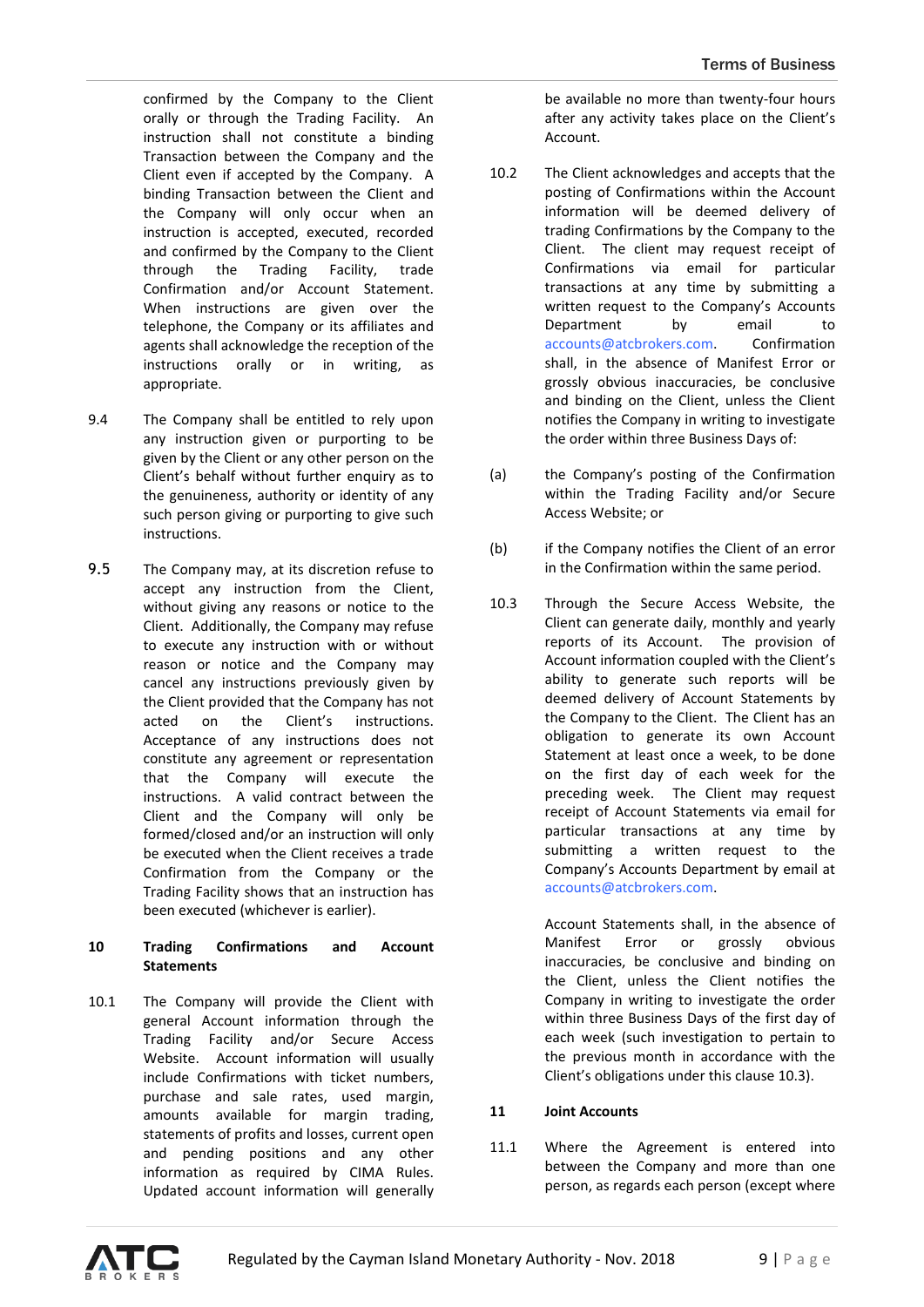the Company has agreed otherwise in writing):

- (a) both persons shall be considered a Client and their obligations and liabilities under the Agreement are joint and several (which means, for instance, that any one person can withdraw the entire balance of the Account, and in the case of a debit balance or debt owed by the Client to the Company, each account holder is responsible for the repayment of the entire balance and not just a share of it);
- (b) they each have full authority (as full as if they were the only person entering into the Agreement) on behalf of the others to give or receive any instruction, notice, request or Acknowledgment without notice to the others, including an instruction to liquidate and/or withdraw investments from the Account and/or close any Account;
- (c) the Company may in its sole and absolute discretion, require an instruction request or demand to be given by all joint account holders before the Company takes any action for any reason or no reason whatsoever;
- (d) any such person may give the Company an effective and final discharge in respect of any obligations under the Agreement; and
- (e) upon the death of any joint account holder, the Company will transfer the Investments and the responsibility for any obligations connected with the Account into the surviving joint account holder's sole name. These Terms will remain in full force between the Company and the surviving joint account holder.
- 11.2 Unless otherwise agreed in writing, the Company may contact and deal only with the account holder names first in the Company's records subject to any legal requirements to the contrary.
- 11.3 Either account holder may ask the Company to convert the Account into a sole account. The Company may (but shall not be obliged) require authority from all Account holders before doing so. Any person removed from the Account will continue to be liable for all obligations and liabilities under the Agreement relating to the period before they were removed from the Account.
- **12 Commissions, Charges, and Other Costs**
- 12.1 The Client shall be obliged to pay to the Company the commissions set out in the Commission Acknowledgment Form and charges set out in the Rate Schedule, and any additional commissions and charges agreed between the Company and Client from time to time whether in the Commission Acknowledgment Form and Rate Schedule or not. The Commission Acknowledgment Form is part of the account setup. The Rate Schedule is available on the Company's website and may be supplied to the Client on demand.
- 12.2 The Company reserves the right to amend the Rate Schedule as needed. The Client is responsible for regularly reviewing the Rate Schedule for any modifications and agrees to be bound by the same.
- 12.3 Independent of clauses 12.1 and 12.2 above, the Company shall be entitled to demand that the following expenses are paid separately by the Client with notice:
- (a) all extraordinary disbursements resulting from the client relationship (e.g. telephone, telefax, courier, and postal expenses in cases where the Client requests hard copy Confirmations, Account Statements etc. which the Company could have delivered in electronic form);
- (b) any expenses of the Company caused by the Client's non-performance of its obligations under these Terms, including a fee determined by the Company in relation to forwarding of reminders, legal assistance, etc.; and
- (c) administration fees in connection with security deposits, and any expenses of the Company in relation to a pledge, if provided, including any insurance premium payments.

The expenses will be charged either as a fixed amount corresponding to payments effected, or as a percentage or hourly rate corresponding to the Service performed inhouse. The methods of calculation may be combined. The Company reserves the right to introduce new expenses.

12.4 The Company may receive remuneration from Clients and/or share commissions and charges with its associates, the Client's Introducing Broker or other third parties in connection with Transactions carried out on the Client's account. Clients receive a bid-ask price which reflects the total spread paid to

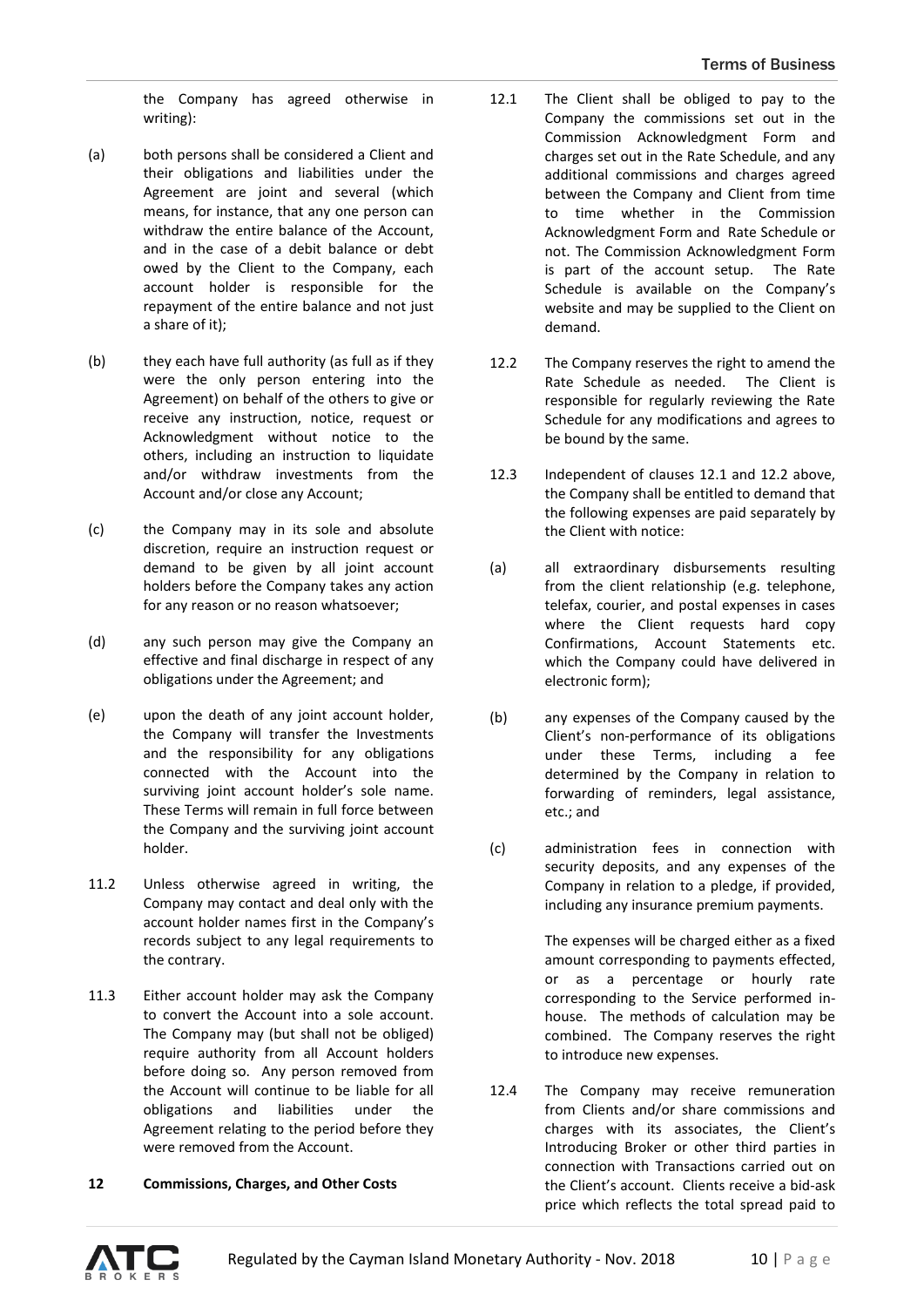the national bank. This spread may reflect a mark-up and is in addition to other possible charges, such as commissions. The bid-ask price at the time the transaction is entered into reflects the maximum spread cost for the transaction: whether a buy or a sell. This bidask price may vary depending on the underlying market conditions and other factors and clients should be careful to examine the total width of the bid-ask spread and the commission in order to assess their total transaction cost. The Company or any associate may benefit from commission, mark-ups, mark-downs or any other remuneration. Details of such remuneration or sharing arrangements for the Client's Introducing Broker or other third parties will be made available to the Client in writing.

- 12.5 Unless specified otherwise in the Terms, all amounts due to the Company (or Agents used by the Company) under the Terms shall be deducted from any monies held by the Company for the Client.
- 12.6 If the Company receives or recovers any commission, cost, expense, fee or any other amount in respect of a Client's obligations under these Terms in a currency other than that in which the amount was payable, whether pursuant to a judgment or any court or otherwise, the Client shall indemnify the Company and hold the Company harmless from and against any cost (including costs of conversion) and loss suffered by the Company as a result of receiving such amount in a currency other than the currency in which it was due.

# **13 Payment, Withdrawal and Set-off**

- 13.1 The Client agrees to comply with the following when making payments to the Company under these Terms:
- (a) payments due (including deposits) will be required in United States Dollars, Euros, or any other currency specified by the Company from time to time;
- (b) the Client may make any payment due to the Company (including deposits) by an approved card (for example credit or debit cards), or bank wire or any other method specified by the Company from time to time. Unless otherwise agreed between the Company and the Client, the Company will not accept payments or deposits in the form of cash;
- (c) the Client is responsible for all third party electronic, telegraphic transfer or other bank fees in respect of payment as well as any fees or charges imposed by the Company, which may be based on the elected payment method. Any fees or charges imposed by the Company will be listed on the Rate Schedule;
- (d) if any payment is not received by the Company on the date such payment is due, then (without limitation of any other rights the Company may have) the Company will be entitled to charge interest on the overdue amount (both before and after judgment) at the interest rate prescribed in the Rate Schedule from the date payment was due until the actual date of payment;
- (e) any payment made to the Company will only be deemed to have been received when the Company receives cleared funds; and
- (f) the Client bears the responsibility to ensure that payments made to the Company are correctly designated in all respects, specifying without limitation the Client's Account details where required by the Company.
- 13.2 The Client will be asked to designate a Base Currency for its Account which shall either be United Sates Dollars, Euros, or any other currency specified by the Company from time to time. Where the Client wishes to deposit funds in this Account in a currency other than its designated Base Currency, the Company will convert such funds into the Client's Base Currency unless the Company accepts alternative instructions from the Client. The terms of this clause will also apply where any interest or payments made by the Company to the Client's Account are in a currency other than the Client's Base Currency.
- 13.3 Where the Client has a positive balance in its account, the Client may request a withdrawal from the Company, for any portion of the positive balance. The Company may at its sole and absolute discretion withhold, deduct or refuse to make a payment (in whole or in part) due to the Client where:
- (a) the Client has Open Positions on the Account showing a loss;
- (b) the requested payment would reduce the Client's Account balance to less than the Margin required for the Client's Open Positions;

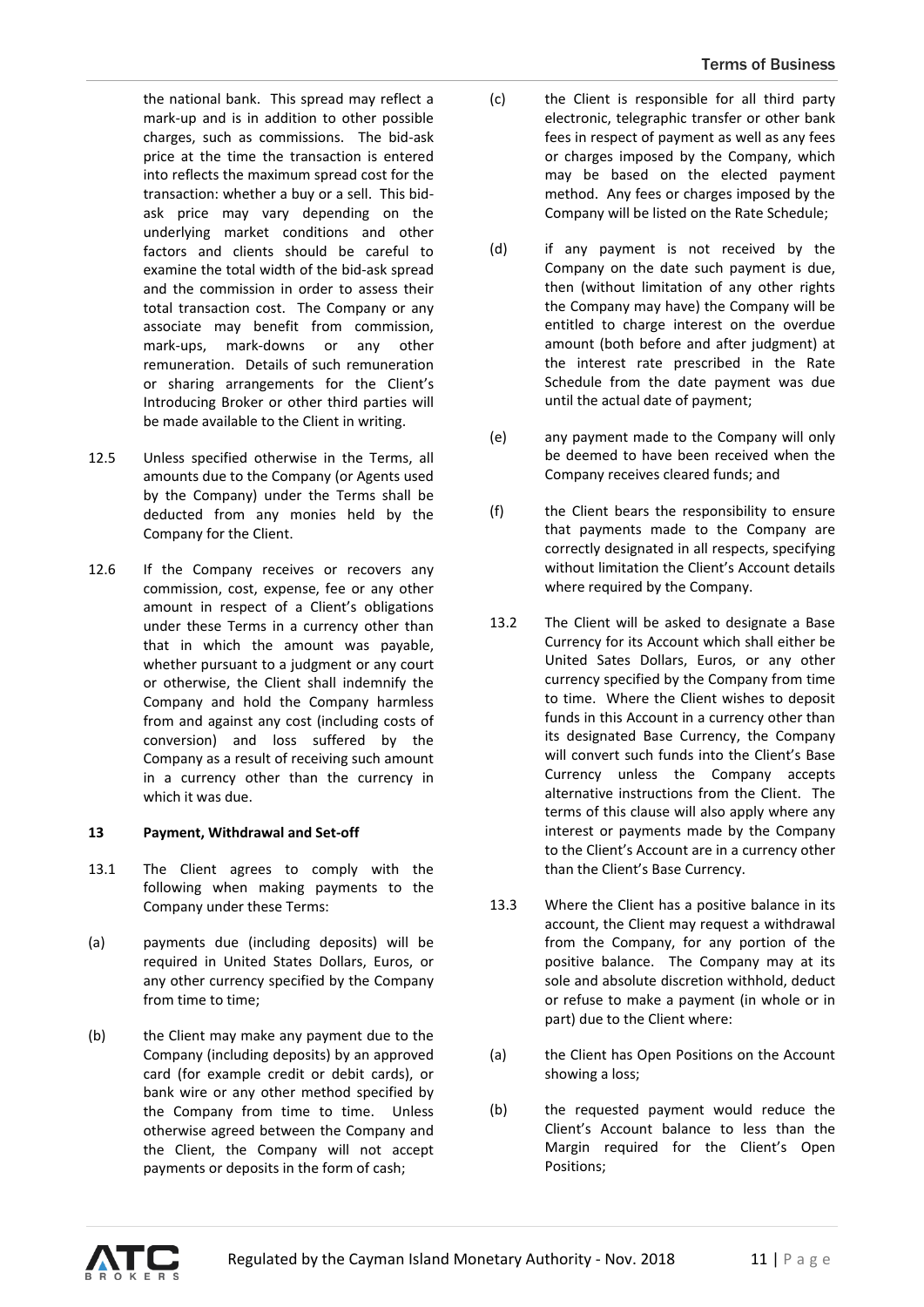- (c) the Company reasonably considers that funds may be required to meet any current or future Margin Requirement on Open Positions due to underlying market conditions;
- (d) the Client has any actual or contingent liability to the Company, its associates or its Associated Companies;
- (e) the Company reasonably determines that there is an unresolved dispute between the Company and the Client relating to these Terms or any other agreement between them; and/or
- (f) the Client instructs the Company to pay a third party from its Account.
- 13.4 All payments from the Client's Account shall be made in the form of a return payment to a credit card naming the Client, or by bank wire.
- 13.5 All payments from the Client's Account will be made in the Base Currency of that Account unless the Client and the Company agree in advance that such payment should be made in a different currency. The terms of this clause will also apply where any interest, costs, commissions or other charges to be debited from the Client's Account are in a currency other than the Client's Base Currency. Where the Client and the Company agree that such payment should be made in a different currency, the Company will convert the relevant payment amount from the Base Currency to the then agreed currency for payment.
- 13.6 Whenever the Company conducts currency conversions, the Company will do so at such reasonable rate of exchange as the Company selects. The Company shall be entitled to add a mark-up to the exchange rates. The prevailing mark-up, if any, is defined in the Rate Schedule.
- 13.7 Unless the Company provides the Client with written notice to the contrary, all payments and deliveries by the Company to the Client will be made on a net basis and the Company shall not be obliged to deliver or make payment to the Client unless and until the Client provides the Company with the appropriate documents or cleared funds.
- 13.8 Without prejudice to the Company's right to require payment from the Client in accordance with these Terms, the Company

will have the right at any time to set off any losses incurred in respect of, or any debit balances in, any accounts (including a joint account and an account held by an Associated Company) in which the Client may have an interest. If any loss or debit balance exceeds all amounts so held, the Client must forthwith pay such excess to the company whether demanded or not. The Client also authorises the Company to set off sums held by the Company for or to the Client's credit in a joint account against losses incurred by the joint account holder. The Client also authorises the Company to set off any losses incurred in respect of, or any debit balances in, any account held by the Client with an Associated Company against any credit on the Client's Account (including a joint account) with the Company.

# **14 Client Money**

- 14.1 Where we receive or hold money on your behalf:
- (a) subject to the Terms, the Company will treat money received from the Client or held by the Company on the Client's behalf in accordance with the Client Money Rules. Client Money will be held separate from the Company's money under arrangements designed to ensure that Client Money is easily identified as money belonging to customers;
- (b) the Company may:
	- (i) hold Client Money in bank accounts in the Cayman Islands, and in other territories that are outside of the Cayman Islands. Client Money held outside the Cayman Islands, the legal and regulatory regime applying to the entity holding the client money will be different from that of the Cayman Islands and in the event of a default of the entity, the client money may be treated differently from the position which would apply if the money was held by an entity in the Cayman Islands. The client should consider taking independent legal advice if the client is concerned about the implications of this section 14.1; and/or
	- (ii) allow a third party, such as an exchange, a clearing house or an intermediate broker, to hold or control Client Money where the Company transfers the Client Money

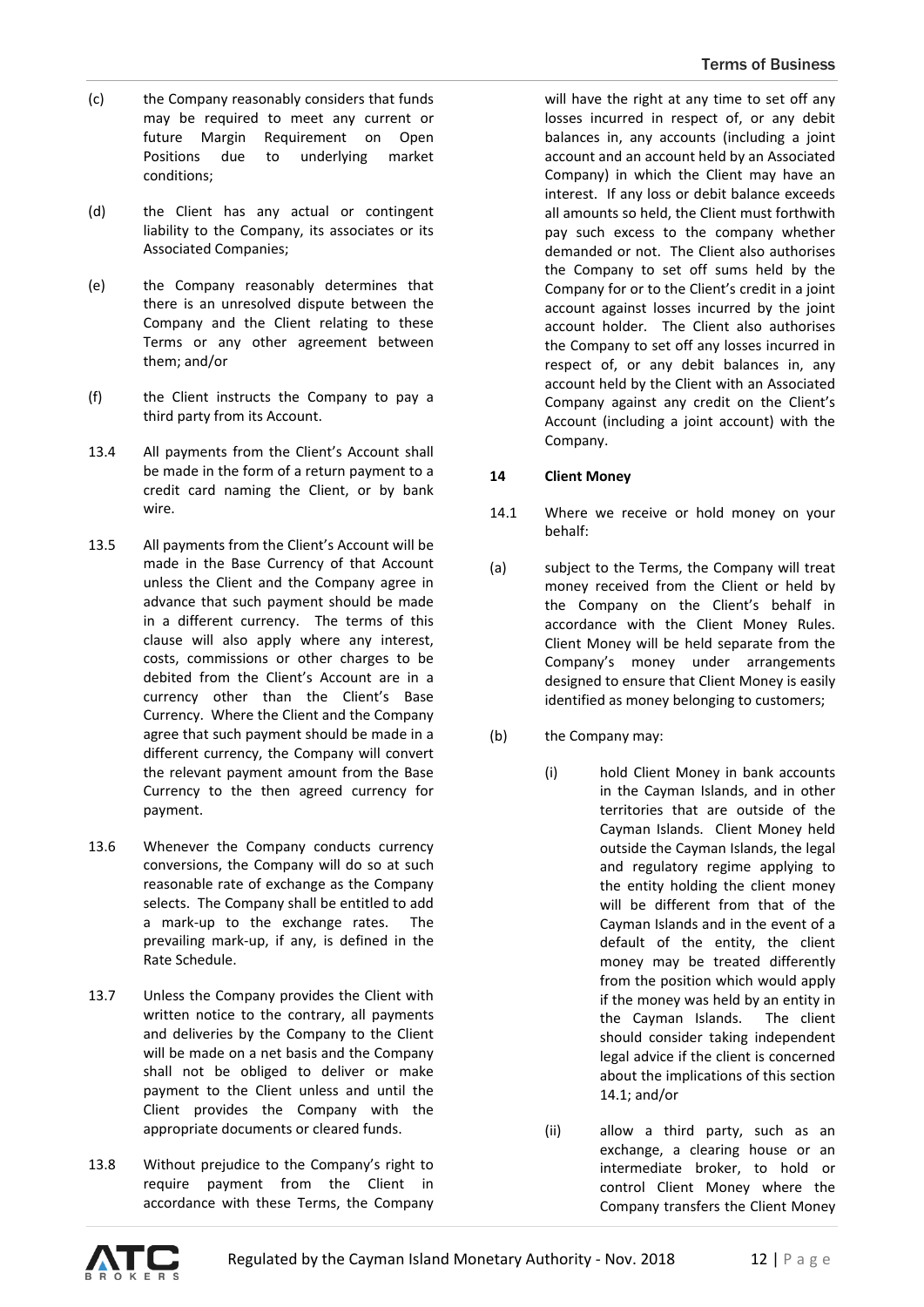for the purposes of a Transaction for the Client through or with that party, or to meet the Client's obligations with that party (for example, a Margin Requirement), who may be located either inside or outside of the Cayman Islands;

- (c) unless otherwise agreed in writing, the Client acknowledges and agrees that the Company will not pay the Client interest on Client Money or any other unencumbered funds. The Client expressly waives by entering this Agreement any entitlement to interest under the Client Money Rules or otherwise;
- (d) the Company is not responsible for the solvency, acts or omissions of any bank or other third party with which Client Money is held; and
- (e) the Client agrees that the Company may cease to treat as Client Money any balance held by the Company on the Client's behalf where the Company has determined that there has been no movement on the balance for a period of six years (notwithstanding any payments or receipts of charges, interest or similar items) and the Company is unable to trace the Client after taking reasonable steps to contact it.
- 14.2 On occasion, the Company will receive deposits or payments into its client money account(s) that it cannot allocate to any particular customer following reasonable attempts to do so. This may occur (in addition to other reasons) where customers transfer monies to the Company for deposit but fail to follow stated procedures or include relevant account references. Where this occurs, the Company will hold the money in a suspense account and make reasonable efforts to determine who the money belongs to. If the Company cannot allocate the money after a reasonable period of time, it will attempt to return the money to the bank or source of transfer. The Client is urged to follow stated deposit procedures and review its Account when transferring funds to the Company to ensure all monies are appropriately allocated.

#### **15 Tax**

15.1 The Company shall not provide any advice to the Client on any tax issue related to any Services. The Client is advised to obtain individual and independent counsel from its financial adviser, auditor or legal counsel with respect to tax implications of the respective Services.

15.2 The Client is responsible for the payment of all taxes that may arise in relation to its Transactions.

## **16 Conflicts of Interest**

- 16.1 The Company, its associates or Associated Companies may have an interest, relationship or arrangement that is material in relation to any Transaction affected, or general information or recommendations (as described in clause 7.6 of these Terms) provided by the Company under the Terms.
- 16.2 The Company is required to take reasonable steps to identify and manage conflicts of interest between the Company and its customers as well as conflicts of interest between customers that arise in the course of the Company's provision of Services. The Company operates in accordance with a Conflicts of Interest Policy it designed for this purpose (where it identified those situations in which conflicts of interest may arise, and in each case, the steps the Company has taken to mitigate and manage that conflict). A summary of the Company's Conflicts of Interest Policy is available on the Company's website, or upon written request to the Company's Accounts Department by email to [accounts@atcbrokers.com.](mailto:accounts@atcbrokers.com)
- 16.3 The Company is under no obligation to:
- (a) disclose to the Client that the Company, its associates or Associated Companies have a material interest in a particular Transaction with or for the Client, provided the Company has managed such conflicts in accordance with its Conflicts of Interest Policy;
- (b) disclose to the Client or take into consideration any fact, matter or finding which might involve a breach of confidence to any other person, or which comes to the notice of any of the Company's directors, officers, employees or agents, where the individual(s) dealing with the Client have no actual notice of such fact, matter or finding; or
- (c) account to the Client for any profit, commission or remuneration made or received from or by reasons of any Transactions or circumstances in which the Company, its associates or Associated Companies have a material interest or where

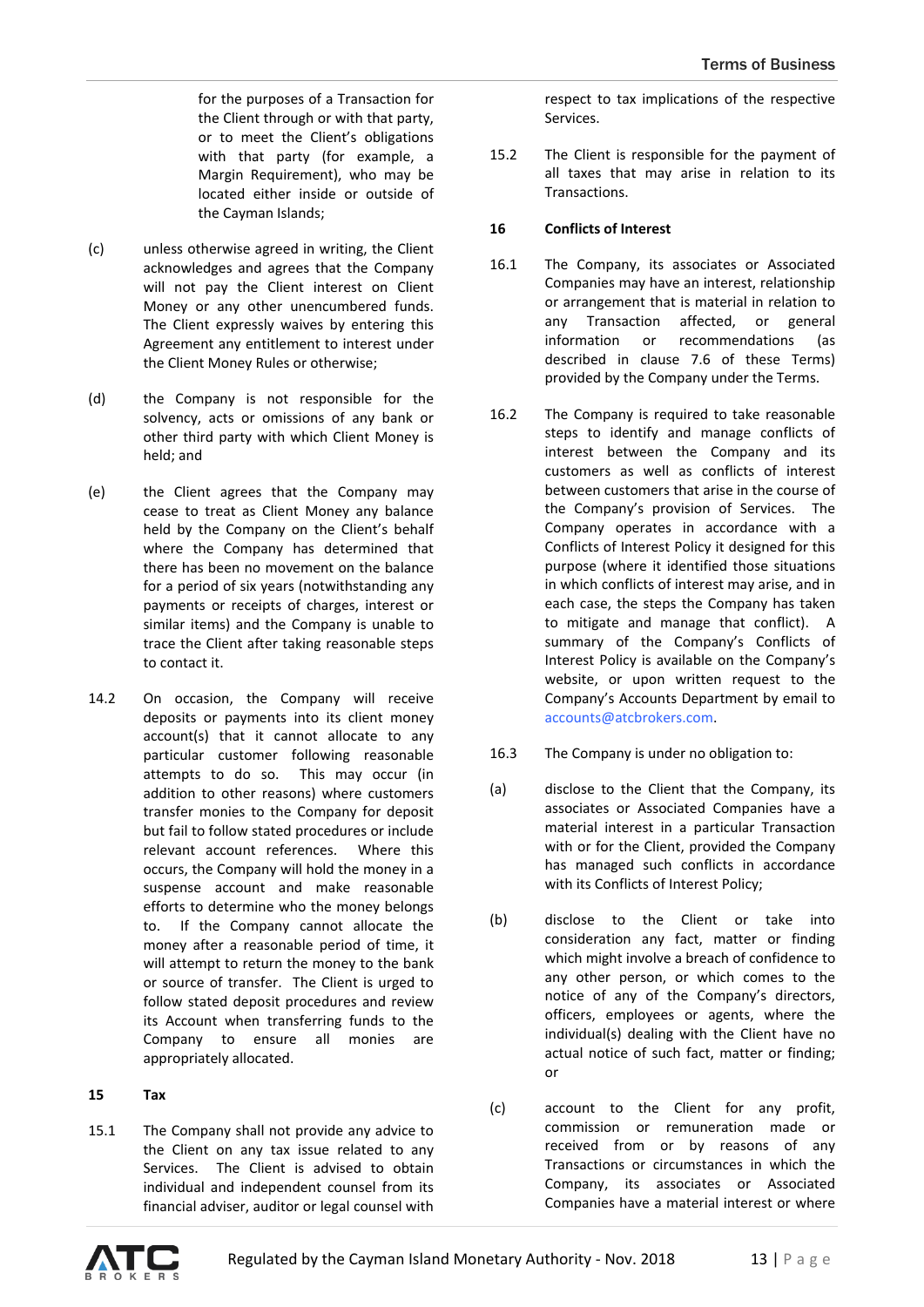in particular circumstances a conflict of interest may exist.

## **17 Introducing Brokers and Service Providers**

- 17.1 The Client may have been referred to the Company by an Introducing Broker or may utilise any third party trading system, course, program, software or trading platform offered by a Service Provider. If so, the Company shall not be responsible for any agreement made between the Client and the Client's Introducing Broker or Service Provider, or lack thereof. The Client acknowledges that any such Introducing Broker or Service Provider will either be acting as an independent intermediary or an Agent for the Client and that the Client's Introducing Broker or Service Provider is not an Agent or employee of the Company. The Client further acknowledges that its Introducing Broker or Service Provider is not authorised to make any representations concerning the Company or the Company's Services.
- 17.2 The Company does not control, and cannot endorse or vouch for the accuracy or completeness of any information, advice or product the Client may have received or may receive in the future from an Introducing Broker or Service Provider. Moreover, the Company does not endorse or vouch for the services provided by an Introducing Broker or Service Provider. Since an Introducing Broker or Service Provider is not an Agent or employee of the Company, it is the Client's responsibility to properly evaluate an Introducing Broker or Service Provider before engaging its services.
- 17.3 The Client is specifically made aware that the Client's agreement with its Introducing Broker or Service Provider may result in additional costs for the Client as the Company may pay one-off or regularly scheduled fees or commissions to such person or entity from the Client's Account.
- 17.4 The Client is also specifically made aware that the Client's Agreement with its Introducing Broker or Service Provider may result in additional costs for the Client where the Client and Introducing Broker or Service Provider agree to compensation on a pertrade basis to be based on the Client's trading activity and withdrawn from the Client's Account. Such compensation to the Introducing Broker or Service Provider may require the Client to incur a mark-up, above

and beyond the ordinary spread provided by the Company. The Client acknowledges and accepts that frequent transactions may result in a sum of total commissions, fees or charges that may be substantial and may not necessarily be offset by the net profits, if any, achieved from the relevant trades. The responsibility for correctly assessing whether the size of the total commissions, fees or charges for trades conducted and paid from the Client's Account is commercially viable, is the combined responsibility of the Client and the Introducing Broker or Service Provider. The Company only acts as custodian and principal broker, and therefore is not responsible for the size of the commissions, fees or charges paid by the Client.

- 17.5 Where the Client engages the services of an Introducing Broker or Service Provider, the Client understands and agrees that the Introducing Broker or Service Provider will have access to the Client's personal information held by the Company including the Client's trading activity. The Client further understands that its Introducing Broker or Service Provider may have been introduced to the Company by a third party who is compensated in part based on the introduction of the Client to the Company or on the Client's trading history. Where this occurs, the Client agrees that the third party who introduced the Client's Introducing Broker or Service Provider will have access to the Client's personal information held by the Company including the Client's trading activity.
- 17.6 If the Introducing Broker or Service Provider undertakes any deductions from the Client's Account according to any agreement between the Client and the Introducing Broker or Service Provider, the Company has no responsibility as to the existence or validity of such an agreement.
- 17.7 Any commissions, fees or charges may be shared between the Introducing Broker or Service Provider, the Company and third parties according to the Introducing Broker or Service Provider's written instructions and/or at the Company's discretion.
- 17.8 The Client may request the Company to provide, at any time, a breakdown of remuneration paid by the Client to the Introducing Broker or Service Provider, or the compensation scheme charged by the

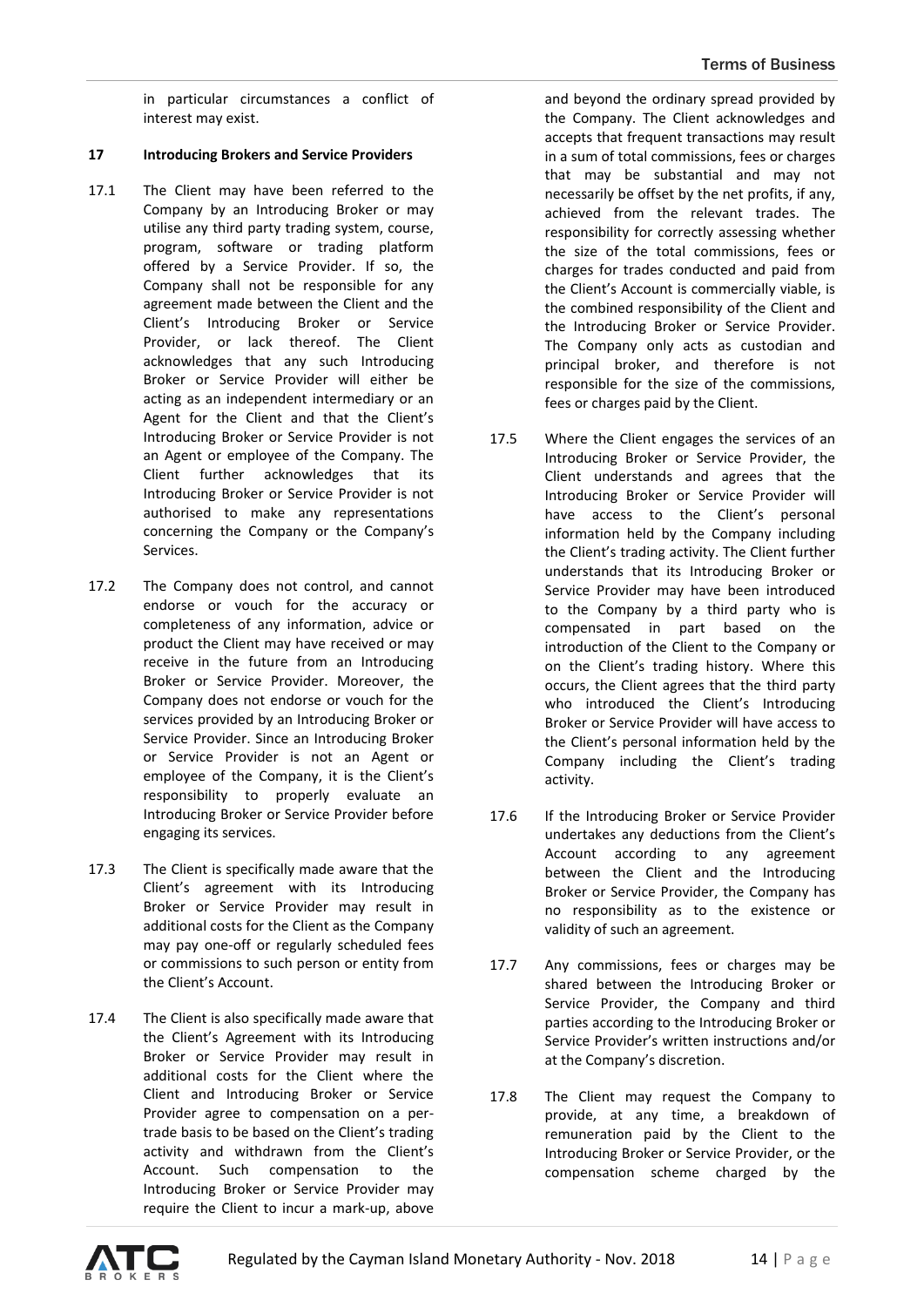Introducing Broker or Service Provider as applied to the Client.

## **18 Managed Accounts**

- 18.1 At the Client's request, the Company may allow a third party, selected by the Client, to be the Client's Agent and attorney in fact, managing the Client's Account whether on a discretionary or non-discretionary basis, for the following purposes:
- (a) to enter into, modify, and/or close Transactions with the Company;
- (b) to set, edit, and/or delete all dealing preferences relating to the Account;
- (c) to enter into any agreements with the Company on behalf of the Client which relate to transactions on the Account; and
- (d) to communicate with the Company on behalf of the Client regarding any complaints or disputes that the Client or Company may have against one another relating to the Account;
- (e) to transfer money between the Account(s)to any other account that the Client holds with the Company.

Where a Client wishes to have its Account managed by a third party, the client does so at their own risk. The Client must submit a Limited Power of Attorney between the Client and the Trading Agent to the Company. Both the Company and Client will be bound by these Terms, and the Client shall ensure that the authorisation given to the Trading Agent through the Limited Power of Attorney incorporates the provisions and restrictions of this clause 18.

- 18.2 The Company reserves the right, at any time and in its sole and absolute discretion, to require the Client to trade its Account. This would require the Client to revoke its grant of authority to its Trading Agent and take all actions on its Account itself. Where the Company so requires, the Company will notify the Client and the Trading Agent of its decision. The Company need not specify its reasons for requiring the Client to trade its Account.
- 18.3 The Company's acceptance of a Limited Power of Attorney between the Client and

the Trading Agent is conditional upon the Trading Agent opening an account with the Firm in its personal capacity and maintaining that account for the entire period that it acts as Agent for the Client. The Trading Agent is not required to fund the personal account, nor is the Trading Agent required to conduct any Transactions on the personal account.

- 18.4 The Client agrees to reimburse the Company for any loss, damage or expense incurred by the Company as a result of:
- (a) the Company acting on instructions of the Trading Agent that fall outside the power granted in the Limited Power of Attorney; or
- (b) the Trading Agent's breach of any term of the Limited Power of Attorney.
- 18.5 Under no circumstances will the Company allow the Trading Agent to transfer any or all the Client's money outside of the Company. Moreover, the Company will not accept the Trading Agent's request to transfer money into the Client's Account from any source outside of the Company.
- 18.6 Where the Client agrees to compensate its Trading Agent directly from the Account, the Client shall submit to the Firm a compensation schedule provided by the Company.
- 18.7 Where the Client use of a PAMM noted on the Limited Power of Attorney, the Client acknowledges and accepts the following:
- (a) The Trading Agent may be restricted from making any transactions in the Client's account while the system performs any necessary adjustments during settlement and rollovers, and the Client will be responsible for the market movement during this period;
- (b) the Client may be restricted from making any Account Transactions until the end of the following business day; and
- (c) the Client may receive limited intraday reports of the activity that occurred on the Account.
- 18.8 The Client authorises the Company to accept all instructions given to it by the Trading Agent, whether orally or in writing, in relation to the Account. The Company shall not be obliged to make any enquiry of the Client or of any other person before acting on such instructions.

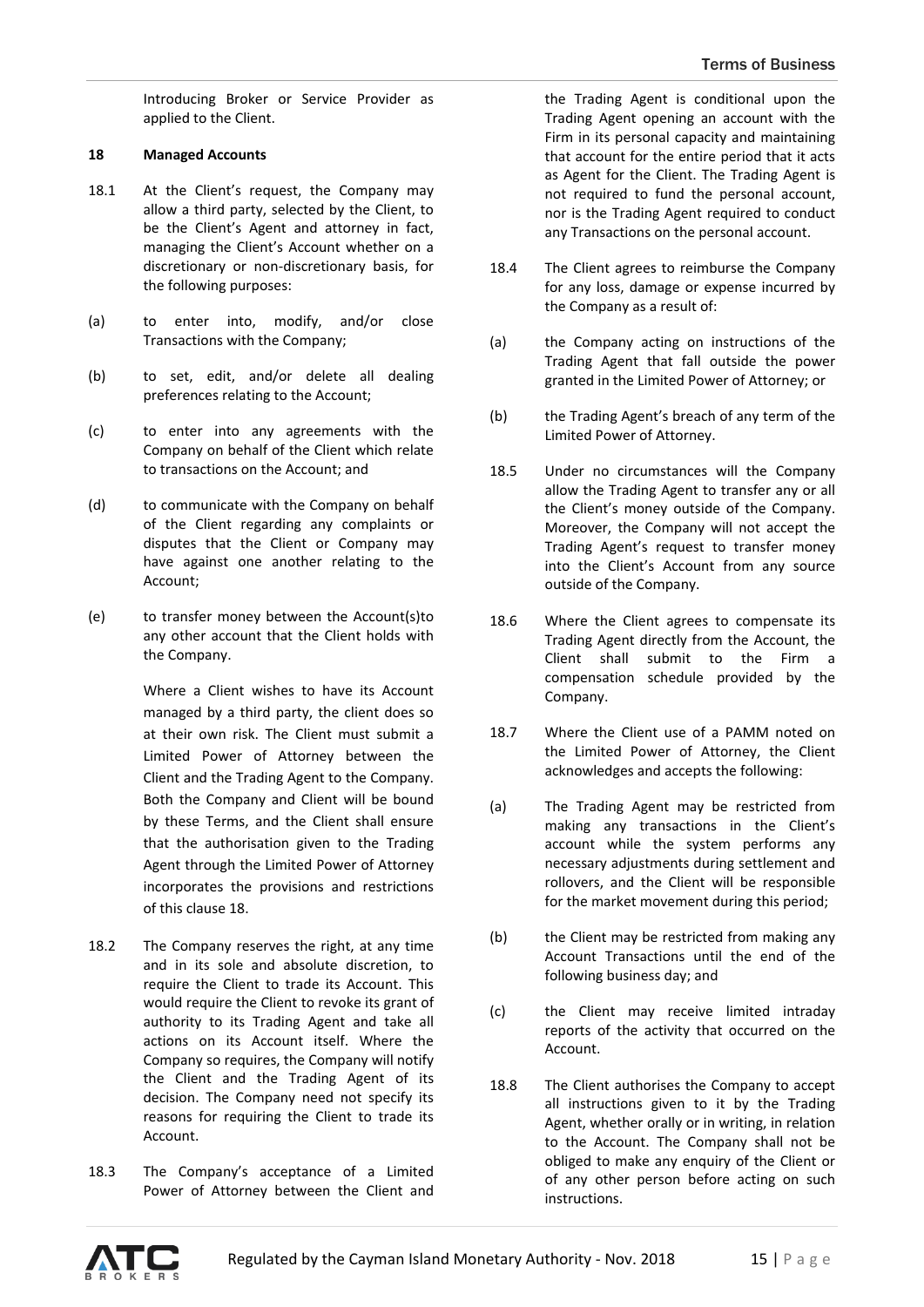- 18.9 The Client ratifies and accepts full responsibility and liability for all instructions given to the Company by the Trading Agent (and for all Transactions that may be entered into as a result) and will indemnify the Company and keep it indemnified against any loss, damage or expense incurred by the Company as a result of its acting on such instructions. This indemnity shall be effective irrespective of the circumstances giving rise to such loss, damage or expense, and irrespective of any knowledge, acts or omissions of the Company in relation to any other account held by any other person or body (including the Trading Agent) with the Company. The Client further agrees that this indemnity shall extend to loss, damage or expense incurred by the Company in reversing incorrect or erroneous instructions submitted by the Trading Agent that result in a Transaction that must, for the protection of the Company or its other clients or for the reasons of market integrity, be reversed.
- 18.10 The Company hereby notifies the Client that the Trading Agent is not an employee, Agent or representative of the Company and further that the Trading Agent does not have any power or authority to act on behalf of the Company or to bind the Company in any way.
- 18.11 Unless otherwise agreed in writing between the Company and the Client, the Company may from time to time communicate with the Trading Agent directly regarding the Account. The Client consents to this and agrees that communications made by the Company to the Trading Agent are deemed to be received by the Client at the same time at which they are received by the Trading Agent.
- 18.12 The Client acknowledges and accepts that, in providing an electronic or online trading system to the Trading Agent, the Company has the right but not the obligation to set limits, controls, parameters and/or other controls on the Trading Agent's ability to use such a system. The Client accepts that if the Company chooses not to place any such limits or controls on the Trading Agent's trading, or if such limits or controls fail for any reason, the Company will not exercise oversight or control over instructions given by the Trading Agent and the Client accepts full responsibility and liability for the Trading Agent's actions in such circumstances.
- 18.13 If the Client wishes to revoke or amend a grant of authorisation under a Limited Power

of Attorney, it must provide written notice of such intention to the Firm by submitting the relevant form required by the Company. Any such notice shall not be effective until two working days after the Company receives it (unless the Company advises the Client that a shorter period will apply). The Client acknowledges that it will remain liable for all instructions given to the Company prior to the revocation/variation being effective, and that it will be responsible for any losses, which may arise on any Transactions that are open at such time.

- 18.14 The Company, acting in its sole and absolute discretion, may refuse to accept instructions from the Trading Agent in relation to the Account on a one-off or on-going basis. The Company need not specify its reasons for refusing instructions from the Trading Agent.
- 18.15 The Client authorises the Company to disclose to the Trading Agent, selected by the Client, all information that the Company holds in relation to the Managed Account, including Personal that the Company holds in relation to the Client.

# **19 Margin**

- 19.1 As a condition of entering into a Margined Transaction, the Company may in its sole and absolute discretion require the deposit of funds or other collateral acceptable to it as security for payment of any losses incurred by the Client in respect of any Transaction ("**Margin**"). The Client must satisfy any and all Margin Requirements immediately as a condition to opening the relevant Margined Transaction and the Company may decline to open any Margined Transaction if the Client does not have sufficient funds in its Account to satisfy the Margin Requirement for that Transaction at the time the relevant Order is placed.
- 19.2 The Client also has a continuing Margin obligation to the Company to ensure that its Account balance, taking into account its P&L, is equal or greater than the Margin Requirements for all of the Client's Open Positions. For the avoidance of doubt, the Client is obligated to maintain in its Account, at all times, sufficient funds to meet all Margin Requirements. If the Client believes that it cannot or will not be able to meet the Margin Requirement, the Client should reduce its open margined positions or transfer adequate funds to the Company.

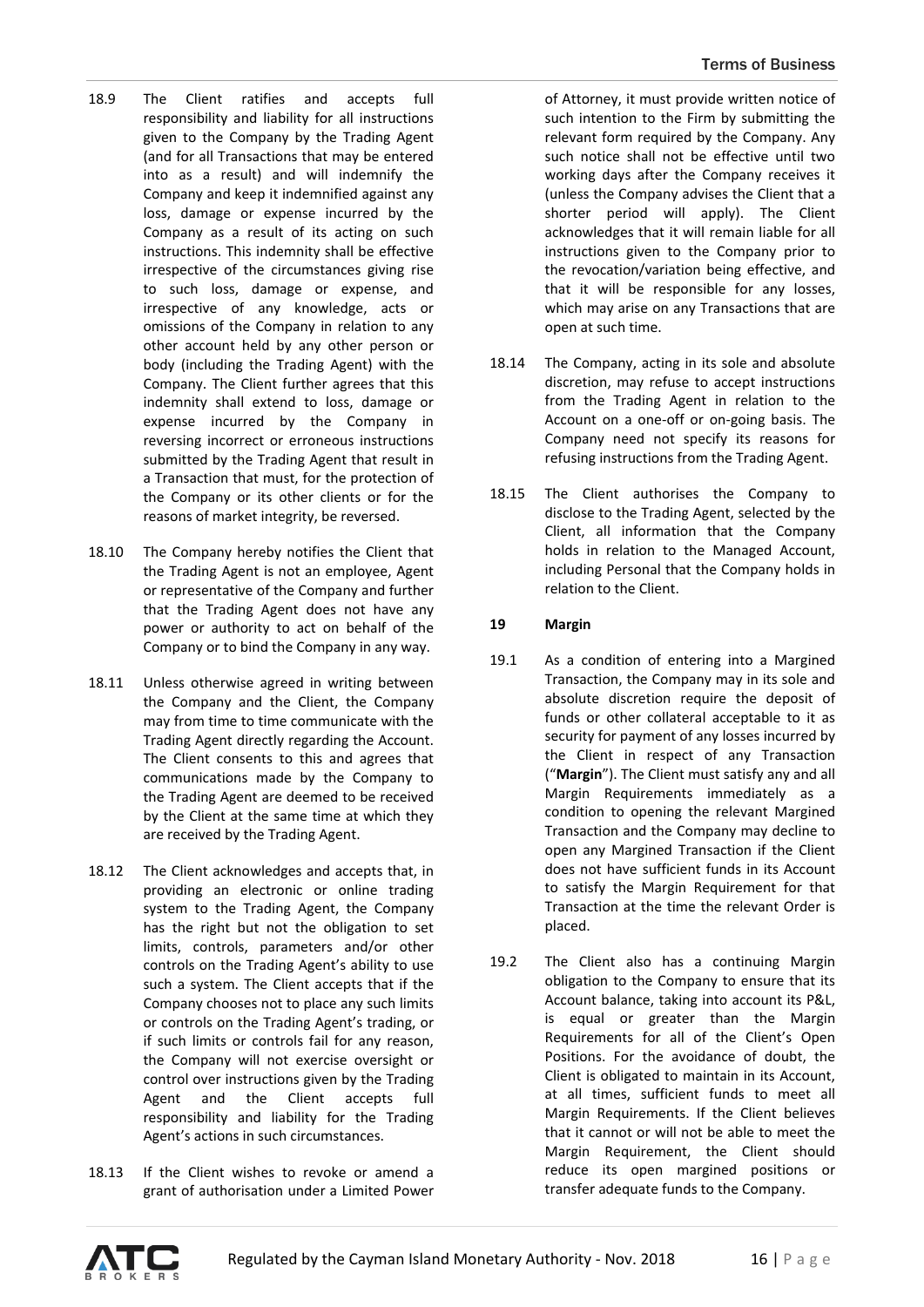- 19.3 Where there is any shortfall between the Client's Account balance (taking into account P&L) and the Client's Margin Requirement for all open transactions, the Company may in its sole and absolute discretion choose to close or terminate one, several, or all of the Client's open margined positions immediately, with or without notice to the Client. If the Company may close one, several or all of the Client's Margin Transactions, the Client should expect that the Company will close all of the Client's Margined Transactions.
- 19.4 Where the Client is near breach or in breach of any Margin Requirements, the Company may make a Margin Call Warning in accordance with these Terms. The Company is not obliged to make Margin Call Warnings to the Client at all or within any specific time period. Margin Call Warnings may be made at any time and in any way permitted under these Terms. For this reason, it is in the Client's best interests to keep the Company regularly apprised of changes in its contact details. The Company shall be deemed to have made a Margin Call Warning if it notifies the Client electronically via the Trading Facility.
- 19.5 The Company shall not be liable for any failure to contact the Client with respect to a Margin Call Warning. Should the Company make a Margin Call Warning, the terms and conditions of the Margin Call Warning will be detailed within such warning and the Company reserves the right to change the terms and conditions of any Margin Call Warning based on market conditions, with or without notice to the Client. The Company's right to close out the Client's open Transactions as provided in clause 19.3 above shall not be limited or restricted by any Margin Call Warning if or where made.
- 19.6 The Client may access details of Margin amounts paid and owing by logging into the Trading Facility or by calling the Company's Trade Desk. The Client acknowledges:
- (a) that the Client is responsible for monitoring and paying the Margin required at all times for all Margined Transactions with the Company; and
- (b) that the Client's obligation to pay Margin will exist whether or not the Company contacts the Client regarding any outstanding Margin obligations.
- 19.7 The Company's Margin Requirements for different types of Margined products are generally displayed on the Company's website, and in certain instances, the Company may notify the Client of Margin requirements through alternative means. However, the Company reserves the right to determine specific Margin Requirements for individual Margin Transactions.
- 19.8 Margin will not be required where the Company has expressly agreed to reduce or waive all or part of the Margin that the Company would otherwise require the Client to pay in respect of a Transaction. The period of such waiver or reduction may be temporary or may be in place until further notified. Any such waiver or reduction must be agreed in writing (including by email) and will not limit, fetter or restrict the Company's right to seek further Margin from the Client in respect of that Transaction or any Transaction thereafter.
- 19.9 The Client is specifically made aware that the Margin Requirements are subject to change without notice including without limitation the Margin rates governing the Client's open Margined positions. When a Margined position has been opened, the Company is not allowed to close the Margin Transaction at its discretion, but only at the Client's instruction or according to the Company's rights under these Terms.
- 19.10 If the Client has opened more than one Account with the Company or any Associated Company, the Company is entitled to transfer money or Securities from one Account to another to satisfy Margin requirements, in its sole and absolute discretion, even if such transfer will necessitate the closing of open Margined positions or cancellation of orders on the Account from which the transfer takes place.

# **20 Appropriateness**

- 20.1 The Client acknowledges, agrees and confirms that it has asked the Company, on the Client's own initiative, to provide it with execution-only dealing services and in relation to Complex Products.
- 20.2 Where the Company is providing executiononly services to the Client in relation to Complex Products, the Company is required to assess whether it is appropriate for the Client to deal in a Complex Product by requesting from the Client certain

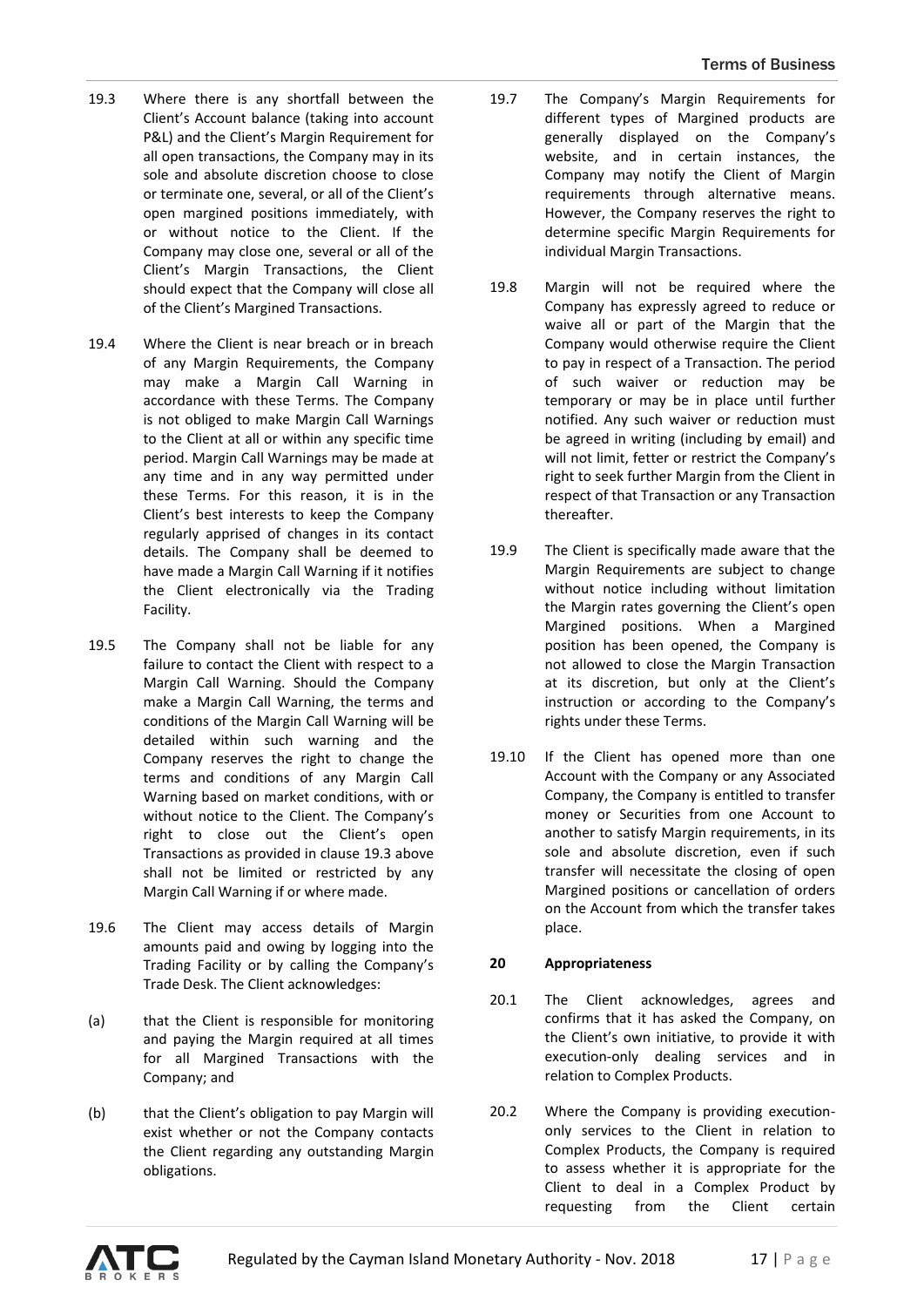information, relating to its experience and knowledge of trading such products, that will help the Company assess whether the Client understands the risks associated with dealing in them.

- 20.3 Typically, the Company will ask the Client for this information during the Account opening procedure but the Company may need to ask the Client for additional information in the future if the Client decides to deal in a new product type or sector.
- 20.4 If the Client does not provide sufficient information to allow the Company to carry out the appropriateness assessment, or does not provide any information at all, the Company will be unable to assess whether the Client has the necessary knowledge and experience to understand the risks involved. If the Client still wishes for the Company to proceed on the Client's behalf, the Company may do so at its reasonable discretion. If the Company does so, the Client should note that the Company may not be able to determine whether the dealing in the particular Complex Product is appropriate for the Client or is in the Client's best interests.
- 20.5 If, on the basis of the information that the Client has supplied to the Company in relation to the Client's knowledge and experience, the Company considers dealing in the particular Complex Product is not appropriate, the Company will warn the Client of this. If the Client still wishes the Company to proceed on the Client's behalf, the Company may do so at its reasonable discretion. If the Company does so, the Client should note that it may not be appropriate for the Client and that the Client may be exposing itself to risks that fall outside its knowledge and experience and/or which the Client may not have the knowledge or experience to properly assess and/or control to mitigate their consequences to the Client.
- 20.6 Even where the Company carried out an appropriateness assessment, the Client may in any event wish to get independent advice from an authorised investment adviser if it has any doubts about dealing in Complex Products.

#### **21 Representations, Warranties and Covenants**

21.1 Representations and warranties are personal statements, assurances or undertakings given by the Client to the Company on which the Company relies when dealing with the Client.

The Client makes the following representations and warranties at the time it enters into this Agreement and every time it places a Transaction or gives the Company any other instruction:

- (a) where the Client is a natural person, the Client is of sound mind, and over 18 years old;
- (b) the Client is aware of the risks involved in trading each investment product with the Company;
- (c) the Client and/or any person(s) entering into these Terms and performing any Transactions on the Client's behalf, has all necessary authority, powers, consents, licences and authorisations, and has taken all necessary actions to enable it to lawfully enter into and perform its obligations under these Terms, and/or to place any Orders or instructions;
- (d) these Terms as well as each Transaction and the obligations created under them are binding upon the Client and enforceable against it (subject to applicable principles of equity) and currently do not and in the future will not violate the terms of any regulation. order, charge or agreement by which the Client is bound;
- (e) no Event of Default has occurred or is occurring with respect to the Client;
- (f) the Client is in compliance with all laws, regulations or rules to which it is subject including, without limitation, all tax laws and regulations, exchange control requirements and registration requirements:
- (g) except where the Company and Client have agreed otherwise in writing, the Client acts as Principal and is not acting as any other person's agent or representative;
- (h) all information which the Client provides or has provided to the Company (whether in the Account opening process or otherwise) is true, accurate and not misleading in any material respect;
- (i) the Client is willing and financially able to sustain a total loss of funds resulting from Transactions;
- (j) the Client has consistent and uninterrupted access to internet service and any email address provided in its Account opening documentation;

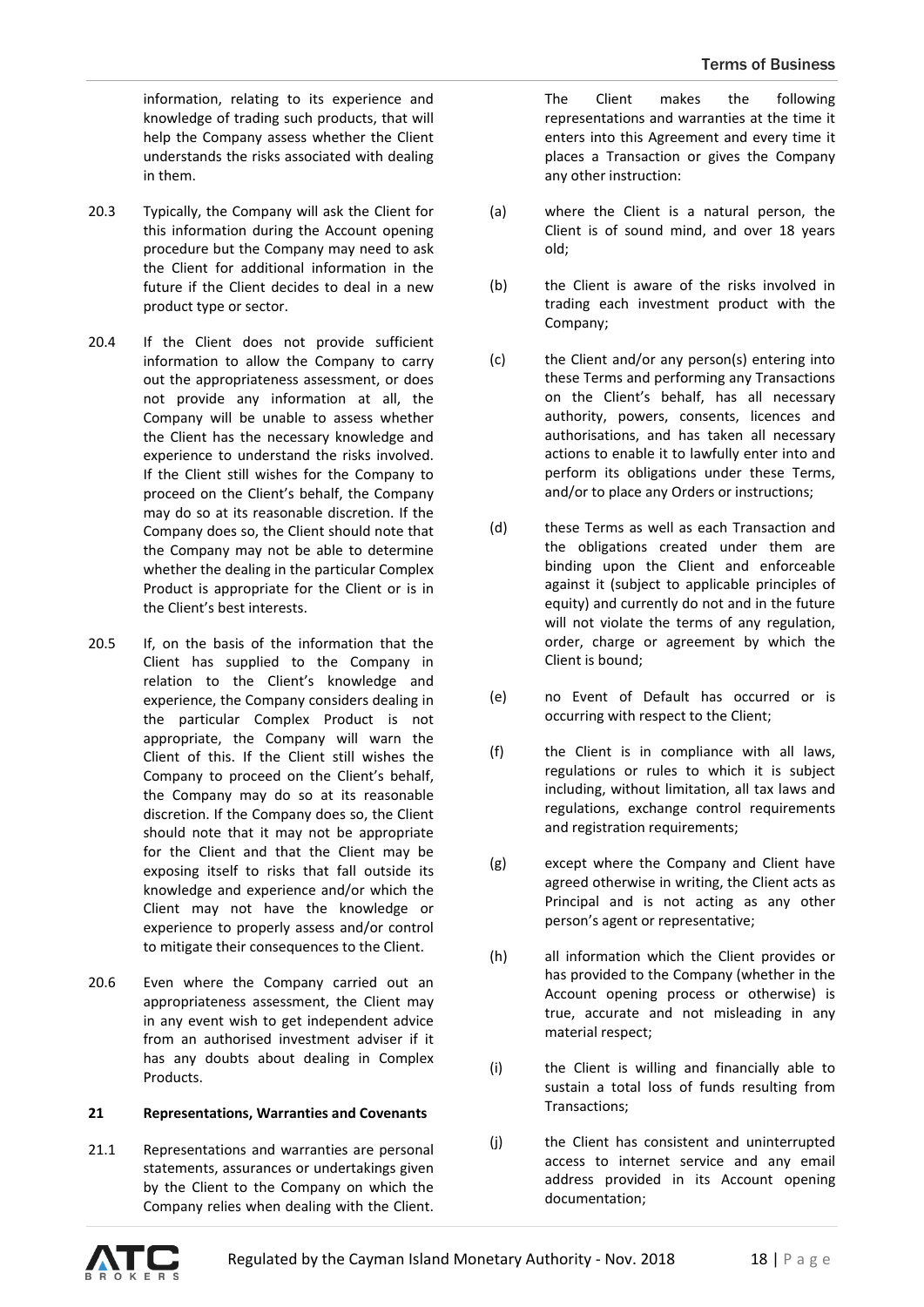- (k) money, investments or other assets supplied by the Client for any purpose shall, subject to the Terms, at all times be free from any charge, lien, pledge or encumbrance and shall be beneficially owned by the Client, unless otherwise allowed by these Terms;
- (l) the Client is solely responsible for ascertaining whether any Transaction entered into under these Terms is lawful under the applicable laws of the jurisdiction where the Client holds residency; and
- (m) the Client is not a resident of the United States of America.
- 21.2 A covenant is a promise to affirmatively do something. The Client covenants to the Company:
- (a) that for the duration of this Agreement, the Client will promptly notify the Company of any change to the details supplied by the Client during the account opening process, including in particular any change of address, any such occasions where the Client moves to another territory or country, and any change or anticipated change in the Client's financial circumstances or employment status (including redundancy and/or unemployment) which may affect the basis on which the Company does business with the Client;
- (b) the Client will at all times obtain, comply and do all that is necessary to maintain in full force and effect, all authority, powers, consents, licences and authorisations referred to in this clause 21;
- (c) the Client will promptly notify the Company of the occurrence of any Event of Default or potential Event of Default;
- (d) upon demand, the Client will provide the Company with such information as the Company may reasonably require from time to time; and
- (e) the Client will use all reasonable steps to comply with all applicable laws and regulations in relation to the Agreement.

#### **22 Default and Default Remedies**

- 22.1 Each and any of the following shall constitute an Event of Default:
- (a) if the Company has reasonable grounds to believe that the Client failed to make any

payment or that the Client is in material breach of any part of these Terms;

- (b) if the Client fails to remit funds necessary to enable the Company to take delivery under any Transaction on the first due date;
- (c) if the Client fails to provide assets for delivery, or take delivery of assets, under any Transaction on the first due date;
- (d) if the Client dies or becomes of unsound mind;
- (e) if the Company considers it necessary or desirable to prevent what is considered to be or might be a violation of any laws, applicable regulations, or good standard of market practice;
- (f) if any representations or warranties given by the Client in these Terms are or become untrue;
- (g) if the Company reasonably considers it necessary for its own protection or the protection of any Associated Company, or if any action is taken or event occurs which the Company considers might have a material adverse effect on the Client's ability to perform any of its obligations under the Agreement;
- (h) if the Client is unable to pay its debts as they fall due, or is bankrupt or insolvent as defined under any bankruptcy or insolvency law applicable to the Client;
- (i) if the Client commences a voluntary case or other procedure, or an involuntary case or procedure is commenced against the Client, seeking or proposing liquidation, reorganisation, an arrangement or composition, a freeze or moratorium, or other similar relief with respect to the Client or its debts under any bankruptcy, insolvency, regulatory, supervisory or similar law (including any corporate law or other law applicable to the Client, if insolvent) or seeking the appointment of a trustee, receiver, liquidator, conservator, administrator, insolvency officer, or other similar official (each an "**Insolvency Officer**") of the Client or any part of the Client's assets, or if the Client takes any corporate action to authorise the foregoing;
- (j) if the Client, or any Insolvency Officer acting on behalf of the Client, disaffirms, disclaims

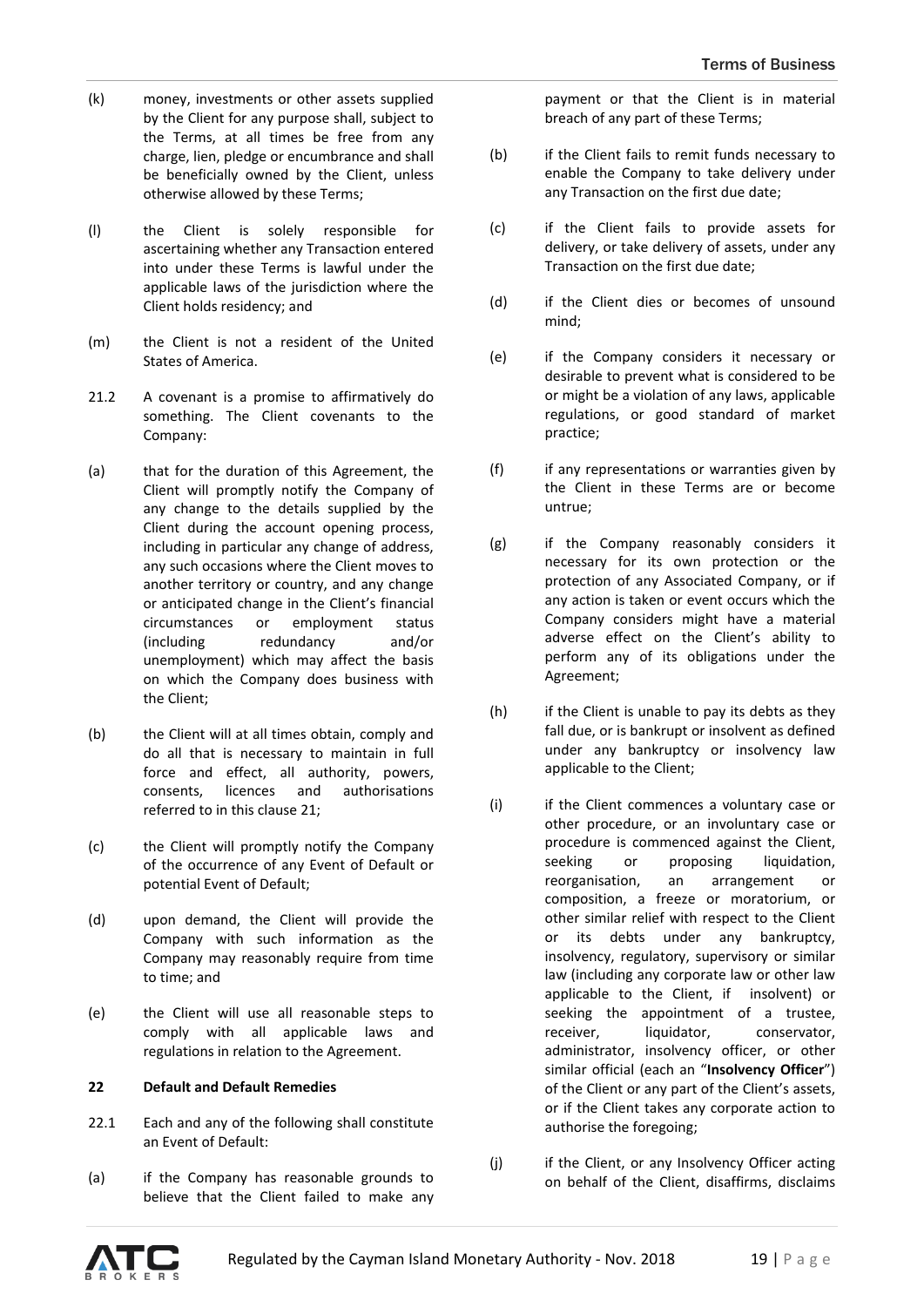or repudiates any obligation under this Agreement; or

- (k) if any Event of Default (however described) occurs in relation to any other agreement that the Client may have with the Company.
- 22.2 Upon the occurrence of an Event of Default, the Company may, in its sole and absolute discretion, take all or any of the following actions:
- (a) close any Open Positions or cancel any Orders on the Client's Account;
- (b) prohibit the Client from accessing or using the Client's Account;
- (c) suspend or in any way limit or restrict the Client's ability to place any Order, give any instruction or effectuate any Transaction in relation to the Client's Account;
- (d) vary the Margin Requirements applicable to the Client;
- (e) reverse any Transactions (as if they had never been entered into in the first place) and the effect of such Transactions on the Client's Account;
- (f) require the Client to close any or all of its Open Positions by a specified date selected by the Company;
- (g) make appropriate deductions or credits;
- (h) terminate these Terms immediately without notice, or with notice with termination occurring on a specified date selected by the Company;
- (i) exercise the Company's right of set-off; and/or
- (j) to pay to the Client the fair market value at the time the Company exercises such right, of any investments held by the Company, its Associated Companies or Agents, instead of returning to the Client investments equivalent to those credited on its Account.
- 22.3 The Client authorises the Company to take any or all of the actions described in clause 22.2 of these Terms without notice to the Client and acknowledges that the Company shall not be responsible for any consequences of its taking such actions, unless the Company has exercised gross negligence in connection herewith. The Client shall execute the

documents and take any action as the Company may request in order to protect the rights of the Company and its Associated Companies under the Terms or under any agreement the Client may have entered into with any Associated Company.

## **23 Force Majeure**

- 23.1 Since the Company does not control signal power, its reception or routing via Internet, configuration of the Client's equipment or reliability of its connections, the Company shall not be liable for any claims, losses, damages, costs or expenses, including solicitor's fees, caused directly or indirectly, by any breakdown or failure of any transmission or communication system or equipment or computer facility or trading software, whether belonging to the Company or its Associated Companies, the Client, any Market, or any settlement or clearing system when the Client trades online (via Internet) or for any cause preventing the Company from performing any or all its obligations (including without limitation), any act of God, war, terrorism, malicious damage, civil commotion, industrial acts, any emergency or Exceptional Market Event, or acts and regulations of any governmental or supra national bodies or authorities which in the Company's opinion prevent an orderly market in relation to the Client's Orders (a "**Force Majeure Event**").
- 23.2 Upon the occurrence of a Force Majeure Event, the Company shall use commercially reasonable efforts to resume performance and it may give the Client written notice that a Force Majeure Event has occurred. Upon occurrence of a Force Majeure Event, all of the Company's obligations under these Terms of Business shall be immediately suspended for the duration of such Force Majeure Event. Additionally, and in its absolute discretion, the Company may take any one or more of the following steps:
- (a) alter normal trading times for a particular transaction;
- (b) alter the Margin Requirements (by, for example, increasing the Client's Margin Requirement);
- (c) amend or vary these Terms and any Transaction contemplated by these Terms, insofar as it is impractical or impossible for the Company to comply with the Term or Terms in question;

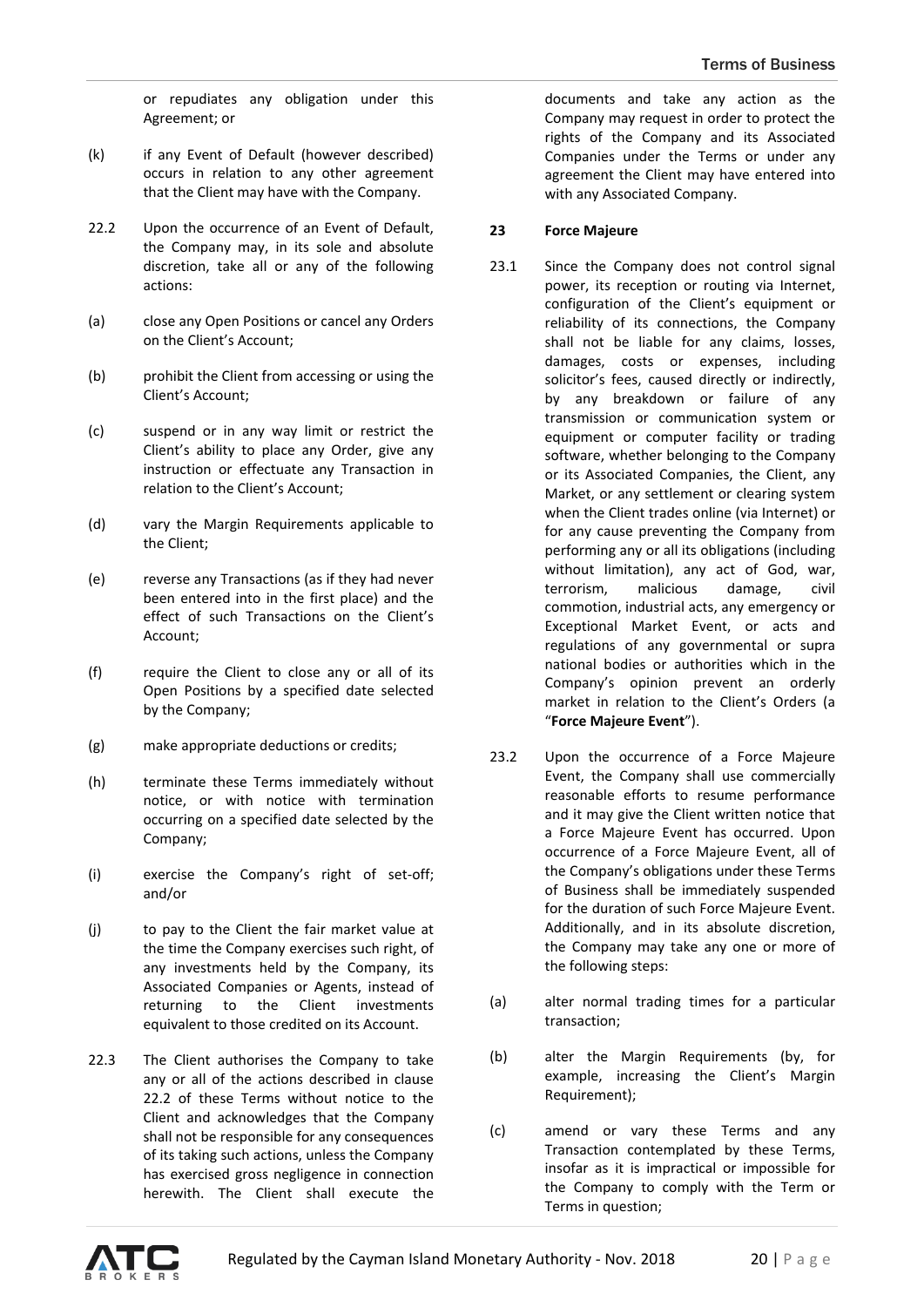- (d) close any or all Open Positions, cancel Instructions and Orders as the Company deems to be appropriate in the circumstances; and/or
- (e) take or omit to take all such other actions as the Company deems to be reasonably appropriate in the circumstances having regard to the Client's positions and those positions of the Company's other customers.

## **24 Manifest Errors**

- 24.1 A "**Manifest Error**" means a manifest or obvious misquote by the Company, or any Market, exchange, price providing bank or liquidity provider, information source, commentator or official price source on whom the Company reasonably relies in connection with a Transaction, having regard to the current market conditions at the time an Order is placed. When determining whether a situation amounts to a Manifest Error, the Company may take into account all information in its possession including, without limitation, information concerning all relevant market conditions and any error in, or lack of clarity of, any information source or announcement.
- 24.2 The Company will, when making a determination as to whether a situation amounts to a Manifest Error, act fairly towards the Client but the fact that the Client may have entered into, or refrained from entering into, a corresponding financial commitment, contract or Transaction in reliance on an Order placed with the Company (or that the Client has suffered or may suffer any loss of profit, consequential or indirect loss) shall not be taken into account by the Company in determining whether there has been a Manifest Error.
- 24.3 The Company reserves the right, without prior notice, to:
- (a) amend the details of such a Transaction to reflect what the Company considers in its discretion, acting in good faith, to be the correct or fair terms of such Transaction absent such Manifest Error(s); and/or
- (b) refrain from taking any action at all to amend the details of such a Transaction or void such Transaction.
- 24.4 The Company shall not be liable to the Client for any loss, cost, claim, demand or expense the Client suffers (including loss of profits or

any indirect or consequential losses) resulting from a Manifest Error or the Company's decision to enforce the details of a Transaction notwithstanding any Manifest Error, except to the extent caused by the Company's own fraud, wilful default or gross negligence. In the event that a Manifest Error is made by any Market, exchange, price providing bank, information source, commentator or official on whom the Company reasonably relies, the Company will not be liable to the Client for any loss, cost, claim, demand, or expense, except to the extent caused by the Company's own fraud, wilful default or negligence.

# **25 Gaming and/or Abusive Strategies**

- 25.1 Internet, connectivity delays, and errors sometimes create a situation where the price displayed on the Trading Facility does not accurately reflect the market rates. The concept of gaming and/or abusing the system cannot exist in an OTC market where the customer is buying or selling directly from the Principal. The Company does not permit the deliberate practice of gaming and/or use of abusive trading practices on the Trading Facility. Transactions that rely on price latency opportunities may be revoked, without prior notice. The Company reserves the right to make the necessary corrections or adjustments on the Account involved, without prior notice. Accounts that rely on gaming and/or abusive strategies may at the Company's sole discretion be subject to intervention by the Company and the Company's approval of any Orders. Any dispute arising from such quoting or execution errors will be resolved by the Company in its sole and absolute discretion.
- 25.2 The Company shall have no obligation to contact the Client to advise upon appropriate action in light of changes in market conditions or otherwise.
- 25.3 The Client agrees to fully reimburse and hold the Company, its Associated Companies and any of their directors, officers, employees and agents harmless from and against any and all liabilities, losses, damages, costs and expenses, including legal fees incurred in connection with the provision of the services under these Terms to the Client provided that any such liabilities, losses, damages, costs and expenses have not arisen from the Company's gross negligence, fraud or wilful default.

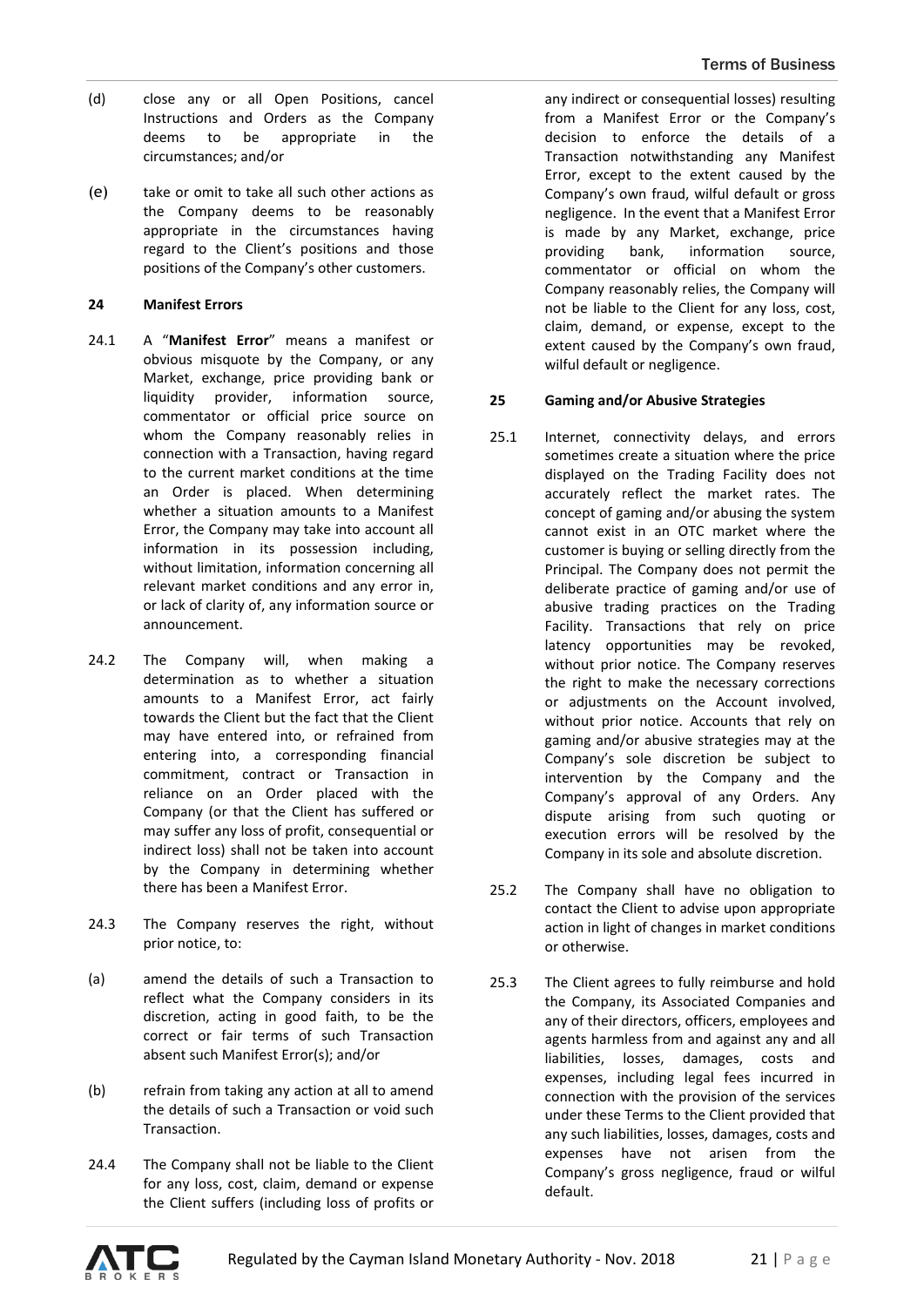### **26 Market Abuse**

- 26.1 When the Company executes a Transaction on the Client's behalf, the Company may buy or sell on securities exchanges or directly from or to other financial institutions shares or units in the relevant instrument. The result is that when the Client places Transactions with the Company the Client's Transactions can have an impact on the external market for that instrument in addition to the impact it might have on the Company's price. This creates a possibility of market abuse and the purpose of this clause is to prevent such abuse.
- 26.2 The Client represents and warrants to the Company at the time the Client enters into these Terms and every time the Client enters into a Transaction or gives the Company any other instruction that:
- (a) the Client will not place and has not placed a Transaction with the Company if to do so would result in the Client, or others with whom the Client is acting in concert having an interest in the price of the instrument which is equal to or exceeds the amount of a declarable interest in the instrument;
- (b) the Client will not place, and has not placed a Transaction in connection with:
	- (i) a placing, issue, distribution or other similar event;
	- (ii) an offer, takeover, merger or other similar event; or
	- (iii) any corporate finance activity;
- (c) the Client will not place and has not placed a Transaction that contravenes any law or regulation prohibiting insider dealing, market manipulation or any other form of market abuse or market misconduct. The Client will act in accordance with all applicable laws and regulations.
- 26.3 In the event that the Client places any Transaction or otherwise acts in breach of the representations and warranties given in this clause 26 or any other clause of these Terms or the Company has reasonable grounds for believing that the Client has done so, in addition to any rights the Company may have under the Terms, the Company may:
- (a) enforce the Transaction(s) against the Client if it is a Transaction(s) which results in the Client owing money to the Company; and/or
- (b) treat all of the Client's Transactions as void if they are Transactions which result in the Company owing money to the Client, unless and until the Client produces conclusive evidence within 30 days of the Company's request that the Client has not in fact committed any breach of warranty, misrepresentation or undertaking under these Terms.
- 26.4 The Client acknowledges that it would be improper for the Client to deal in the instrument if all or a part of such a transaction is for the purpose of manipulating the Company's price, and the Client agrees not to conduct any such transactions.
- 26.5 The Company is entitled (and in some cases required) to report to any relevant regulatory authority details of any Transaction or instruction. The Client may also be required to make appropriate disclosures and the Client undertakes that it will do so where so required.

### **27 Exclusions and Limitations of Liability**

- 27.1 Nothing in these Terms shall exclude or restrict any duty or liability owed by the Company to the Client under the Securities Investment Business Law (as amended). Apart from the foregoing, neither the Company nor its directors, officers, employees, or Agents shall be liable to the Client or any third party for any losses, damages, costs or expenses (including direct, indirect, special, incidental, punitive, or consequential loss, loss of profits, loss of goodwill or reputation, lost data, loss of use of the Trading Facility, business interruption, business opportunity, costs of substitute, services or downtime costs), whether arising out of negligence, breach of contract, misrepresentation or otherwise, incurred or suffered by the Client under these Terms (including any Transaction or where the Company has declined to enter into a proposed Transaction) unless such loss arises directly from the Company's respective gross negligence, wilful default or fraud.
- 27.2 Without limitation, the Company does not accept liability:
- (a) for any loss that the Client suffers in an event where any computer viruses, worms, software bombs, or similar items are

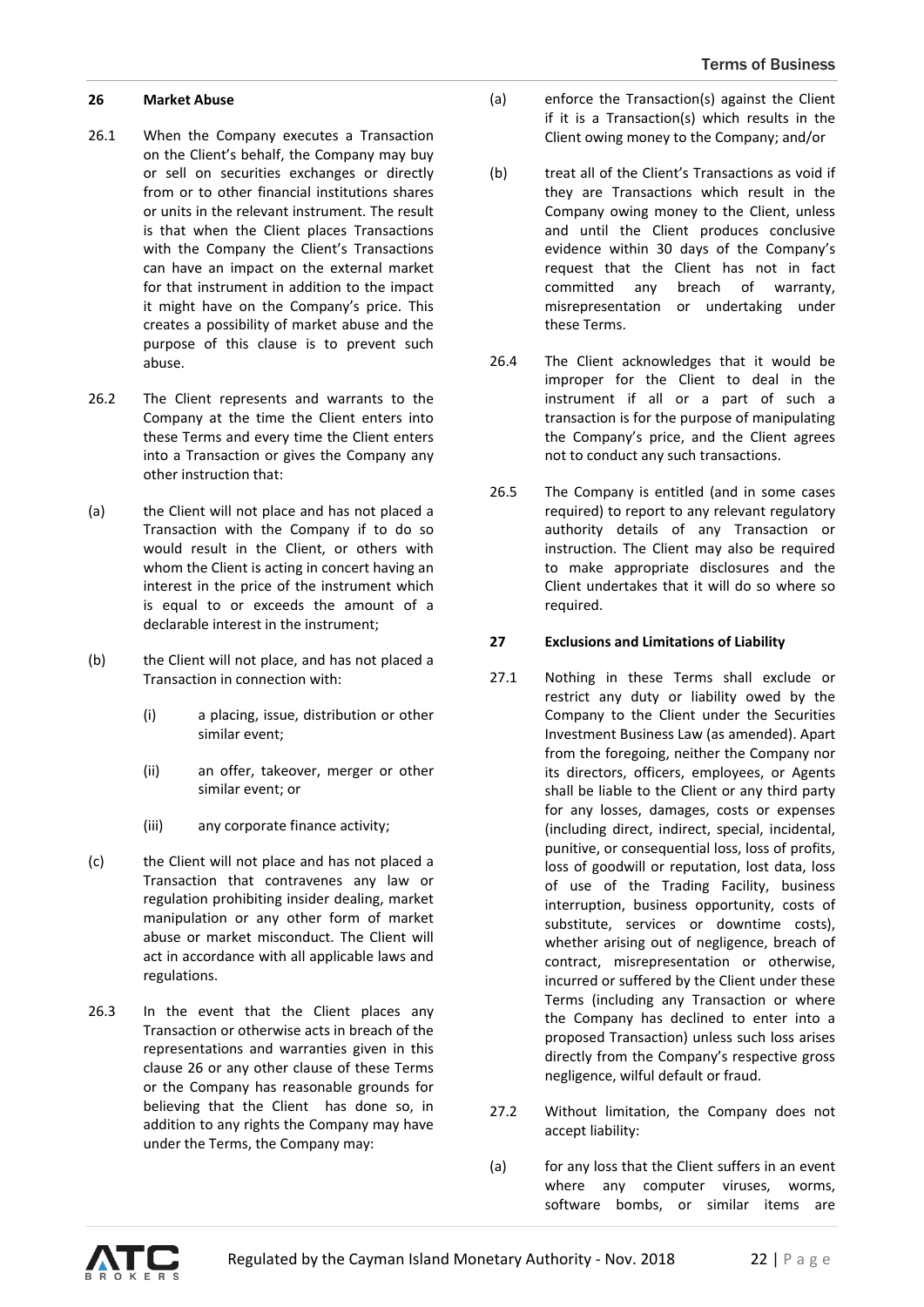introduced into the Client's computer hardware or software via the Trading Facility, provided the Company has taken reasonable steps to prevent any such introduction;

- (b) for any actions the Company may take pursuant to its rights under these Terms;
- (c) for any losses or other costs or expenses of any kind arising out of or in connection with the placement of Orders by the Client or the execution of Transactions with the Company;
- (d) for any adverse tax implications of any Transaction whatsoever;
- (e) by reason of any delay or change in market conditions before any particular Transaction is affected; and
- (f) for communication failures, distortions or delays when using the Trading Facility.
- 27.3 Nothing in these Terms will limit the Company's liability for death or personal injury resulting from its negligence.

### **28 Reimbursement**

- 28.1 The Client will reimburse the Company, and keep it indemnified on demand, in respect of all liabilities, losses or costs of any kind or nature whatsoever that may be incurred by the Company as a direct or indirect result of:
- (a) any failure of the Client to perform any of its obligations under these Terms, in relation to any Transaction or in relation to any false information or declaration made either to the Company or any third party, in particular to any exchange;
- (b) the Client's use of programmable trading systems, whether built by the Client or by any third party and executed on or using the Trading Facility; and
- (c) any act or omission by any person obtaining access to the Client's Account, by using the Client's designated Account number and/or password, whether or not the Client authorised such access**.**
- 28.2 To the extent the Client uses or used the Trading Facility for a commercial purpose and entered Orders for the account of its customers, the Client shall on demand reimburse, protect and hold the Company harmless from and against all losses, liabilities, judgments, suits, actions,

proceedings, claims, damages and costs resulting from or arising out of claims raised by the Client's customers. This clause shall not be affected by the termination of these Terms.

28.3 A number of the Company's platforms are designed with safeguards to prevent the Client from incurring a negative balance when trading under normal market conditions. Still, those safeguards may fail making it possible to incur a negative balance while trading. It is the Client's responsibility to monitor its Account (see clauses 4.2 and 7.7) and if the Client incurs a negative balance through trading activity, the Client should inform the Company's trade audit team.

### **29 MetaTrader Software**

- 29.1 The Company offers the MetaTrader software utilising a third party bridge. The provisions of this clause 29 apply to customers using the MetaTrader software incorporating the third party bridge (the "**MT Program**"). If the Client utilises the MT Program, the Client agrees to the provisions of this clause 29 and authorises the Company to act accordingly. The Client understands that its trading access to the MT Program is provided by MetaQuotes Software Corporation, and not by the Company. The Client acknowledges that MetaQuotes Software Corporation is an independent third party unrelated to the Company.
- 29.2 The Client wishes to utilise the MT Program to execute trades and to direct trade orders and trade details to the Company. Where the Client uses the MT Program, the Client will not be entering trade orders and trade details directly with the Company, but rather will be entering trade orders and trade details via the MT Program, a third party. The Client hereby authorises and directs the Company to enter trades for the Client's Account in accordance with trading signals generated and sent to the Company by the MT Program. In consideration of opening the Client's Account, the Client acknowledges and agrees to the additional terms and conditions, as follows:
- (a) the Client fully understands that the trade orders and trade details are generated by the MT Program and not by the Company and that the Company's responsibility is to use commercially reasonable efforts to enter orders pursuant to the trade orders and trade details generated by the MT Program as

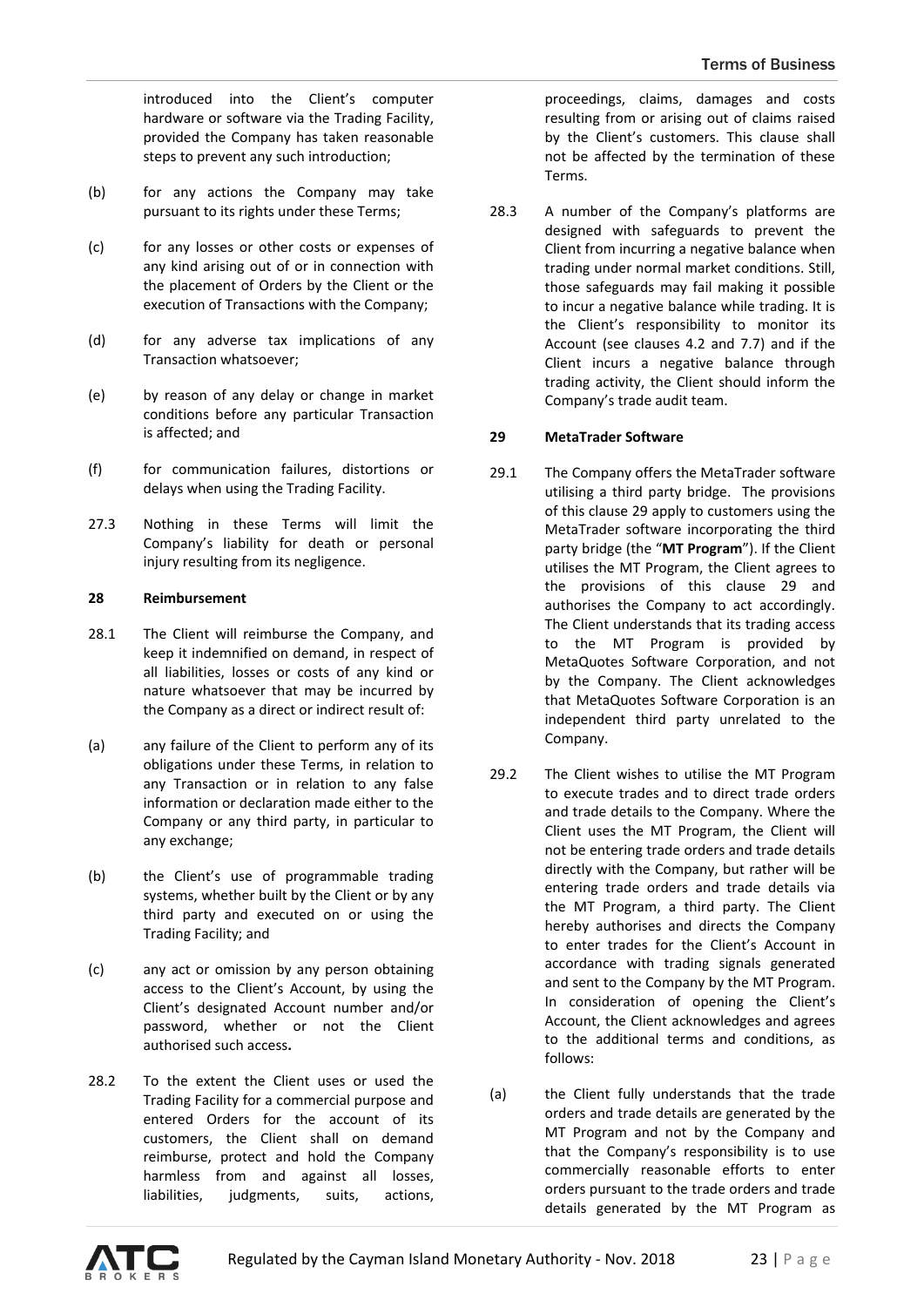received by the Company. The Client has made inquiries and conducted research into the MT Program sufficient to make an informed investment decision. The Company cannot imply or guarantee that the Client will make a profit from the MT Program and the Client agrees that the Company will not be held responsible for the MT Program's performance or trading losses incurred by the Client as a result of trading pursuant to the MT Program;

- (b) the Company will enter trade orders for the Client's account in accordance with the trade orders and trade details generated by the MT Program;
- (c) the Client understands and acknowledges that the Company will only be responsible for using its commercially reasonable efforts to execute, in a timely fashion, the trade orders and trade details generated by the MT Program. The Company shall not be responsible for any error or malfunction of the MT Program, mechanical or communication line failure, system errors, data failure or any other causes beyond its control. The Client acknowledges that the Company can accept and execute orders only if actually received or generated and then on a "not held" basis (i.e. the Company shall not be held responsible for the execution of the order at the price indicated or otherwise);
- (d) the Company may act upon the authority given by this clause 29 until the Client revokes the authority by written notice addressed and actually delivered to the Company in accordance with the Terms. The Company may also terminate the authorisation over the MT Program at any time for any reason in its sole discretion and will provide the Client with written notice. The Client shall be responsible for any Open Positions in the Client's Account at the time the MT Program is terminated. The Client shall permit the Company to execute offsetting orders for any Open Positions in Client's Account at the time the letter of direction is terminated;
- (e) the Client agrees that, in the absence of wilful or wanton misconduct, neither the Company nor any of its officers, directors, employees, consultants, agents or affiliates will be held liable for any act or omission in the course of or in connection with the Client's use of the MT Program. The Client shall fully reimburse the Company, its principals, officers, directors, employees, agents, successor

and/or assigns from all losses and/or liability (including reasonable attorney's and/or accountant's fees) incurred or resulting from the Client's use of the MT Program or the Company's fulfilment of its authority under this clause 29, provided that there has been no judicial determination that such liability was the result of gross negligence or recklessness or intentional misconduct by the Company.

- 29.3 The Client understands that there may be instances where the MT Program equity could vary from the Secure Access Website equity, which includes but are not limited to the following:
- (a) rounding off to the nearest decimal on commission and/or average fill price;
- (b) pip value fluctuation on dynamic currency pairs. The MT Program calculates the pip value on the close of a position. The Secure Access Website calculates the pip value on the entry of a position. This may lead to a variance in the equity, particularly on positions that are hedged.
- (c) potential out trade, which is due to a trade that has desynchronised between the MT Program and the Secure Access Website. Manual intervention is required resynchronise the trade.
- 29.4 The Client understands that the final equity balance is the amount displayed on the Client's Secure Access Website. Equity Synchronisation is implemented to adjust the equity on the Client's MT Program to match the equity on the Client's Secure Access Website.

# **30 Right to Cancel/Cooling Off**

- 30.1 The provisions of this clause 30 shall only apply to the Client where it is classified as a Private Client.
- 30.2 The period for cancellation begins on the date the terms start to apply to the Client.
- 30.3 As the price of each Transaction depends on fluctuations in the Underlying Instrument which are outside of the Company's control and which may occur during the cancellation period, the Client has no rights to cancel the Agreement under this clause 30 if any trade placed by the Client has been executed before the Company receives notice of cancellation.

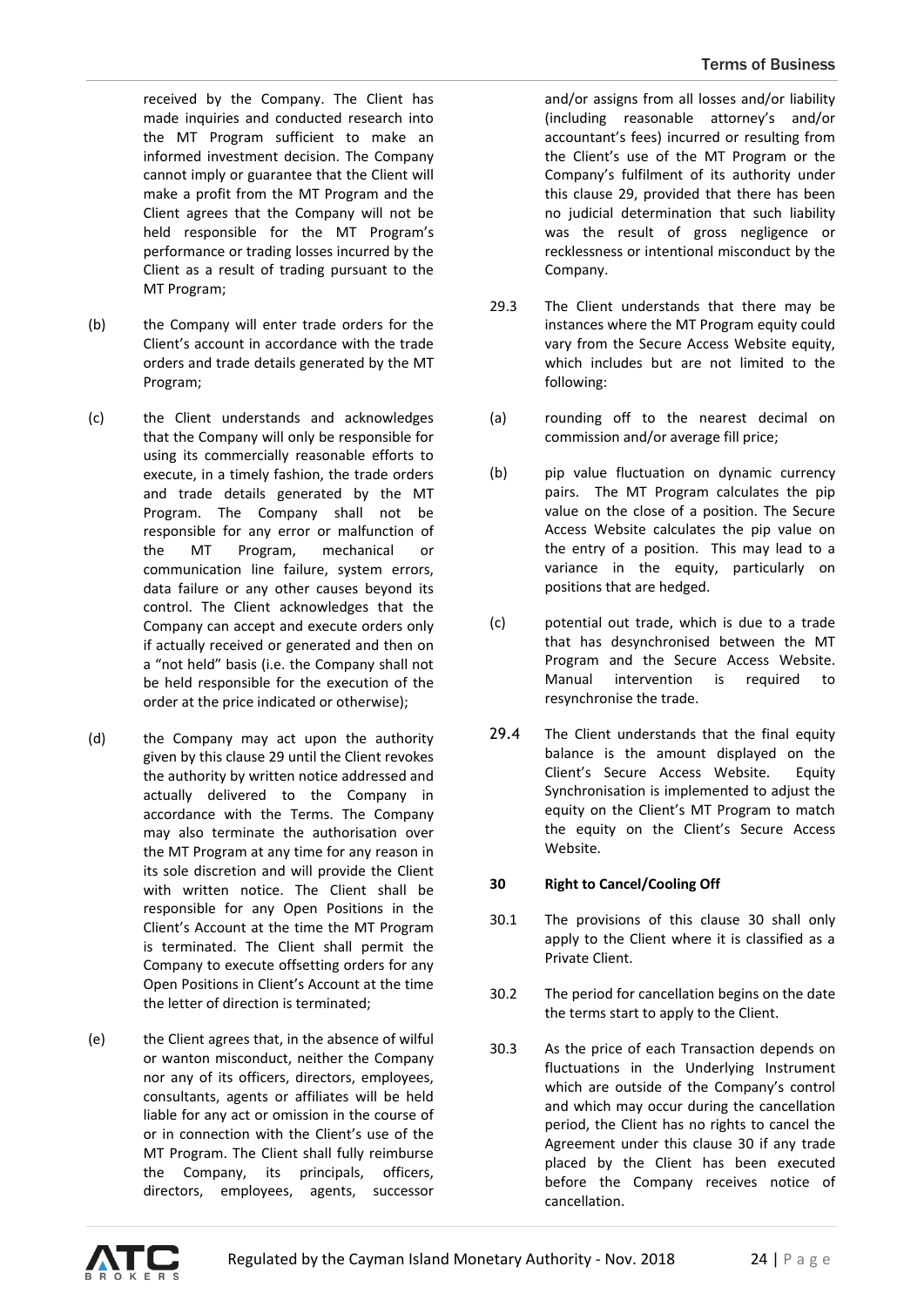- 30.4 Following a valid cancellation, the Company will return any amounts the Client has deposited with the Company prior to receipt of the cancellation notice, subject to the Company's right of set-off for any properly incurred charges incurred prior to cancellation.
- 30.5 If the Client does not exercise the right of cancellation, the Agreement will continue in effect until either the Client or the Company terminates the Terms in accordance with clause 32 below, or by the Company's exercising any of its rights to terminate under these Terms. There is no minimum or fixed duration of the Agreement.

### **31 Amendments**

- 31.1 The Company may amend these Terms and any arrangements made hereunder at any time by written notice to the Client. The Client will be deemed to accept and agree to the amendment unless the Client notifies the Company to the contrary in accordance with the details of the amendment notice within 10 business days of the date of the Company's amendment notice. Where the Client objects to the amendment, the amendment will not be binding on the Client, but the Client's Account will be suspended and the Client will be required to close its Account as soon as it is reasonably practicable.
- 31.2 Any amendment to this Agreement will come into effect on the date specified by the Company which will, in most cases, be at least 10 business days from the date of the Company's amendment notice provided in accordance with clause 31.1 (above).
- 31.3 Any amended agreement will supersede any previous agreement between the Company and the Client on the same subject matter and will govern any Transaction entered into after, or outstanding on, the date the new edition comes into effect.

#### **32 Suspension and Termination**

32.1 The Client may terminate the Agreement immediately by giving written notice to the Company. The Client agrees that at any time after the termination of the Agreement, the Company may, without notice to the Client, close out any or all of the Client's Open Positions.

- 32.2 The Company may suspend or terminate these Terms by giving five Business Days written notice to the Client for any reason or no reason whatsoever, except that the Company may terminate the Agreement immediately, upon written notice to the Client for any reason or no reason whatsoever, if the Client has no Open Positions in its Account at the time when the notice of termination is sent. The Client agrees that at any time after the termination of the Agreement, the Company may, without notice to the Client, close out any or all of the Client's Open Positions. Where the Company suspends the Client's Account, the Company may prevent the Client from opening any new positions but the Company will not close the Client's Open Positions unless otherwise allowed by these Terms. The provisions of this clause 32.2 shall not prevent the Company from exercising any of its rights to terminate or suspend the Agreement as provided elsewhere in these Terms.
- 32.3 Upon the termination of the Agreement, all amounts payable by the Client to the Company will become immediately due and payable including (but without limitation):
- (a) all outstanding fees, charges and commissions;
- (b) any dealing expenses incurred by terminating these Terms; and
- (c) any losses and expenses realised in closing out any Transactions or settling or concluding outstanding obligations incurred by the Company on the Client's behalf.
- 32.4 Termination of the Agreement will not affect any rights or obligations, which may already have arisen between the Company and the Client. The termination of these Terms will not affect the coming into force or the continuance in force of any provision in these Terms which is expressly, or by implication, intended to come into, or continue in force, on or after such termination.
- 32.5 If termination occurs, the Company will, as soon as reasonably practicable and subject to these Terms, deliver to the Client any money or investments in the Client's Account(s) subject to any applicable charges and rights of set-off as set out on the Company's Rate Schedule.

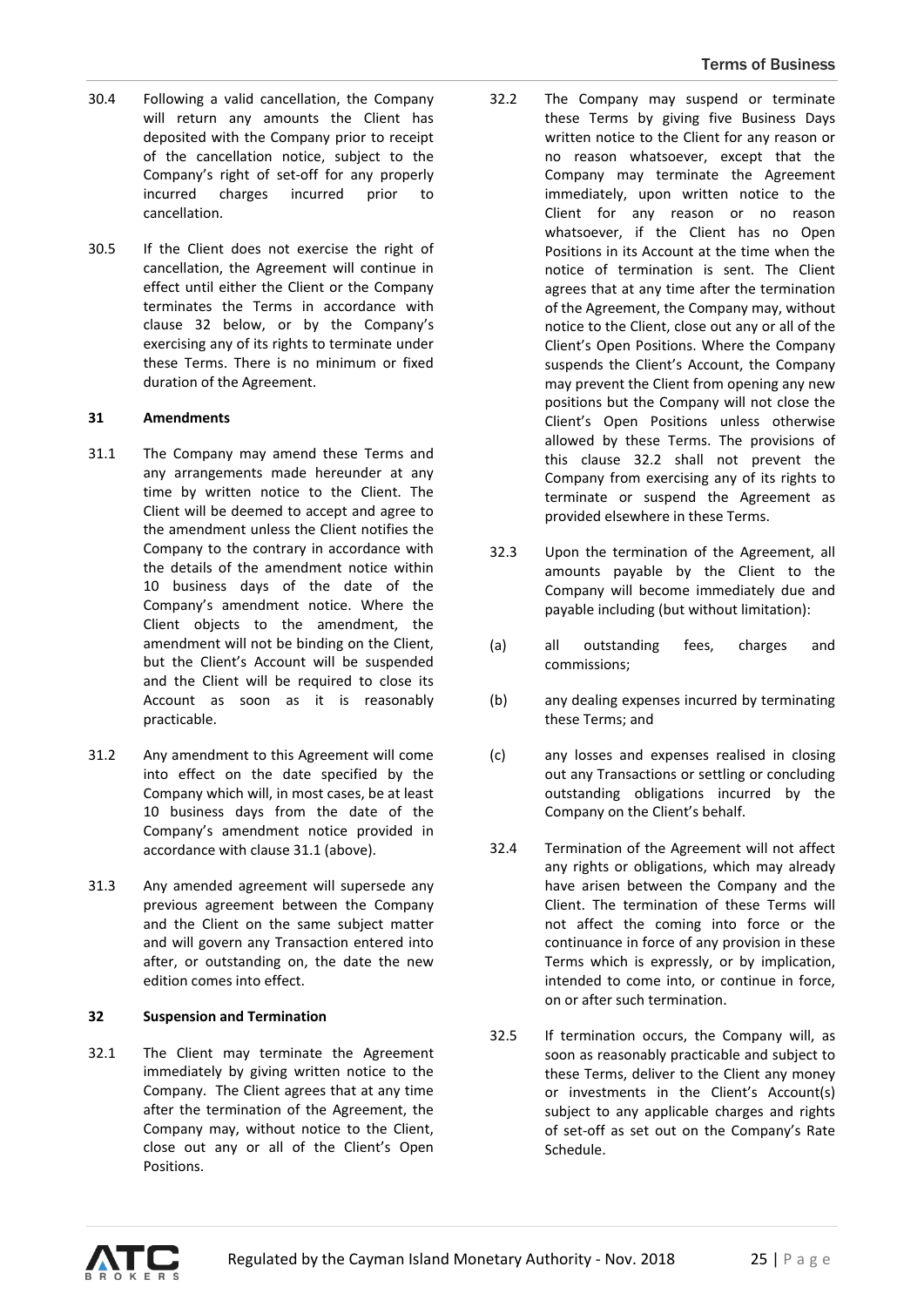#### **33 In the Event of Death**

- 33.1 In the event of the Client's death, any person(s) purporting to be the Client's legal personal representative(s) or surviving joint account holder must provide the Company with formal notice of the Client's death in a form acceptable to the Company, including but not limited to the provision of an original death certificate in physical form.
- 33.2 Clauses 33.3 through and including 33.8 will only apply if the Client is a sole account holder (including where the Client is the sole surviving account holder following the earlier death of a joint account holder). In the event of death of a joint account holder (who is not the sole surviving joint account holder), the Client should refer to clause 33.1 above.
- 33.3 Upon the receipt and acceptance of the Client's death certificate, the Company will treat the Client's death as an Event of Default allowing the Company to exercise any of its rights under clause 22.2 of these Terms including but not limited to closing any and all Open Positions within the Client's Account. The Agreement will continue to bind the Client's estate until terminated by the Client's legal personal representative or by the Company in accordance with these Terms.
- 33.4 Where the Company provides the Client with an execution-only dealing service, the Company will be under no obligation to assume management of the Client's Account following his or her death.
- 33.5 A person shall not be proven to be the Client's legal personal representative until the Company receives a grant of representation for the Client's estate. Once the Company receives the grant of representation for the Client's estate, the Company will carry out the written instructions from the Client's legal personal representative(s). The Company will only accept instructions that aim to winddown and/or close the Account. No registered asset may be sold until any reregistration process is completed and all fees, charges and expenses which may be owed by the Client to the Company are accounted for. Where the Company has not received any instructions after six months following receipt of the Client's death certificate, the Company may (but shall not be obliged) re-register the Client's holdings into the name of its legal personal representative, re-materialise any electronic holdings and send such holdings in certificated form to the registered

correspondence address for the Client's estate, subject to appropriate charges detailed from time to time in the Rate Schedule.

- 33.6 If the Client's estate is too small to warrant a grant of representation, the Company may in its sole and absolute discretion require any person(s) purporting to be the Client's legal personal representative(s) to obtain a grant of representation or request an appropriate indemnity.
- 33.7 Any applicable charges as detailed in the Rate Schedule will still be charged until the Account is closed.
- 33.8 Notwithstanding anything in the Agreement, if the Agreement is not terminated within two years after the date of the Client's death, the Company may take such action as it considers appropriate to close the Client's Account. The Client's estate or its legal personal representative(s) will be liable for all costs associated with the Company taking this action, or considering taking action, except to the extent that costs arise because of the Company's negligence, wilful default or fraud.

### **34 Notices and Communication with the Client**

- 34.1 The Company may notify, instruct, or communicate with the Client by telephone, letter, fax, email, text message, or by posting a message on the Company's website or Trading Facility, and the Client agrees that the Company may contact the Client through any of these mediums at any time. The Company will use the address, fax number, phone number, or email address specified in the Client's Account opening documentation or such other address (physical or electronic) or number (fax or phone) as the Client may subsequently provide the Company.
- 34.2 The Client will be deemed to have acknowledged and agreed with the content of any notice, instruction or other communication (except Confirmations, Account Statements, and Margin Call Warnings) unless the Client notifies the Company to the contrary in writing within five Business Days of the date on which the Client is deemed to have received it in accordance with clause 34.3 below.
- 34.3 Any notice, instruction or other communication will be deemed to have been properly given by the Company:

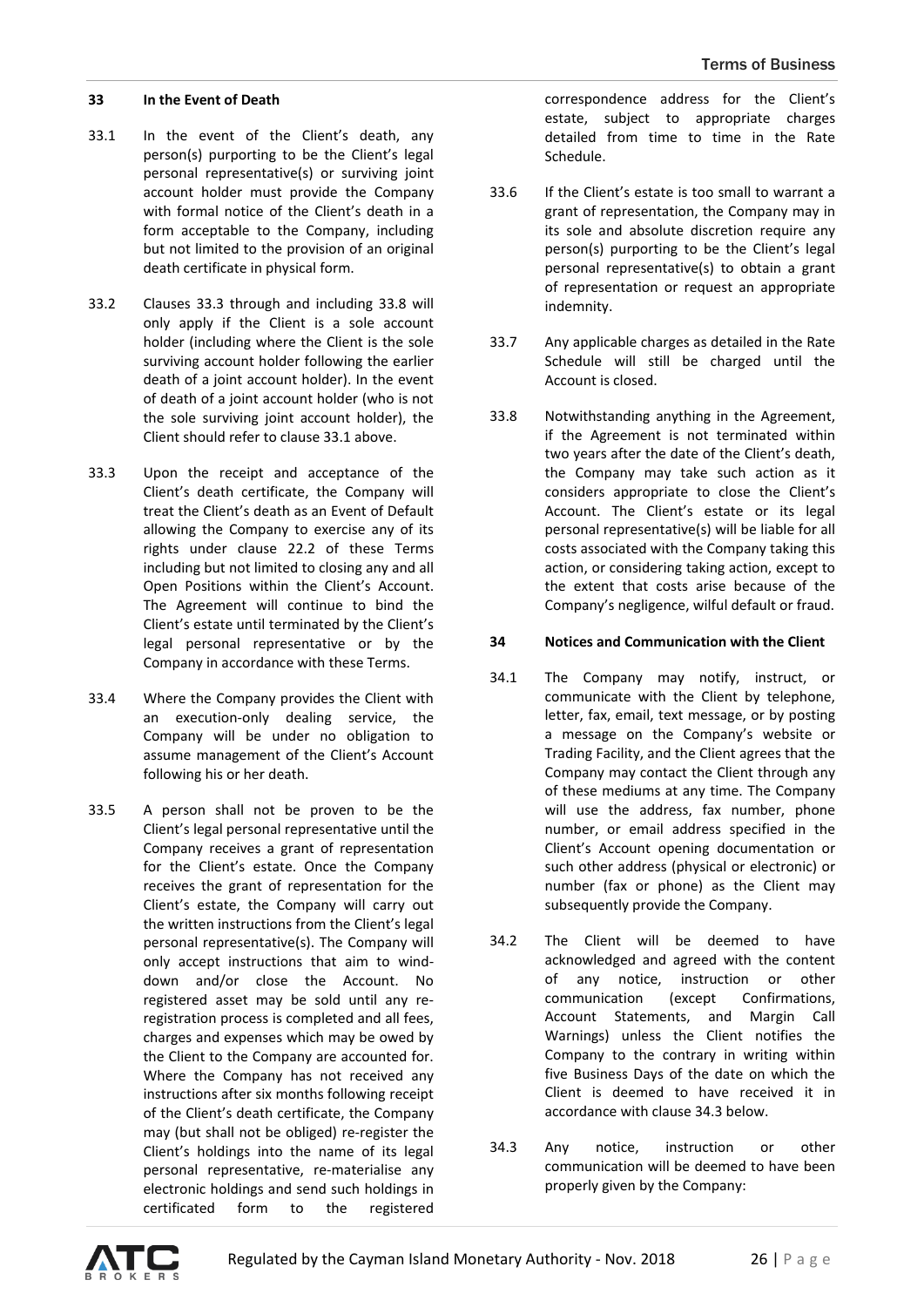- (a) if hand delivered, when left at the Client's last known home or work address;
- (b) if sent by post to the address last notified by the Client to the Company, on the next business day after being deposited in the post;
- (c) if given verbally over the telephone, immediately where the Company speaks with the Client. If the Company is unable to connect with the Client via phone, the Company may leave a message on the Client's answering machine. In such an event, the notice, instruction or other communication will be deemed to have been properly given one hour after the message is left;
- (d) if sent by fax, immediately upon receipt of a successful transmission report;
- (e) if sent by text message, as soon as the Company transmits the message;
- (f) if sent by email, immediately after the email is sent providing the Company does not receive confirmation of a failed delivery from the relevant email provider; and/or
- (g) if posted on the Company's website or Trading Facility, as soon as it has been posted.
- 34.4 The Client is responsible for reading all notices posted on the Company's website and Trading Facility in a timely manner.
- 34.5 The Client may notify the Company by letter, fax, or email, each of which shall constitute written notice. The Client will use the Company's registered address, fax number, or email address specified by the Company from time to time in accordance with any notice requirement.
- 34.6 Any notice will be deemed to have been properly given by the Client:
- (a) if hand delivered, when left at the Company's registered office;
- (b) if sent by post to the Company's registered address, upon receipt by the Company;
- (c) if sent by fax, immediately upon receipt of a successful transmission report; and/or
- (d) if sent by email, one hour after the email is sent providing the Client does not receive

confirmation of a failed delivery from the relevant email provider.

- 34.7 The Client and the Company shall communicate with one another in English. The Company or third parties may have provided the Client with translations of the Terms.
- 34.8 The original English version shall be the only legally binding version for the Client and the Company. In case of discrepancies between the original English version and other translations in the Client's possession, the original English version provided by the Company shall prevail.
- 34.9 The Company shall not be liable for any delay in the Client receiving any communication once dispatched by the Company, except where the delay is caused by the Company's wilful default, fraud or negligence.
- 34.10 The Company may record telephone conversations with the Client. Such records will be the Company's sole property and the Client accepts that such recordings will constitute evidence of the communications between the Client and the Company.

# **35 Intellectual Property**

- 35.1 The Company's website, Trading Facility, Secure Access Website and any and all information or materials that the Company may supply or make available to the Client (including any software which forms part of those items) are and will remain the Company's property or that of its service providers. Such service providers may include providers of real-time price data to the Company. In addition:
- (a) all copyrights, trademarks, design rights and other intellectual property rights in those items are and will remain the Company's property (or those of third parties whose intellectual property the Company uses in relation to products and services the Company provides for the Client's Account);
- (b) the Company supplies or makes them available to the Client on the basis that:
	- (i) the Company can also supply and make them available to other persons; and
	- (ii) the Company may cease providing them at its sole and absolute

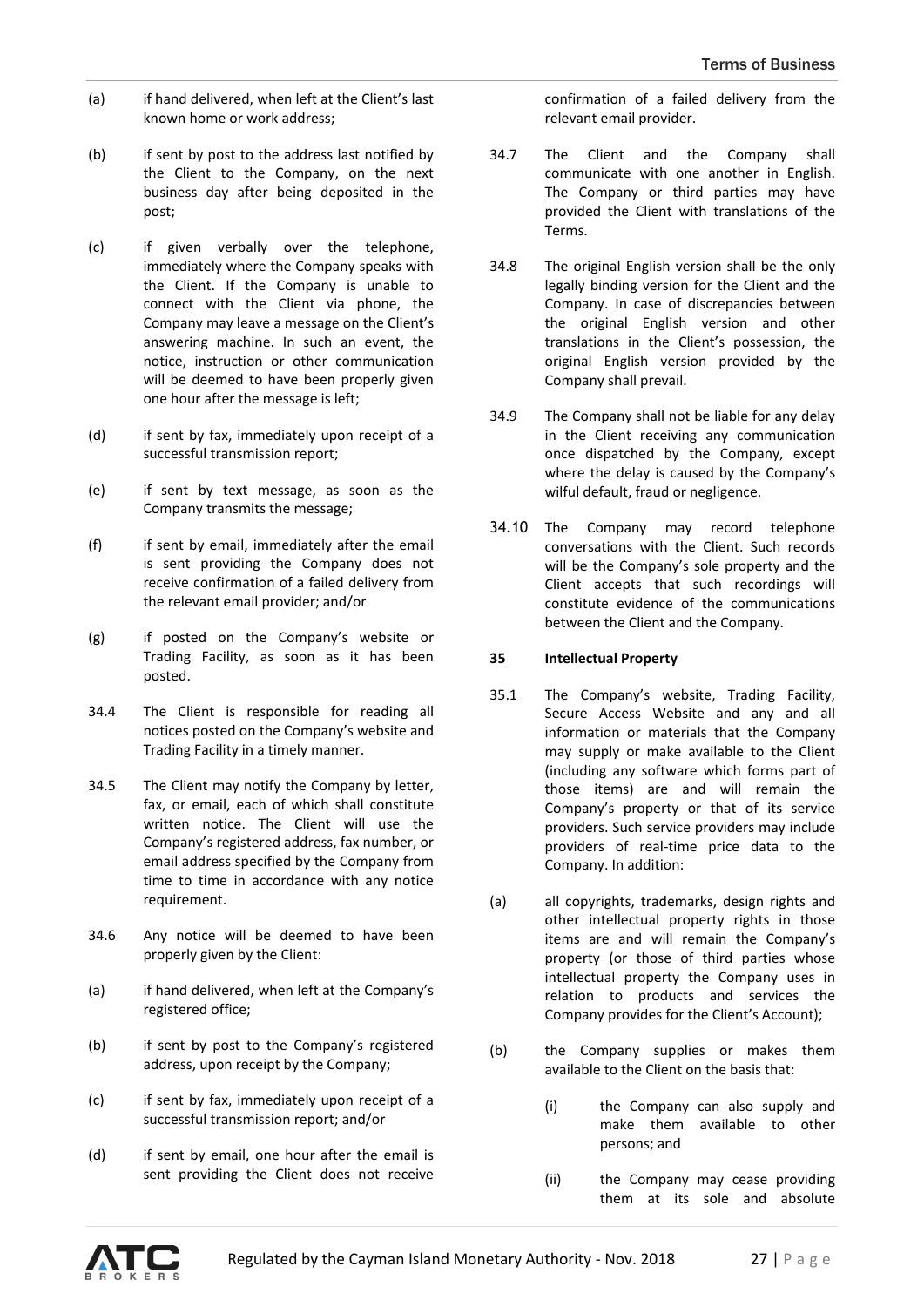discretion or if the Company's service providers require the Company to do so;

- (c) the Client must not supply all or part of them to anyone else and the Client must not copy all or any part of them;
- (d) the Client must not delete, obscure or tamper with copyright or other proprietary notices the Company may have put on any of those items; and/or
- (e) the Client must only use these items for the operation of its Account in accordance with these Terms.

### **36 Confidentiality and Data Protection**

- 36.1 The Company may obtain information (including personal data) from the Client during the course of its relationship with the Client. This section describes some of the key issues in relation to how the Company processes this personal data, which the Client should be aware of. Please note that this description is not comprehensive and the Company's Privacy Policy contains additional information. The Company's Privacy Policy is available upon request and should be read alongside this clause 36 as it sets out types of personal data which the Company collects about the Client and additional ways in which the Company safeguards and uses such personal data.
- 36.2 Subject to the following the Company will treat all information it holds about the Client as private and confidential, even when the Client is no longer a customer. The Client agrees, however, that the Company and any of its Associated Companies may:
- (a) use the Client's information to determine the Client's identity and background before and during the term of the Agreement for money laundering and regulatory purposes, administer and operate the Client's account and monitor and analyse its conduct, provide Services to the Client, improve any of the Company's operations, procedures, products and/or Services during the term of the Agreement, assess any credit limit or other credit decision (and the interest rate, fees and other charges to be applied to the Client's Account) and enable the Company to carry out statistical and other analysis;
- (b) use the Client's personal data including its contact details, application details and details

of the service the Company provides to the Client and how the Client uses them, to decide what products and Services may be of interest to the Client;

- (c) contact the Client by telephone (including automated calls), post, email and other electronic messages such as short text, video and picture messaging, and fax, with information, news, events and seminars on the Company's services and those of Associated Companies and other selected partners; and
- (d) use the Client's personal data to comply and co-operate with regulators and the courts and to comply with its legal obligations.
- (e) disclose to the Trading Agent, selected by the Client, all information that the Company holds in relation to the Managed Account, including Personal Data that the Company holds in relation to the Client.
- 36.3 The Company may share the Client's personal data with any of its Agents, including data processors, or any Associated Companies in the United States of America or other jurisdictions in or outside the European Economic Area who may only use it for the same purposes as the Company. Such purposes include those listed in clause 36.3 (above) in addition to the processing of instructions and generation of Confirmations, the operation of control systems; the operation of management information systems and allowing staff of Associated Companies who share responsibility for managing the Client's relationship from other offices to view information about the Client. The Company will take appropriate measures to protect the security of the Client's personal data and details of the companies and countries involved in processing the Client's personal data will be provided upon request to the Company's Data Protection Officer.
- 36.4 The Client has the right, on payment of a 30.00USDfee, to receive a copy of the information the Company holds about the Client, to the extent that it constitutes the Client's personal information. If the Client wishes to exercise this right, the Client should write to the Accounts Department.
- 36.5 If the Client would like to change or modify information previously provided to the Company, to remove information from the Company's database or elect not to receive certain communications from the Company,

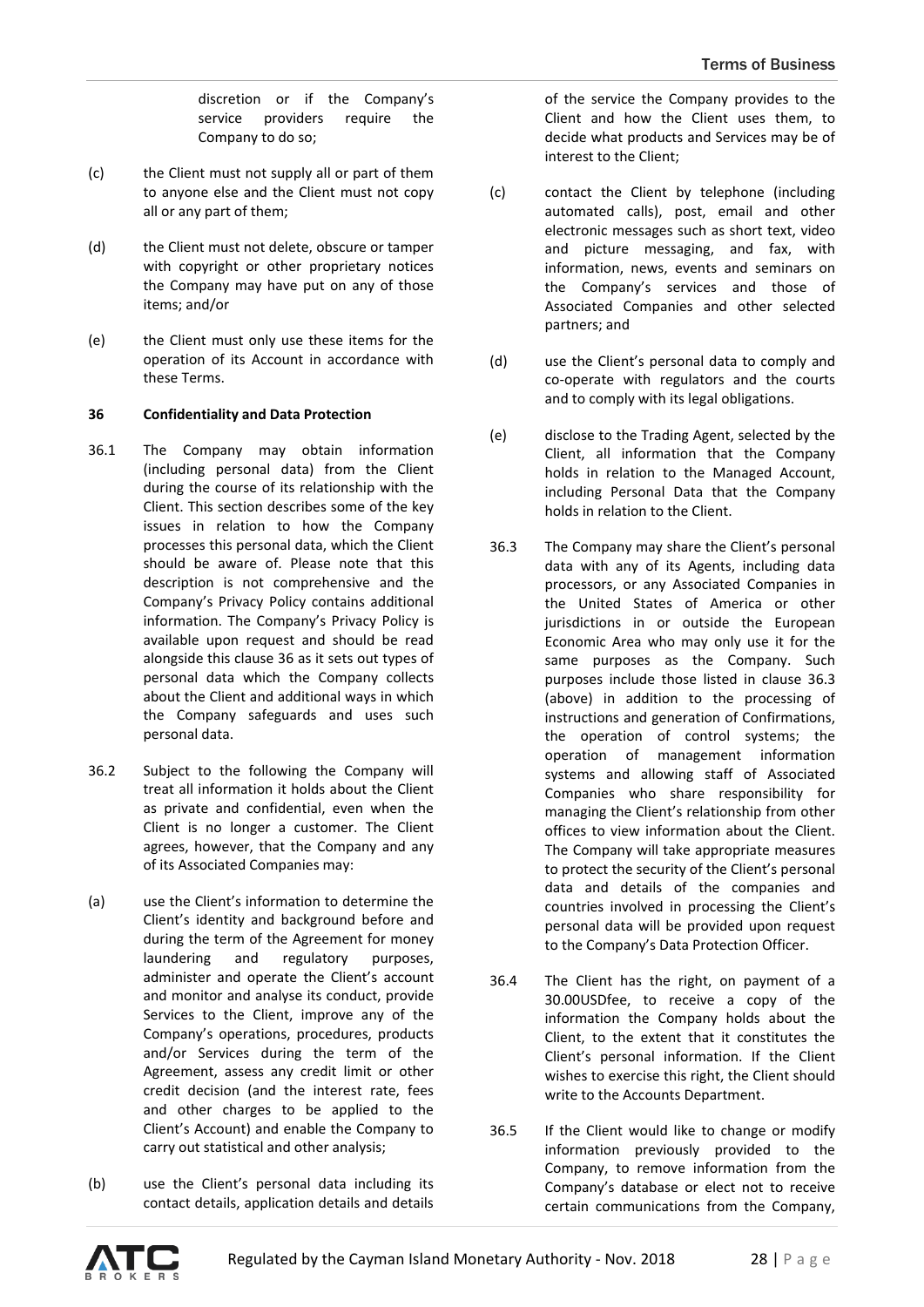the Client should do so by writing to the Accounts Department.

# **37 Miscellaneous**

- 37.1 The Company may, but the Client may not, at any time transfer or assign absolutely its rights, benefits and/or obligations under these Terms by providing the Client with not less than ten (10) Business Days written notice. Any such transfer or assignment shall be subject to the assignee undertaking in writing to be bound by and perform our obligations under these Terms.
- 37.2 The Company's rights and obligations under these Terms are personal to the Client. This means that the Client cannot assign them without the Company's prior written consent.
- 37.3 In order to comply with its obligations under various legislative and regulatory requirements, the Company may be required to make certain disclosures relating to the Client's Transactions, which may or may not involve disclosing the Client's identity. In addition to complying with such obligations, the Company may comply with any request for information pertaining to the Client from any relevant regulatory or government authority. The Client agrees that such compliance does not constitute a breach of any obligation of confidentiality, which the Company owes to the Client pursuant to these Terms.
- 37.4 Time is of the essence in respect of all the Client's obligations under these Terms and any Transaction. This means that specified times and dates in the Terms are vital and mandatory. Any delay, reasonable or not, may be grounds for terminating a Transaction, multiple Transactions or the Agreement.
- 37.5 The rights and remedies provided under these Terms are cumulative and not exclusive of those provided by law.
- 37.6 The Company is under no obligation to exercise any right or remedy either at all or in a manner or at a time beneficial to the Client. No delay or failure by the Company to exercise any of its rights under these Terms (including any Transaction) or otherwise shall operate as a waiver of those or any other rights or remedies. No single or partial exercise of a right or remedy shall prevent further exercise of that right or remedy or the exercise of any other rights or remedies. No

course of conduct or previous dealings shall create any future obligation to perform in the same manner.

- 37.7 If, at any time, any provision of these Terms is or becomes illegal, invalid, or unenforceable in any respect under the law of any jurisdiction, then such provision or part thereof will, to that extent, be deemed severable and not form part of these Terms. Neither the legality, validity or enforceability of the remaining provisions of the Terms under the law of that jurisdiction nor the legality, validity or enforceability of such provision under the law of any other jurisdiction shall be in any way affected.
- 37.8 The Client accepts that the Company may be closed on significant holidays within the Cayman Islands. This means that the Company may not offer Services, in whole or in part, every day of the year. The Client should keep itself appraised of the Company's regular hours of business and closure schedule to avoid any Service disruption or inconvenience when trading.
- 37.9 The Company's records, unless shown to be wrong, will be evidence of the Client's dealings with the Company in connection with the Company's services. The Client will not object to the admission of the Company's records in any legal proceedings because such records are not originals, are not in writing or are produced by a computer. The Client will not rely on the Company to comply with its record keeping obligations, although records may be made available to the Client upon request, the provision of which is subject to the Company's sole and absolute discretion.
- 37.10 The Company shall maintain its records of all transactions with the Client for a period of 5 years from the date of the relevant transaction. The Client shall have the right to inspect, during such 5 year period and at the Client's expense, copies of transaction or contract notes, together with copies of entries in books and/or records (including in electronic form) in relation to same.
- 37.11 The Client and the Company do not intend that any provision of these Terms should be enforceable by virtue of the Contract (Rights of Third Parties) Act 1999 by any person who is not a party to these Terms.
- 37.12 If any action or proceeding is brought by or against the Company in relation to these Terms or arising out of any act or omission by

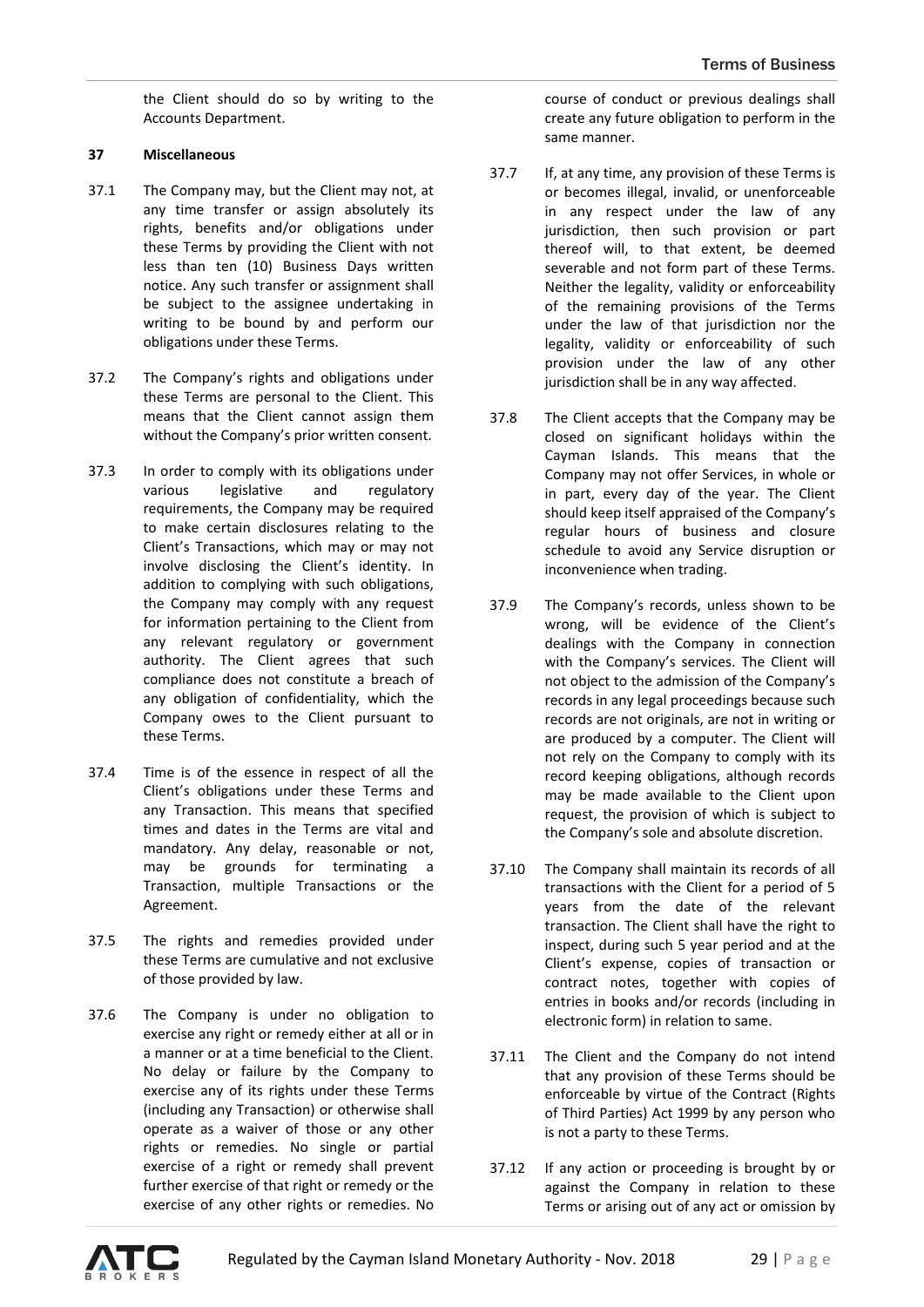the Company, the Client agrees to co-operate with the Company to the fullest extent possible in the defence or prosecution of such action or proceeding.

#### **38 Governing Law and Jurisdiction**

- 38.1 A transaction which is subject to the rules of a Market shall be governed by the law applicable to it under those rules. Subject thereto, this Agreement and any noncontractual obligations arising out of or in connection with it shall be governed by and construed in accordance with Cayman Islands law.
- 38.2 Without prejudice to any rights the Client may have to refer a complaint to the Company and/or CIMA as set out in clause 3.3 above, any dispute, controversy or claim arising out of or in connection with this Agreement and any Transaction entered into under it, including any question regarding the existence, validity, formation or termination of this Agreement and any Transaction entered into under it, shall be referred to and finally resolved by arbitration under the LCIA Rules, which rules are deemed to be incorporated by reference into this clause.
- 38.3 The number of arbitrators shall be one. The parties shall jointly nominate the sole arbitrator. If the arbitrator is not nominated by the date for service of the Response the arbitrator shall be selected and appointed by the LCIA Court.
- 38.4 The seat, or legal place, of arbitration shall be Grand Cayman, Cayman Islands.
- 38.5 The language to be used in the arbitral proceedings shall be English.
- 38.6 Notwithstanding the above and irrespective of the Client's location, the Client agrees to the service of legal process or any other documents in connection with proceedings by the registered mailing of copies to the address stated at clause 2(s) of this Agreement for service of notices on the Client, or in any other manner permitted by Cayman Islands law or the law of the place of service.

#### **Schedule A: Business Terms for Rolling Spot Forex**

#### **1 Scope**

1.1 This Schedule supplements and amends the Terms as expressly provided below. In the event of any conflict or inconsistency between the Terms and this Schedule the provisions in this Schedule shall prevail. The Client acknowledges and agrees that, by executing the Customer Agreement, the Client will be bound by the provisions of this Schedule A.

1.2 Clauses 2 through and including 8 of this Schedule A together with the main body of the Terms shall govern the relationship between the Client and the Company when the Client enters into a Rolling Spot Forex Contract (defined below).

### **2 Definitions**

- 2.1 Words or phrases defined in the main body of the Terms shall be assigned the same meaning in this Schedule A unless otherwise defined.
- 2.2 In this Schedule A, the following words and phrases shall, unless the context otherwise requires, have the following meanings and may be used in the singular or plural as appropriate:
- (a) "**Rolling Spot Forex Contract**" means any Transaction in rolling spot foreign exchange entered into between the Client and the Company;
- (b) "**Transaction Charge**" means the fee charged by the Company to the Client for opening and/or closing a Rolling Spot Forex Contract;
- (c) "**Roll-Over Fee**" means the fee charged by the Company to the Client for rolling a Rolling Spot Forex Contract from one day to the next.

# **3 Obtaining a Quote and Order Placement**

- 3.1 At any time that the Client wishes to obtain a quote or place an Order to open a Rolling Spot Forex Contract, the Client may contact the Company (or an Associated Company or Agent where so instructed by the Company) in accordance with clause 9.1(a) of the main body of the Terms.
- 3.2 Where requested by the Client, the Company may, but shall not be obliged to, provide quotes or receive Orders outside the normal hours of trading.
- 3.3 The Company may stipulate a minimum and/or maximum Contract Quantity per Underlying Instrument from time to time and

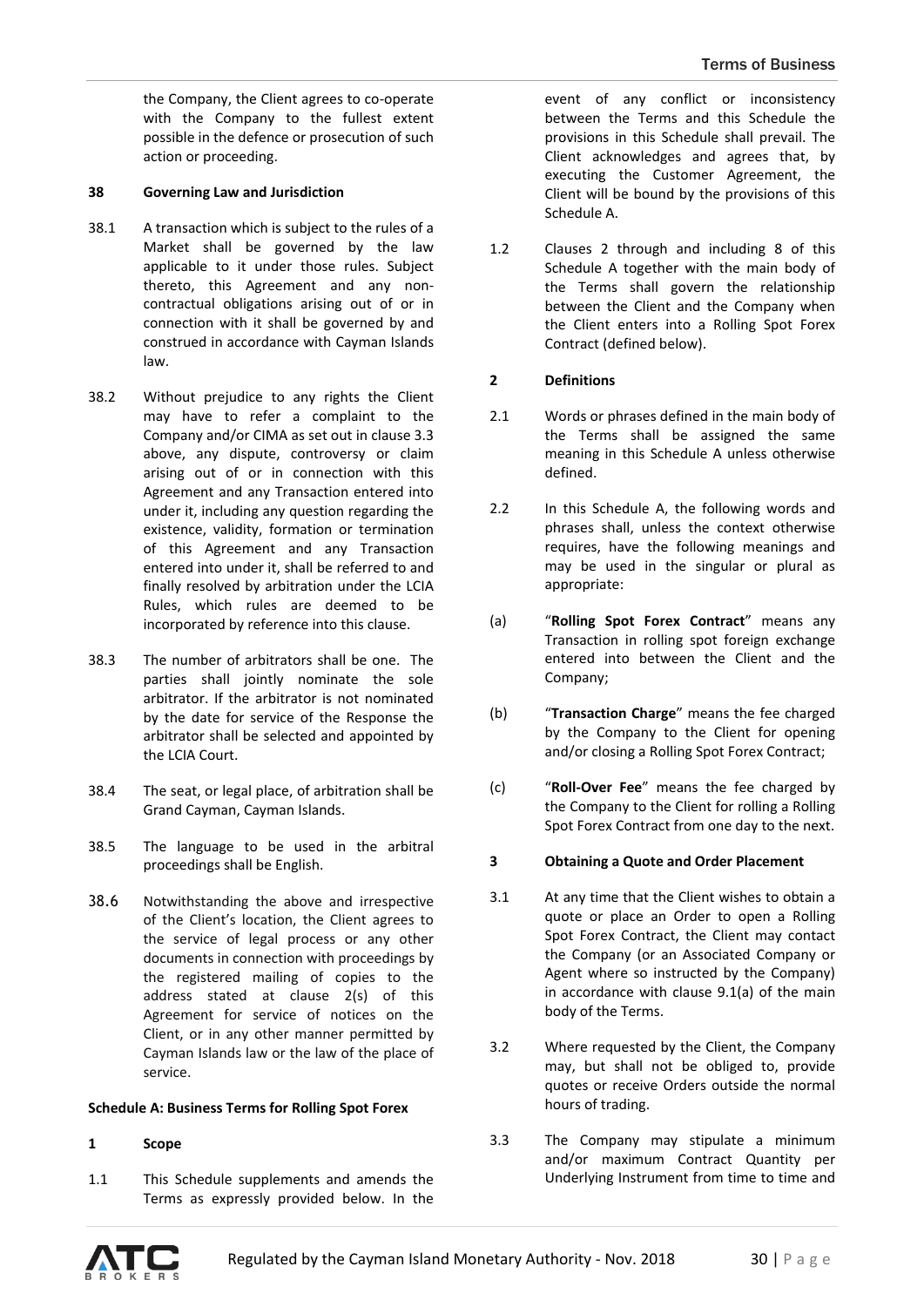the Company reserves the right to vary such stipulations according to Market conditions.

## **4 Opening Rolling Spot Forex Contracts**

- 4.1 A Rolling Spot Forex Contract will only be formed when the Client provides an instruction to place an Order on a quote provided by the Company (either through the Trading Facility or via telephone), and the Company executes the instruction in accordance with clause 9 of the main body of the Terms.
- 4.2 The Client may cancel an Order at any time by providing notice to the Company unless and until the Order has been executed in whole or in part, only if the Order is an Entry Order. If an Order has been executed in whole or in part it will not be possible for the Client to cancel the Order to the extent that the Order has been executed. If an Order is a Market Order, it will not be possible for the Client to cancel the Order at any time.
- 4.3 For Accounts where the Client is using the Non-Hedging Setting, if the Client:
- (a) gives an Order to open a long position in relation to a currency pair on an Account where at that time the Client already has on that Account a short position in relation to the same currency pair; or
- (b) gives an Order to open a short position in relation to a currency pair where the Client already has a long position in relation to the same currency pair,

then the Company will treat the Client's instruction to open the new position as an instruction to close the existing position to the extent of the size of the new position. If the new position is greater in size than the existing position, then the existing position will be closed in full and a new Rolling Spot Forex Contract will be opened in relation to the excess size of the new position.

- 4.4 For Accounts where the Client is using the Hedging Setting, if the Client:
- (a) gives an Order to open a long position in relation to a currency pair on an Account where at that time the Client already has on that Account a short position in relation to the same currency pair; or
- (b) gives an Order to open a short position in relation to a currency pair where the Client

already has a long position in relation to the same currency pair,

the Company will not treat the Client's instruction to open the new position as an instruction to close the existing position.

### **5 Closing a Rolling Spot Forex Contract**

5.1 On any Business Day on which the Client wishes to close any Rolling Spot Forex Contract during market hours (whether in whole or in part) the Client may place an Order on a quote provided by the Company (either through the Trading Facility or via telephone), and the Company executes the instruction in accordance with clause 9 of the main body of the Terms.

### **6 Transaction Costs and Rollover**

- 6.1 In respect of Transactions in Rolling Spot Forex Contracts, the Company will charge the Client a Transaction Charge and/or a Roll-Over Fee. Transaction Charges will be specified in the Commission Acknowledgment Form. Transaction Charges will be deducted from the Client's Account and Roll-Over Fee will be deducted from the Client's Account following such times delineated in clause 6.6 of this Schedule A below. The Client must have sufficient money on its Account at the relevant time to meet such obligations.
- 6.2 A Rolling Spot Forex Contract is generally considered an open-ended contract with no definitive close date. Open ended Rolling Spot Forex Contracts will roll over each trading day until the Client instructs the Company to close the Rolling Spot Forex Contract (and the Company accepts and acts on that instruction).
- 6.3 For the purposes of determining and fulfilling the Client's obligations with respect to a Rolling Spot Forex Contract, including but not limited to the Client's Margin obligations under these Terms, a Rolling Spot Forex Contract shall be deemed to be a single Rolling Spot Forex Contract which is initiated when the Rolling Spot Forex Contract is first opened and closed when the Client instructs the Company to close the Rolling Spot Forex Contract (and the Company accepts and acts on that instruction).
- 6.4 The Company reserves the right to discontinue a rolling Market facility at any time. The Company will notify the Client as soon as is reasonably practicable should it

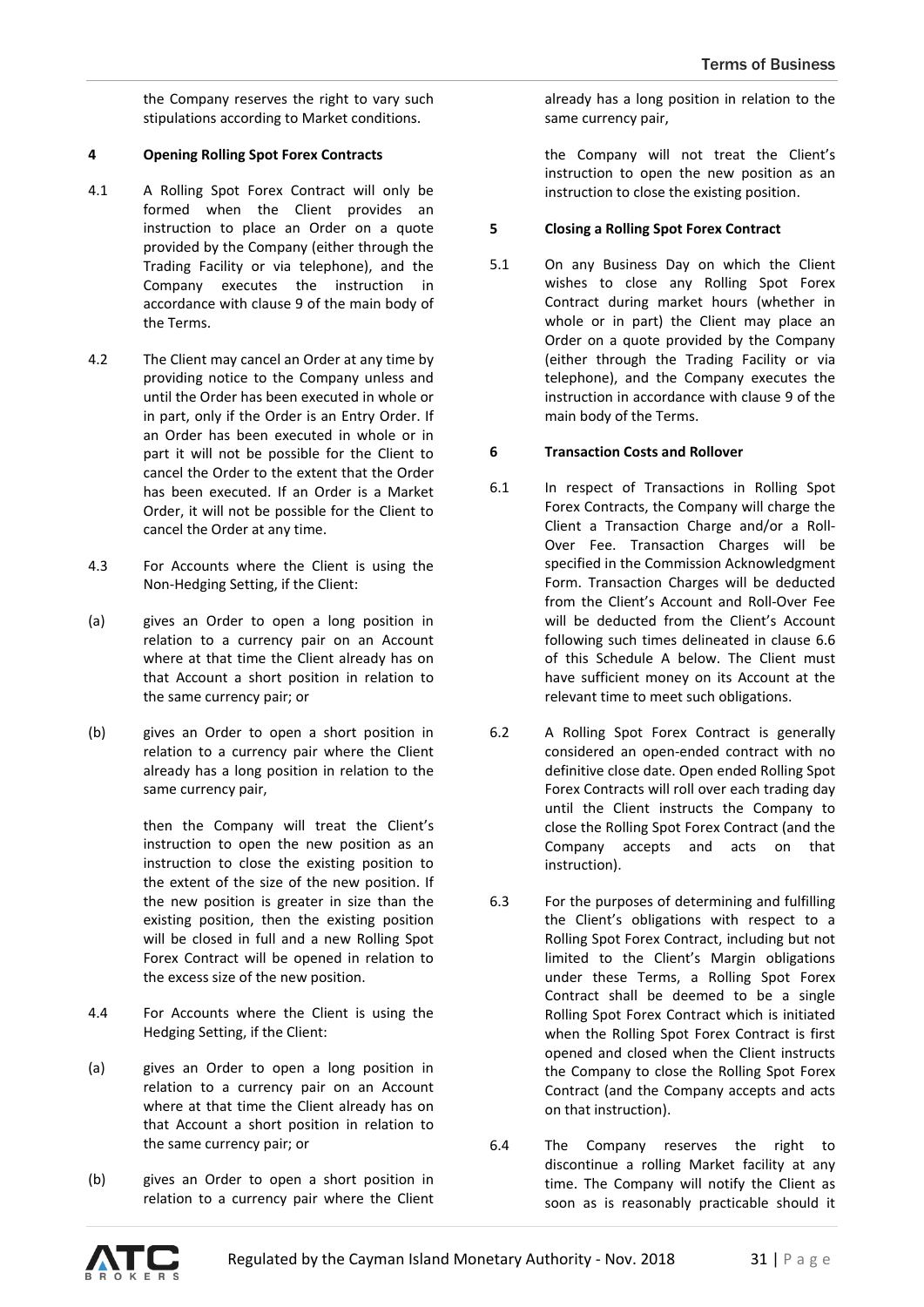decide for whatever reason to discontinue the roll over facility.

- 6.5 Where the Client enters into a Rolling Spot Forex Contract with the Company and the Client rolls that contract from one day to the next, the Company will charge the Client a Roll-Over Fee relative to that Transaction, which:
- (a) will vary between currency pairs;
- (b) depend on the Contract Quantity; and
- (c) is subject to change from time to time.

The Roll-Over Fee may be positive or negative, meaning that the Client will either owe money to the Company or receive money from the Company each night a Rolling Spot Forex Contract is rolled over. Details about the Roll-Over Fee may be communicated to the Client through a variety of means including but not limited to notification via the Trading Facility, telephone, and/or the Secure Access Website.

6.6 Unless the Client closes a Rolling Spot Forex Contract before 17:00 EST, the Company will automatically roll over such open Rolling Spot Forex Contracts on the Client's Account to the following Business Day, and subsequently charge the Client the relevant Roll-Over Fee.

#### **7 Account Statements**

7.1 The Company will make available to the Client an Account Statement on a daily basis which is accessible through the Secure Access Website, the Client can generate daily, monthly and yearly reports of its Account. Account Statements shall, in the absence of Manifest Error or grossly obvious inaccuracies, be conclusive and binding on the Client. Unless the Client notifies the Company in writing to investigate the order within three Business Days of dispatch of the Account Statement to the Client, or if the Company notifies the Client of an error in the Account Statement within the same period.

#### **8 Payment, Withdrawal and Set-Off**

- 8.1 The Client acknowledges and agrees to the following:
- (a) all funds transferred into the Client's Account (by either the Client or the Company) will remain in the currency of transfer unless the

Company accepts alternative instructions from the Client. Where the Company accepts alternative instructions, the Company will convert such funds into the currency of the Client's choice;

- (b) all payments from the Client's Account will be made in the currency of the payment obligation unless the Client and the Company otherwise agree. Where the Client does not hold the relevant currency for payment and the Client and the Company do not agree to convert all or a portion of the Client's funds to meet the payment obligation, the Company will charge the Client's Account with a floating debit in the amount and currency of the relevant payment obligation; the Company will not remove any funds or force the currency conversion. It is the Client's responsibility to extinguish this obligation by either asking the Company to convert available funds, or to transfer sufficient funds in the relevant currency. Until the Client takes such action, the Company will continue to charge interest. Where the Client has such floating debit balances on its Account, the Company will not allow the Client to enter into Transactions with its available funds in excess of the net balance (available funds less floating debit obligations at the Company's elected rate of exchange);
- (c) the provisions of this clause 8 of this Schedule A does not restrict the Company's right of set-off at clause 13.8 of the main body of the Terms or where otherwise provided under the Terms. The Client should be aware that the Company can exercise its right of set-off at any time and for any reason irrespective of the provisions of this clause 8 of this Schedule A of the Terms. The Client is therefore urged to settle all floating debits as soon as possible.

# **Schedule B: Business Terms for CFD**

# **1 Scope**

- 1.1 This Schedule supplements and amends the Terms as expressly provided below. In the event of any conflict or inconsistency between the Terms and this Schedule the provisions in this Schedule B shall prevail. The Client acknowledges and agrees that, by executing the Customer Agreement, the Client will be bound by the provisions of this Schedule B.
- 1.2 Clauses 2 through and including 8 of this Schedule B together with the main body of

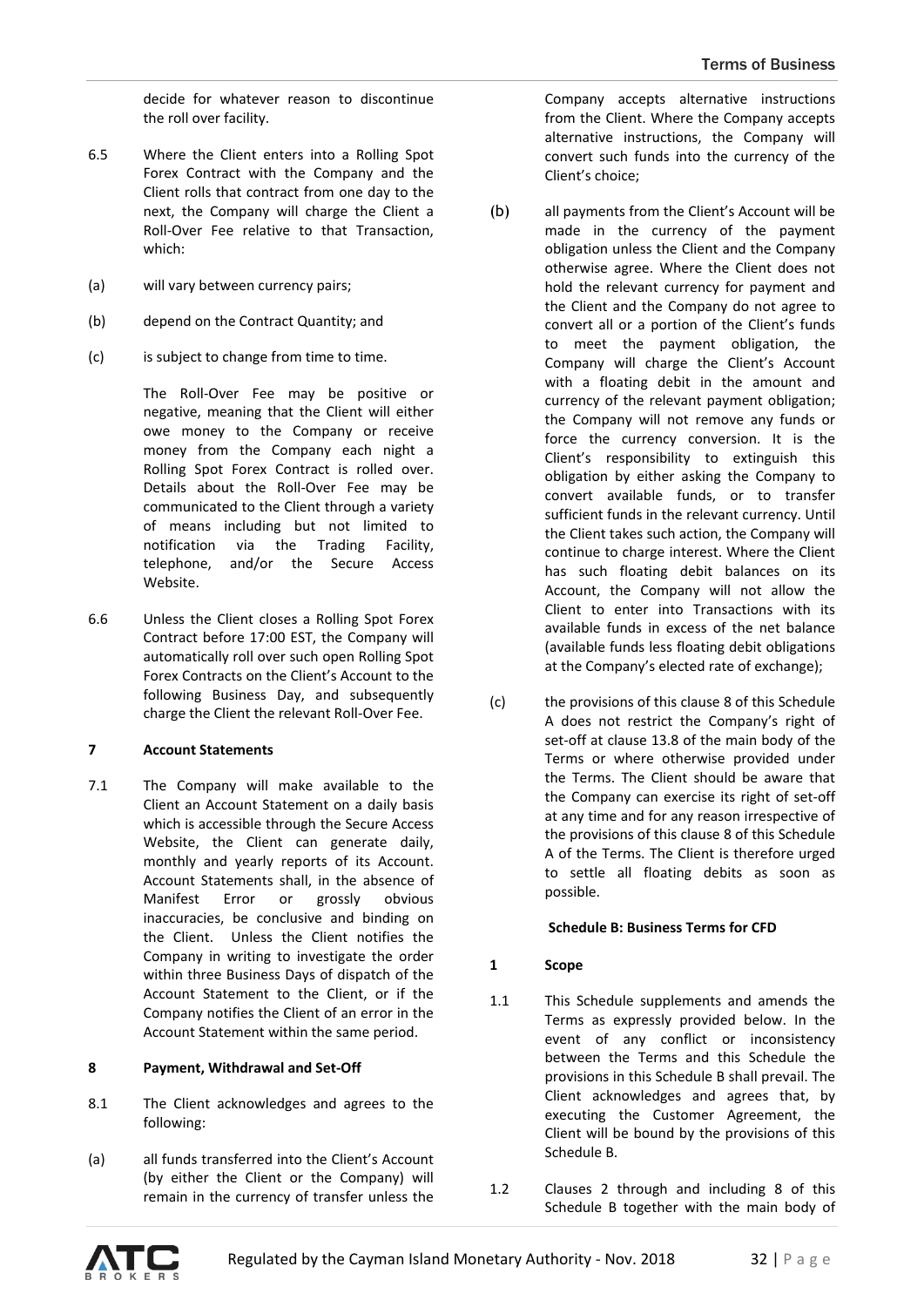the Terms shall govern the relationship between the Client and the Company when the Client enters into a CFD Contract (defined below).

# **2 Definitions**

- 2.1 Words or phrases defined in the main body of the Terms shall be assigned the same meaning in this Schedule B unless otherwise defined.
- 2.2 In this Schedule B, the following words and phrases shall, unless the context otherwise requires, have the following meanings and may be used in the singular or plural as appropriate:
- (a) "**CFD Contract**" means any CFD entered into between the Client and the Company;
- (b) "**Transaction Charge**" means the fee charged by the Company to the Client for opening and/or closing a CFD Contract;
- (c) "**Roll-Over Fee**" means the fee charged by the Company to the Client for rolling a CFD Contract from one day to the next;

# **3 Obtaining a Quote and Order Placement**

- 3.1 At any time that the Client wishes to obtain a quote or place an Order to open a CFD Contract, the Client may contact the Company (or an Associated Company or Agent where so instructed by the Company) in accordance with clause 9.1(a) of the main body of the Terms.
- 3.2 Where requested by the Client, the Company may, but shall not be obliged to, provide quotes or receive Orders outside the normal hours of trading.
- 3.3 The Company may stipulate a minimum and/or maximum Contract Quantity per Underlying Instrument from time to time and the Company reserves the right to vary such stipulations according to Market conditions.

# **4 Opening CFD Contracts**

4.1 A CFD Contract will only be formed when the Client provides an instruction to place an Order on a quote provided by the Company (either through the Trading Facility or via telephone), and the Company executes the instruction in accordance with clause 9 of the main body of these Terms.

- 4.2 The Client may cancel an Order at any time by providing notice to the Company unless and until the Order has been executed in whole or in part, only if the Order is an Entry Order. If an Order has been executed in whole or in part it will not be possible for the Client to cancel the Order to the extent that the Order has been executed. If an Order is a Market Order, it will not be possible for the Client to cancel the Order at any time.
- 4.3 For Accounts where the Client is using the Non-Hedging Setting, if the Client:
- (a) gives an Order to open a long position in relation to an Underlying Instrument on an Account where at that time the Client already has on that Account a short position in relation to the same Underlying Instrument; or
- (b) gives an Order to open a short position in relation to an Underlying Instrument where the Client already has a long position in relation to the same Underlying Instrument,

then the Company will treat the Client's instruction to open the new position as an instruction to close the existing position to the extent of the size of the new position. If the new position is greater in size than the existing position, then the existing position will be closed in full and a new CFD Contract will be opened in relation to the excess size of the new position.

- 4.4 For Accounts where the Client is using the Hedging Setting, if the Client:
- (a) gives an Order to open a long position in relation to an Underlying Instrument on an Account where at that time the Client already has on that Account a short position in relation to the same Underlying Instrument; or
- (b) gives an Order to open a short position in relation to a Contract Investment where the Client already has a long position in relation to the same Underlying Instrument,

the Company will not treat the Client's instruction to open the new position as an instruction to close an existing position.

#### **5 Closing CFD Contracts**

5.1 On any Business Day on which the Client wishes to close any CFD Contract during market hours (whether in whole or in part)

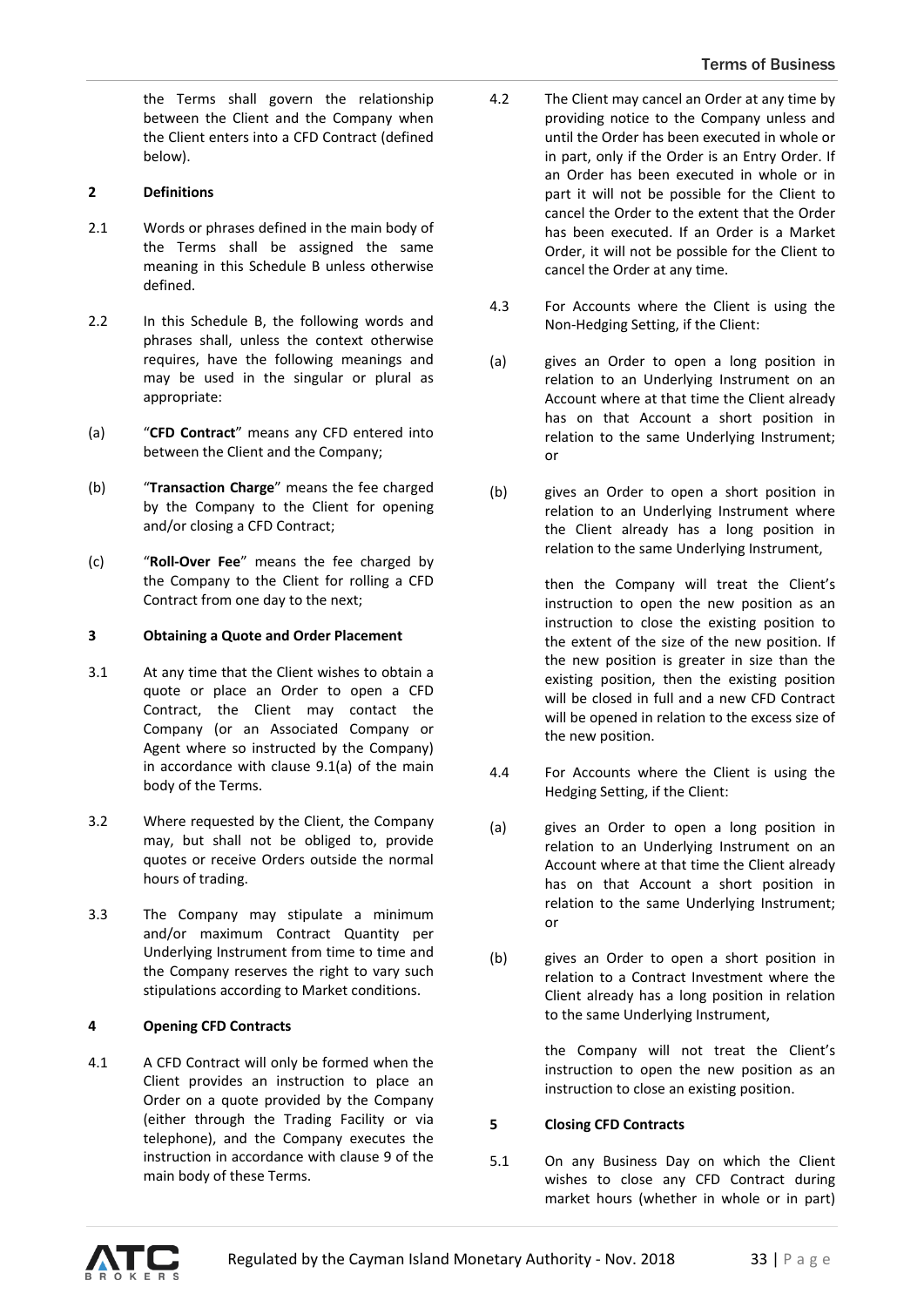the Client may place an Order on a quote provided by the Company (either through the Trading Facility or via telephone), and the Company executes the instruction in accordance with clause 9 of the main body of the Terms.

### **6 Transaction Costs and Rollover**

- 6.1 In respect of Transactions in certain CFD Contracts, the Company may charge the Client a Transaction Charge and/or a Roll-Over Fee. Transaction Charges will be specified in the Commission Acknowledgment Form. Transaction Charges will be deducted from the Client's Account and Roll-Over Fee will be deducted from the Client's Account following such times delineated in clause 6.6 of this Schedule B below. The Client must have sufficient money on its Account at the relevant time to meet such obligations.
- 6.2 A CFD Contract is generally considered an open-ended contract with no definitive close date unless the Underlying Instrument, the Market or the Company otherwise requires. Both open ended and fixed-term CFD Contracts will roll over each trading day until the Client instructs the Company to close the open CFD Contract (and the Company accepts and acts on that instruction) or the definitive close date is reached. The Contract Value of an open CFD Contract is adjusted with reference to the Market price of the Underlying Instrument each trading day that a CFD Contract remains open.
- 6.3 For the purposes of determining and fulfilling the Client's obligations with respect to a CFD Contract, including but not limited to the Client's Margin obligations under these Terms, a rolling CFD Contract shall be deemed to be a single CFD Contract which is initiated when the CFD Contract is first opened and closed when the Client instructs the Company to close the open CFD Contract (and the Company accepts and acts on that instruction) or the definitive close date is reached.
- 6.4 The Company reserves the right to discontinue a rolling market facility at any time. The Company will notify the Client as soon as is reasonably practicable should it decide for whatever reason to discontinue the rolling market facility.
- 6.5 Where the Client enters into a CFD Contract with the Company and the Client rolls that contract from one day to the next, the

Company will charge the Client a Roll-Over Fee relative to that Transaction, which:

- (a) will vary between Underlying Instruments;
- (b) depend on the Contract Quantity; and
- (c) is subject to change from time to time.

The Roll-Over Fee may be positive or negative, meaning that the Client will either owe money to the Company or receive money from the Company each night a CFD Contract is rolled over. Details about the Roll-Over Fee may be communicated to the Client through a variety of means including but not limited to notification via the Trading Facility, telephone, and/or the Secure Access Website.

- 6.6 As some CFD instruments are based on futures contracts and do not have a specific maturity, they have to be periodically rolled. The advantage of this operation is that the Client can keep open positions for much longer than the life of the underlying contract. A Roll-Over allows the Client to keep a position on given instrument and remain open when switching to another contract.
- 6.7 Clients who have open positions through the Roll-Over date will be credited or debited with proper amounts. Change of position value connected with base change will be corrected by swap points equal to base value. Clients with limit and stop orders close to current price are kindly requested to adjust their position to changes in base value. Otherwise stop and limit orders will be executed according to standard procedure. Please note that a stop out could be executed when there is Roll-Over.

# **7 Account Statements**

7.1 The Company will make available to the Client an Account Statement on a daily basis which is accessible through Secure Access Website, the Client can generate daily, monthly and yearly reports of its Account. Account Statements shall, in the absence of Manifest Error or grossly obvious inaccuracies, be conclusive and binding on the Client. Unless the Client notifies the Company in writing to investigate the order within three Business Days of dispatch of the Account Statement to the Client, or if the Company notifies the Client of an error in the Account Statement within the same period.